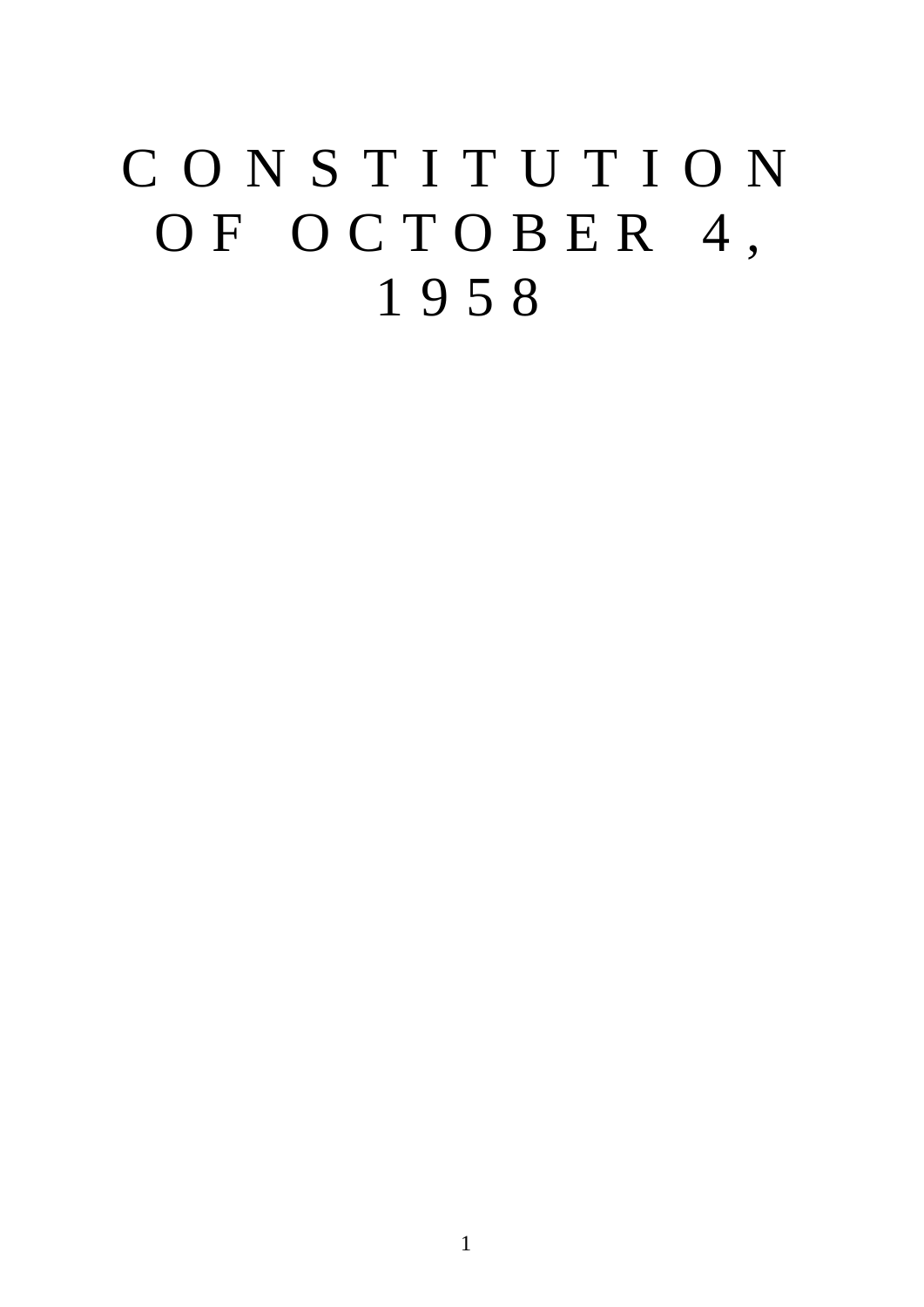# WARNING

**--------**

 $1^\circ$  The versions in italics of articles 11, 56, 61-1, 65, 69, 71-1 and 73 of the Constitution will come into effect in the manner determined by statutes and Institutional Acts necessary for their application by virtue of the article 46 of the Constitutional Act no. 2008-724 of July 23, 2008;

2° The versions in italics of the title of Title XV and articles 88-1, 88-2, 88-4, 88-5, 88-6, 88-7 will come into effect upon the coming into force of the Treaty of Lisbon, amending the Treaty on European Union and the Treaty establishing the European Community, signed on December 13, 2007 by virtue of the article 2 of the Constitutional Act no. 2008-103 of February 4, 2008 and by virtue of the article 47 of the Constitutional Act no. 2008-724 of July 23, 2008 ;

3° The two versions of article 88-5 are not applicable to accessions that result from an Intergovernmental Conference whose meeting was decided by the European Council before July 1, 2004 by virtue of article 47 of the Constitutional Act no. 2008-724 of July 23, 2008.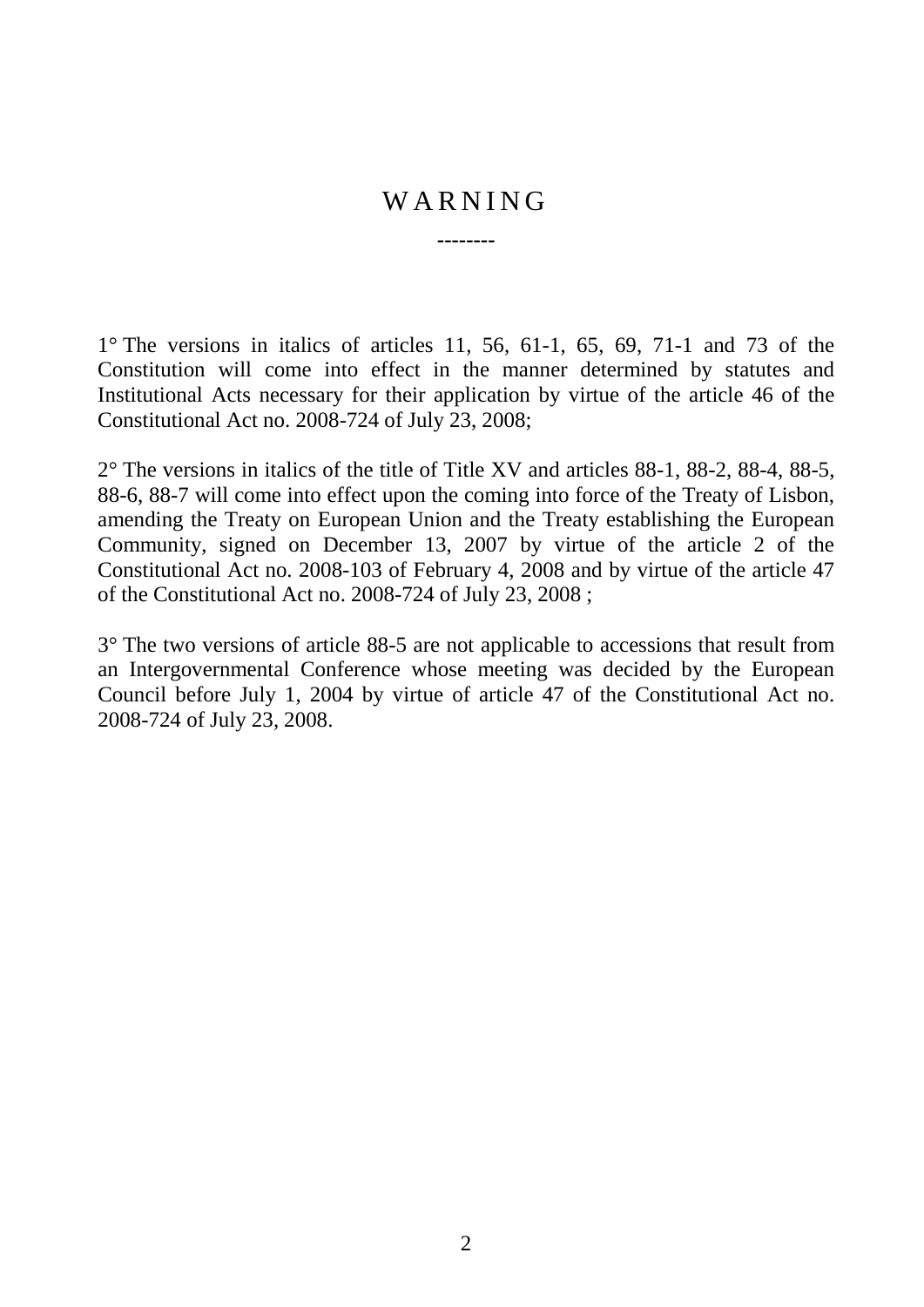# **CONTENTS**

PREAMBLE

- TITLE I On Sovereignty (art. 2 to 4)
- TITLE II The President of the Republic (art. 5 to 19)

TITLE III - The Government (art. 20 to 23)

- TITLE IV Parliament (art. 24 to 33)
- TITLE V On Relations between Parliament and the Government (art. 34 to 51-2)

TITLE VI - On Treaties and International Agreements (art. 52 to 55)

TITLE VII - The Constitutional Council (art. 56 to 63)

- TITLE VIII On Judicial Authority (art. 64 to 66-1)
- TITLE IX The High Court (art. 67 and 68)
- TITLE X On the Criminal Liability of Members of the Government (art. 68-1 to 68-3)
- TITLE XI The Economic, Social and Environmental Council (art. 69 to 71)
- TITLE XI A The Defender of Rights (art. 71-1)
- TITLE XII On Territorial Communities (art. 72 to 75-1)
- TITLE XIII Transitional Provisions relating to New Caledonia (art. 76 to 77)
- TITLE XIV On the French-speaking World and on Association Agreements (art. 87 to 88)
- TITLE XV On the European Communities and the European Union (art. 88-1 to 88-5)

*- On the European Union (art. 88-1 to 88-7)*

TITLE XVI - On Amendments to the Constitution (art. 89)

TITLE XVII (Repealed)

CHARTER FOR THE ENVIRONMENT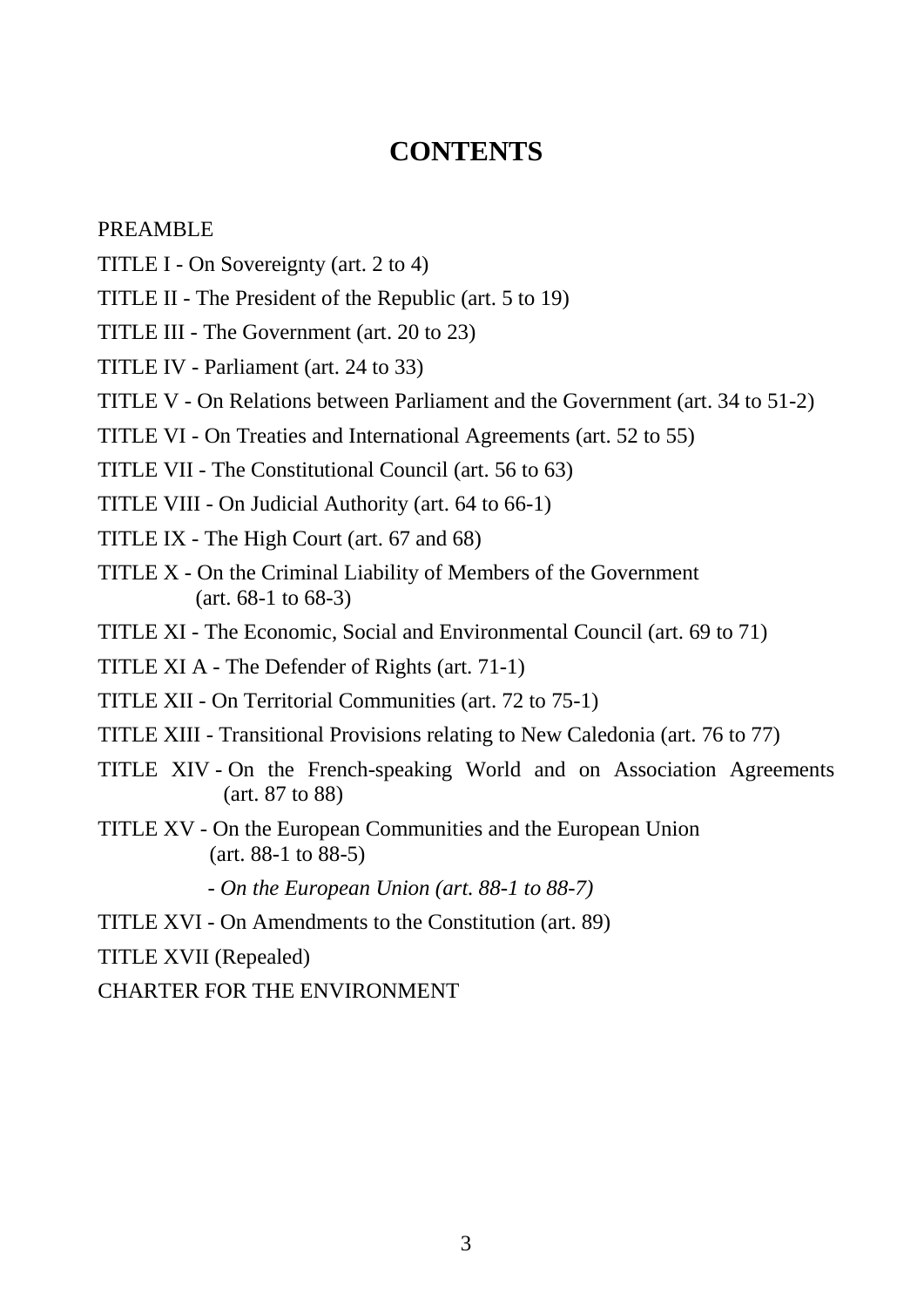# CONSTITUTION

# PREAMBLE

The French people solemnly proclaim their attachment to the Rights of Man and the principles of national sovereignty as defined by the Declaration of 1789, confirmed and complemented by the Preamble to the Constitution of 1946, and to the rights and duties as defined in the Charter for the Environment of 2004.

By virtue of these principles and that of the self-determination of peoples, the Republic offers to the overseas territories which have expressed the will to adhere to them new institutions founded on the common ideal of liberty, equality and fraternity and conceived for the purpose of their democratic development.

 $\overline{\phantom{a}}$ 

#### *A*RTICLE *1.*

France shall be an indivisible, secular, democratic and social Republic. It shall ensure the equality of all citizens before the law, without distinction of origin, race or religion. It shall respect all beliefs. It shall be organised on a decentralised basis.

Statutes shall promote equal access by women and men to elective offices and posts as well as to position of professional and social responsibility.

#### T itle I

# ON SOVEREIGNTY

#### *A*RTICLE *2.*

The language of the Republic shall be French.

The national emblem shall be the blue, white and red tricolour flag.

The national anthem shall be *La Marseillaise*.

The maxim of the Republic shall be "Liberty, Equality, Fraternity".

The principle of the Republic shall be: government of the people, by the people and for the people.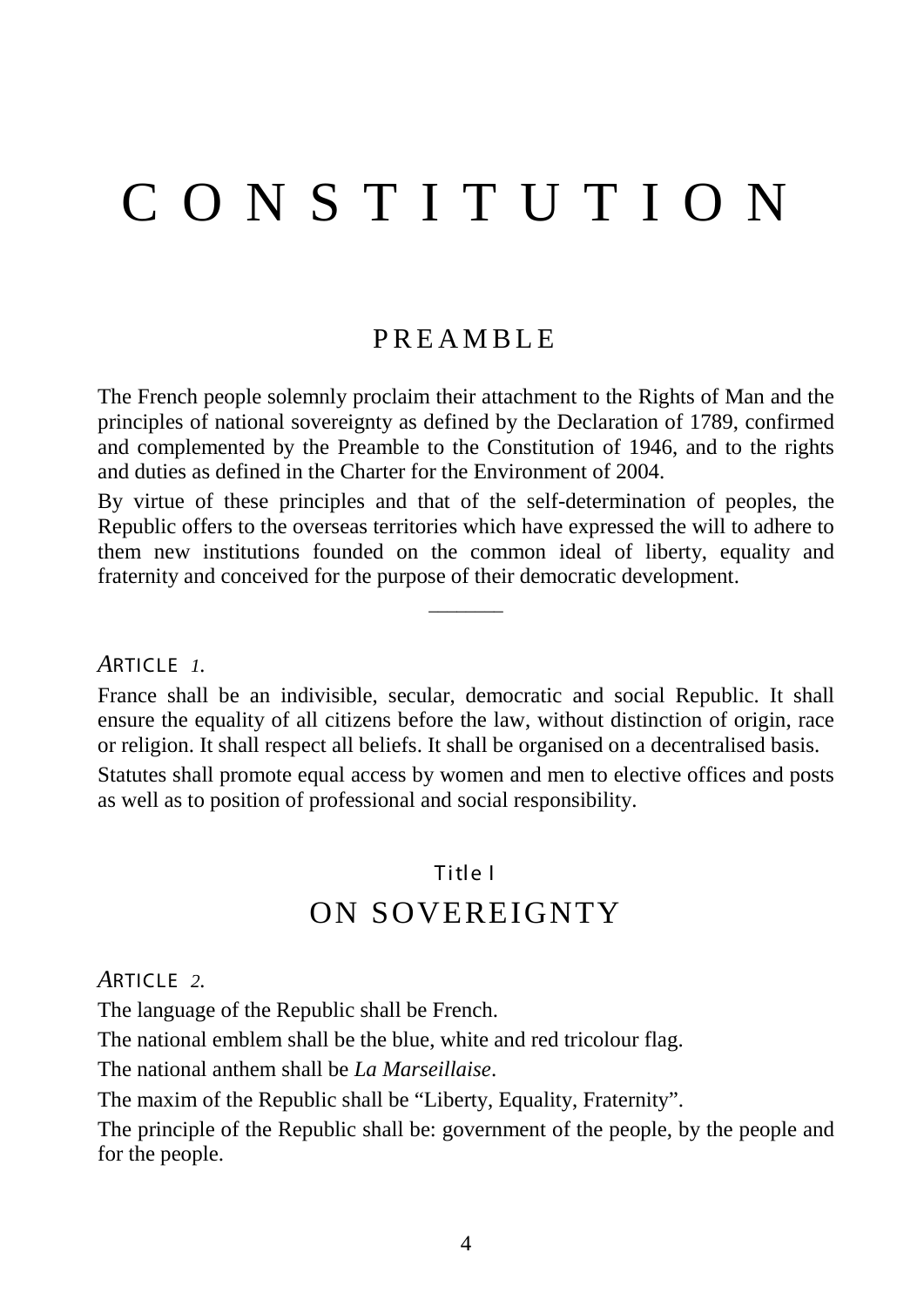*A*RTICLE *3.*

National sovereignty shall vest in the people, who shall exercise it through their representatives and by means of referendum.

No section of the people nor any individual may arrogate to itself, or to himself, the exercise thereof.

Suffrage may be direct or indirect as provided for by the Constitution. It shall always be universal, equal and secret.

All French citizens of either sex who have reached their majority and are in possession of their civil and political rights may vote as provided for by statute.

### *A*RTICLE *4.*

Political parties and groups shall contribute to the exercise of suffrage. They shall be formed and carry on their activities freely. They shall respect the principles of national sovereignty and democracy.

They shall contribute to the implementation of the principle set out in the second paragraph of article 1 as provided for by statute.

Statutes shall guarantee the expression of diverse opinions and the equitable participation of political parties and groups in the democratic life of the Nation.

## Title II

# THE PRESIDENT OF THE REPUBLIC

### *A*RTICLE *5.*

The President of the Republic shall ensure due respect for the Constitution. He shall ensure, by his arbitration, the proper functioning of the public authorities and the continuity of the State.

He shall be the guarantor of national independence, territorial integrity and due respect for Treaties.

### *A*RTICLE *6.*

The President of the Republic shall be elected for a term of five years by direct universal suffrage.

No one may hold office for more than two consecutive terms.

The manner of implementation of this article shall be determined by an Institutional Act.

*A*RTICLE *7.*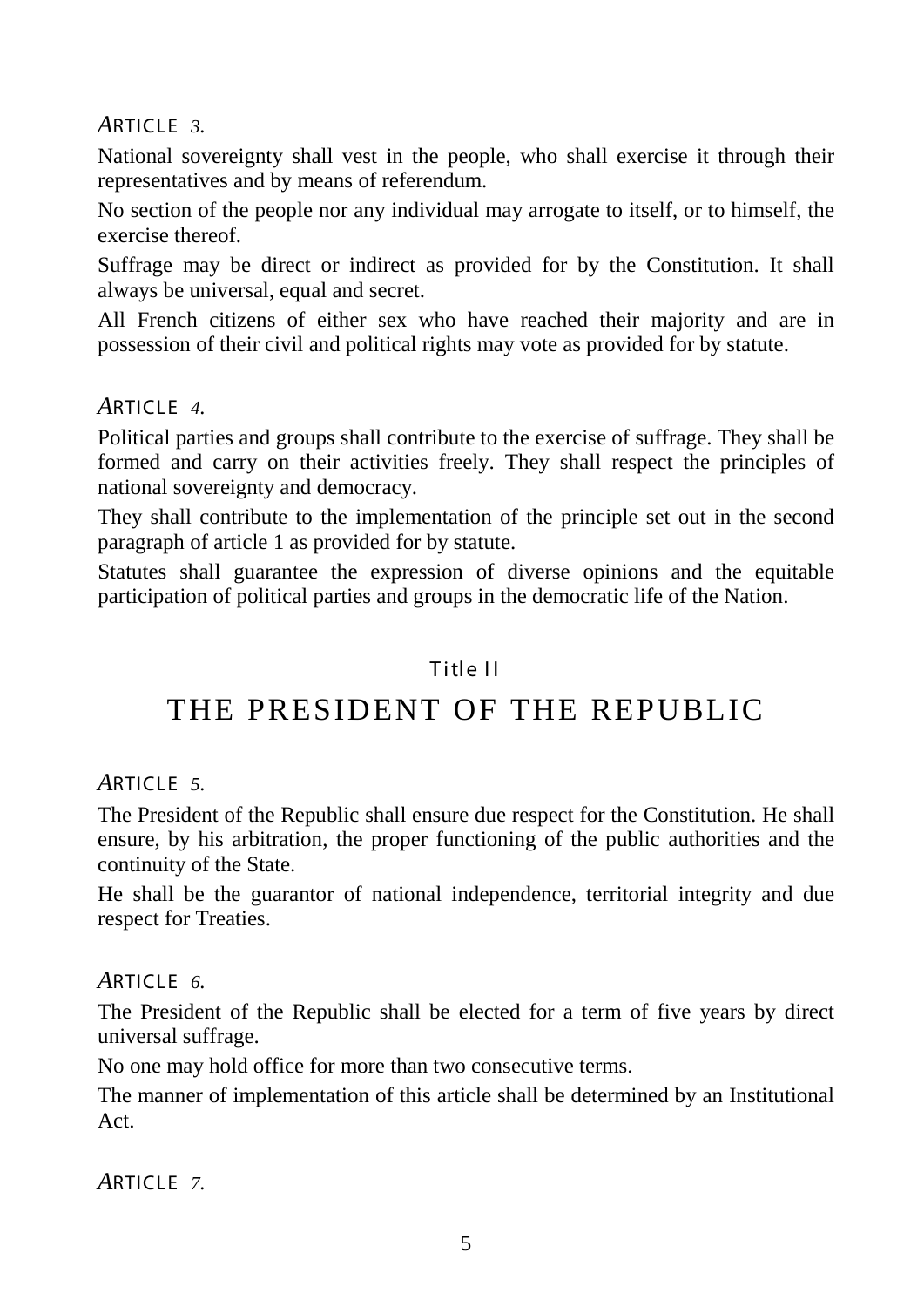The President of the Republic shall be elected by an absolute majority of votes cast. If such a majority is not obtained on the first ballot, a second ballot shall take place on the fourteenth day thereafter. Only the two candidates polling the greatest number of votes in the first ballot, after any withdrawal of better placed candidates, may stand in the second ballot.

The process of electing a President shall commence by the calling of said election by the Government.

The election of the new President shall be held no fewer than twenty days and no more than thirty-five days before the expiry of the term of the President in office.

Should the Presidency of the Republic fall vacant for any reason whatsoever, or should the Constitutional Council on a referral from the Government rule by an absolute majority of its members that the President of the Republic is incapacitated, the duties of the President of the Republic, with the exception of those specified in articles 11 and 12, shall be temporarily exercised by the President of the Senate or, if the latter is in turn incapacitated, by the Government.

In the case of a vacancy, or where the incapacity of the President is declared to be permanent by the Constitutional Council, elections for the new President shall, except in the event of a finding by the Constitutional Council of force majeure, be held no fewer than twenty days and no more than thirty-five days after the beginning of the vacancy or the declaration of permanent incapacity.

In the event of the death or incapacitation in the seven days preceding the deadline for registering candidacies of any of the persons who, fewer than thirty days prior to such deadline, have publicly announced their decision to stand for election, the Constitutional Council may decide to postpone the election.

If, before the first round of voting, any of the candidates dies or becomes incapacitated, the Constitutional Council shall declare the election to be postponed.

In the event of the death or incapacitation of either of the two candidates in the lead after the first round of voting before any withdrawals, the Constitutional Council shall declare that the electoral process must be repeated in full; the same shall apply in the event of the death or incapacitation of either of the two candidates still standing on the second round of voting.

All cases shall be referred to the Constitutional Council in the manner laid down in the second paragraph of article 61 or in that laid down for the registration of candidates in the Institutional Act provided for in article 6.

The Constitutional Council may extend the time limits set in paragraphs three and five above, provided that polling takes place no later than thirty-five days after the decision of the Constitutional Council. If the implementation of the provisions of this paragraph results in the postponement of the election beyond the expiry of the term of the President in office, the latter shall remain in office until his successor is proclaimed.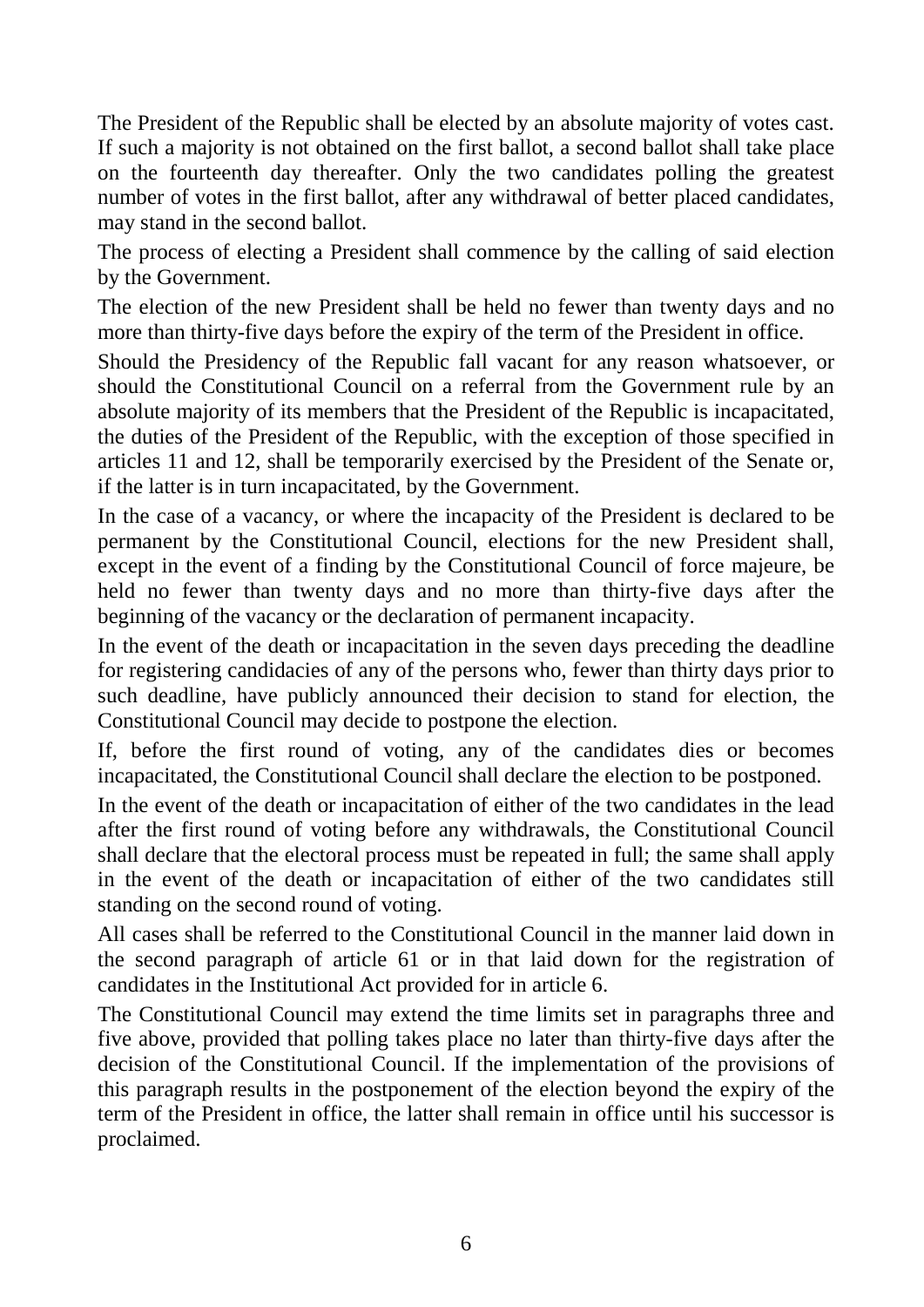Neither articles 49 and 50 nor article 89 of the Constitution shall be implemented during the vacancy of the Presidency of the Republic or during the period between the declaration of the permanent incapacity of the President of the Republic and the election of his successor.

# *A*RTICLE *8.*

The President of the Republic shall appoint the Prime Minister. He shall terminate the appointment of the Prime Minister when the latter tenders the resignation of the Government.

On the recommendation of the Prime Minister, he shall appoint the other members of the Government and terminate their appointments.

## *A*RTICLE *9.*

The President of the Republic shall preside over the Council of Ministers.

## *A*RTICLE *10.*

The President of the Republic shall promulgate Acts of Parliament within fifteen days following the final passage of an Act and its transmission to the Government. He may, before the expiry of this time limit, ask Parliament to reopen debate on the Act or any sections thereof. Such reopening of debate shall not be refused.

## *A*RTICLE *11.*

The President of the Republic may, on a recommendation from the Government when Parliament is in session, or on a joint motion of the two Houses, published in the *Journal Officiel*, submit to a referendum any Government Bill which deals with the organization of the public authorities, or with reforms relating to the economic or social policy of the Nation, and to the public services contributing thereto, or which provides for authorization to ratify a treaty which, although not contrary to the Constitution, would affect the functioning of the institutions.

Where the referendum is held on the recommendation of the Government, the latter shall make a statement before each House and the same shall be followed by a debate.

# $A$ RTICLE  $II^{(1)}$  $II^{(1)}$  $II^{(1)}$ .

*The President of the Republic may, on a recommendation from the Government when Parliament is in session, or on a joint motion of the two Houses, published in the* Journal Officiel*, submit to a referendum any Government Bill which deals with* 

<span id="page-6-0"></span><sup>&</sup>lt;u>.</u> (1) See Warning.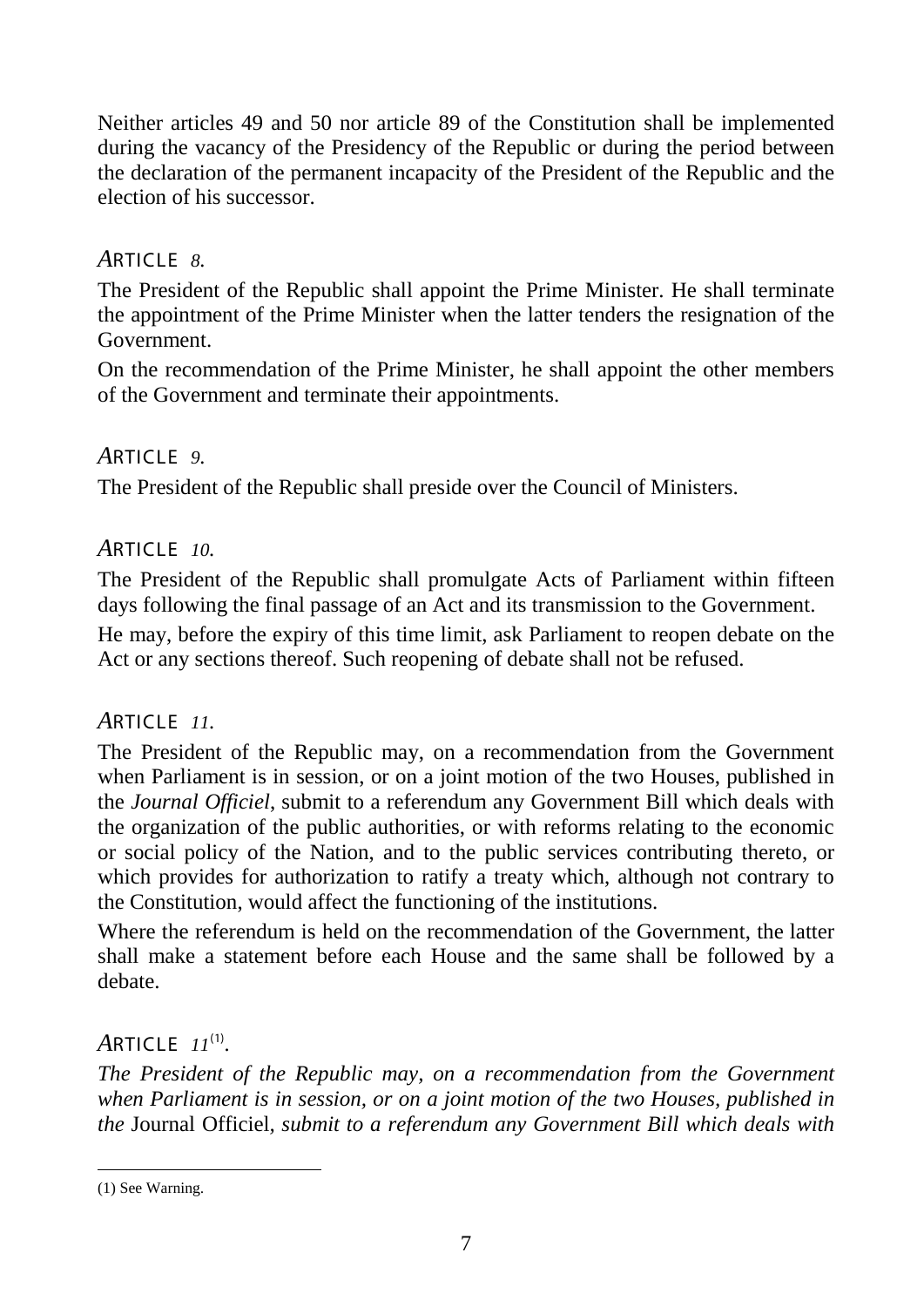*the organization of the public authorities, or with reforms relating to the economic, social or environmental policy of the Nation, and to the public services contributing thereto, or which provides for authorization to ratify a treaty which, although not contrary to the Constitution, would affect the functioning of the institutions.* 

*Where the referendum is held on the recommendation of the Government, the latter shall make a statement before each House and the same shall be followed by a debate.* 

*A referendum concerning a subject mentioned in the first paragraph may be held upon the initiative of one fifth of the Members of Parliament, supported by one tenth of the voters enrolled on the electoral register. This initiative shall take the form of a Private Member's Bill and shall not be applied to the repeal of a statutory provision promulgated for less than one year.*

*The conditions by which it is introduced and those according to which the Constitutional Council monitors the respect of the provisions of the previous paragraph, are set down by an Institutional Act.*

*If the Private Member's Bill has not been considered by the two Houses within a period set by the Institutional Act, the President of the Republic shall submit it to a referendum.*

*Where the decision of the French people in the referendum is not favourable to the Private Member's Bill, no new referendum proposal on the same subject may be submitted before the end of a period of two years following the date of the vote.*

*Where the outcome of the referendum is favourable to the Government Bill or to the Private Member's Bill, the President of the Republic shall promulgate the resulting statute within fifteen days following the proclamation of the results of the vote.*

### *A*RTICLE *12.*

The President of the Republic may, after consulting the Prime Minister and the Presidents of the Houses of Parliament, declare the National Assembly dissolved.

A general election shall take place no fewer than twenty days and no more than forty days after the dissolution.

The National Assembly shall sit as of right on the second Thursday following its election. Should this sitting fall outside the period prescribed for the ordinary session, a session shall be convened by right for a fifteen-day period.

No further dissolution shall take place within a year following said election.

### ARTICLE 13.

The President of the Republic shall sign the Ordinances and Decrees deliberated upon in the Council of Ministers.

He shall make appointments to the civil and military posts of the State.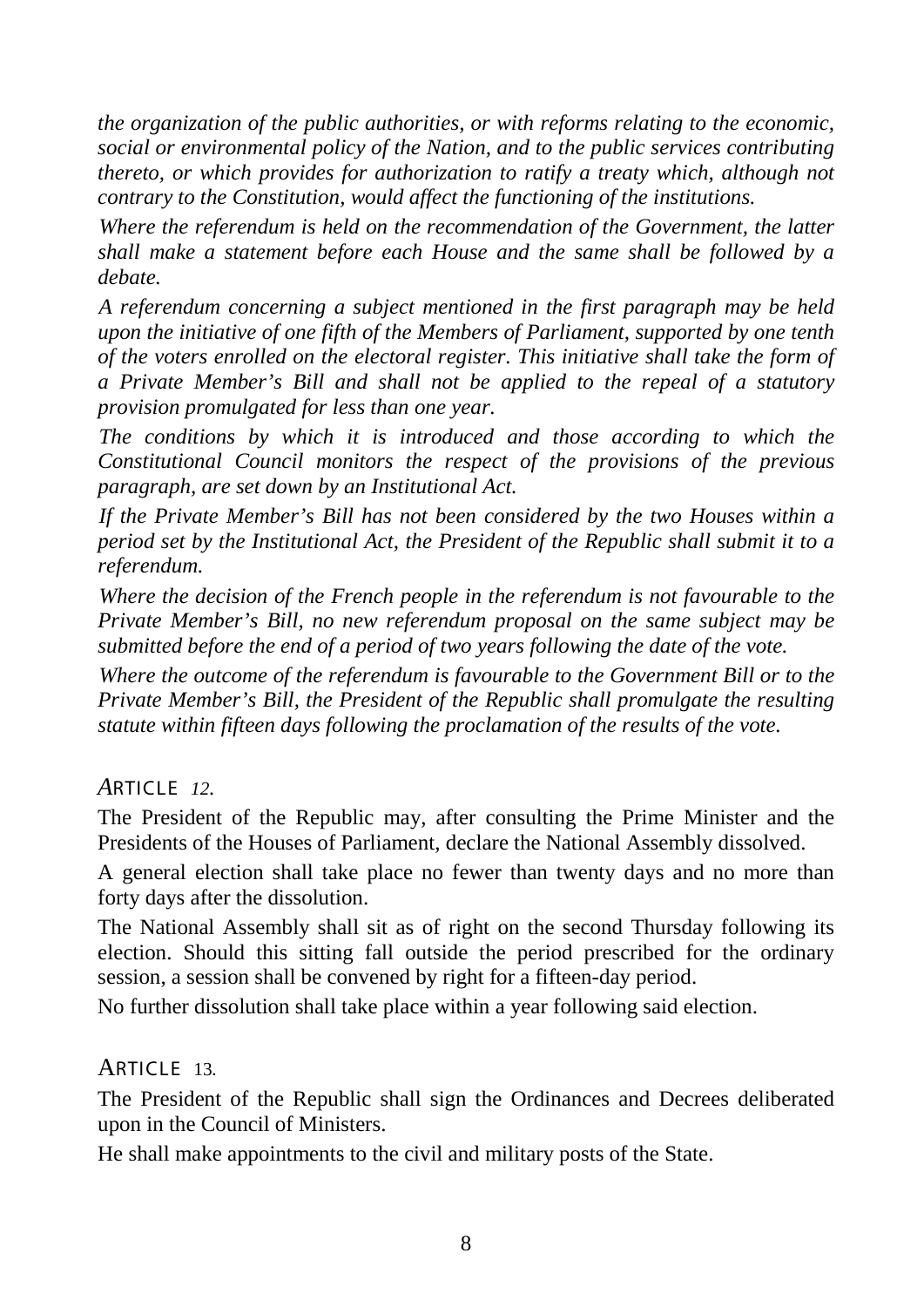*Conseillers d'État*, the *Grand Chancelier* de la *Légion d'Honneur*, Ambassadors and Envoys Extraordinary, *Conseillers Maîtres* of the *Cour des Comptes*, Prefects, State representatives in the overseas communities to which article 74 applies and in New Caledonia, highest-ranking Military Officers, *Recteurs des Académies* and Directors of Central Government Departments shall be appointed in the Council of Ministers.

An Institutional Act shall determine the other posts to be filled at meetings of the Council of Ministers and the manner in which the power of the President of the Republic to make appointments may be delegated by him to be exercised on his behalf.

An Institutional Act shall determine the posts or positions, other than those mentioned in the third paragraph, concerning which, on account of their importance in the guaranteeing of the rights and freedoms or the economic and social life of the Nation, the power of appointment vested in the President of the Republic shall be exercised after public consultation with the relevant standing committee in each House. The President of the Republic shall not make an appointment when the sum of the negative votes in each committee represents at least three fifths of the votes cast by the two committees. Statutes shall determine the relevant standing committees according to the posts or positions concerned.

### *A*RTICLE *14.*

The President of the Republic shall accredit ambassadors and envoys extraordinary to foreign powers; foreign ambassadors and envoys extraordinary shall be accredited to him.

## *A*RTICLE *15.*

The President of the Republic shall be Commander-in-Chief of the Armed Forces. He shall preside over the higher national defence councils and committees.

### *A*RTICLE *16.*

Where the institutions of the Republic, the independence of the Nation, the integrity of its territory or the fulfilment of its international commitments are under serious and immediate threat, and where the proper functioning of the constitutional public authorities is interrupted, the President of the Republic shall take measures required by these circumstances, after formally consulting the Prime Minister, the Presidents of the Houses of Parliament and the Constitutional Council.

He shall address the Nation and inform it of such measures.

The measures shall be designed to provide the constitutional public authorities as swiftly as possible, with the means to carry out their duties. The Constitutional Council shall be consulted with regard to such measures.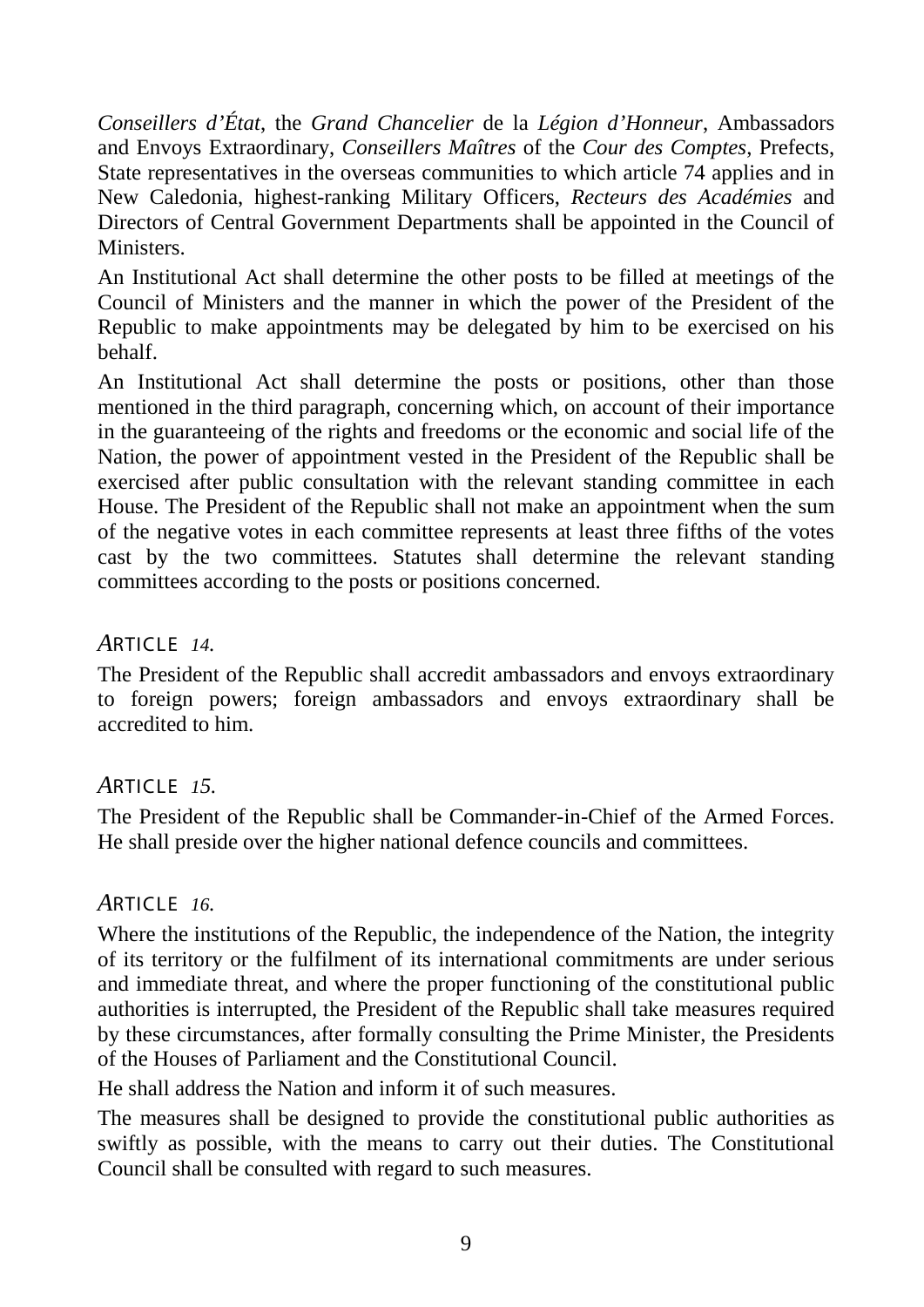Parliament shall sit as of right.

The National Assembly shall not be dissolved during the exercise of such emergency powers.

After thirty days of the exercise of such emergency powers, the matter may be referred to the Constitutional Council by the President of the National Assembly, the President of the Senate, sixty Members of the National Assembly or sixty Senators, so as to decide if the conditions laid down in paragraph one still apply. The Council shall make its decision publicly as soon as possible. It shall, as of right, carry out such an examination and shall make its decision in the same manner after sixty days of the exercise of emergency powers or at any moment thereafter.

### *A*RTICLE *17.*

The President of the Republic is vested with the power to grant individual pardons.

### ARTICLE 18.

The President of the Republic shall communicate with the two Houses of Parliament by messages which he shall cause to be read aloud and which shall not give rise to any debate.

He may take the floor before Parliament convened in Congress for this purpose. His statement may give rise, in his absence, to a debate without vote.

When not in session, the Houses of Parliament shall be convened especially for this purpose.

### *A*RTICLE *19.*

Instruments of the President of the Republic, other than those provided for under articles 8 (paragraph one), 11, 12, 16, 18, 54, 56 and 61, shall be countersigned by the Prime Minister and, where required, by the ministers concerned.

# Title III

# THE GOVERNMENT

### *A*RTICLE *20.*

The Government shall determine and conduct the policy of the Nation.

It shall have at its disposal the civil service and the armed forces.

It shall be accountable to Parliament in accordance with the terms and procedures set out in articles 49 and 50.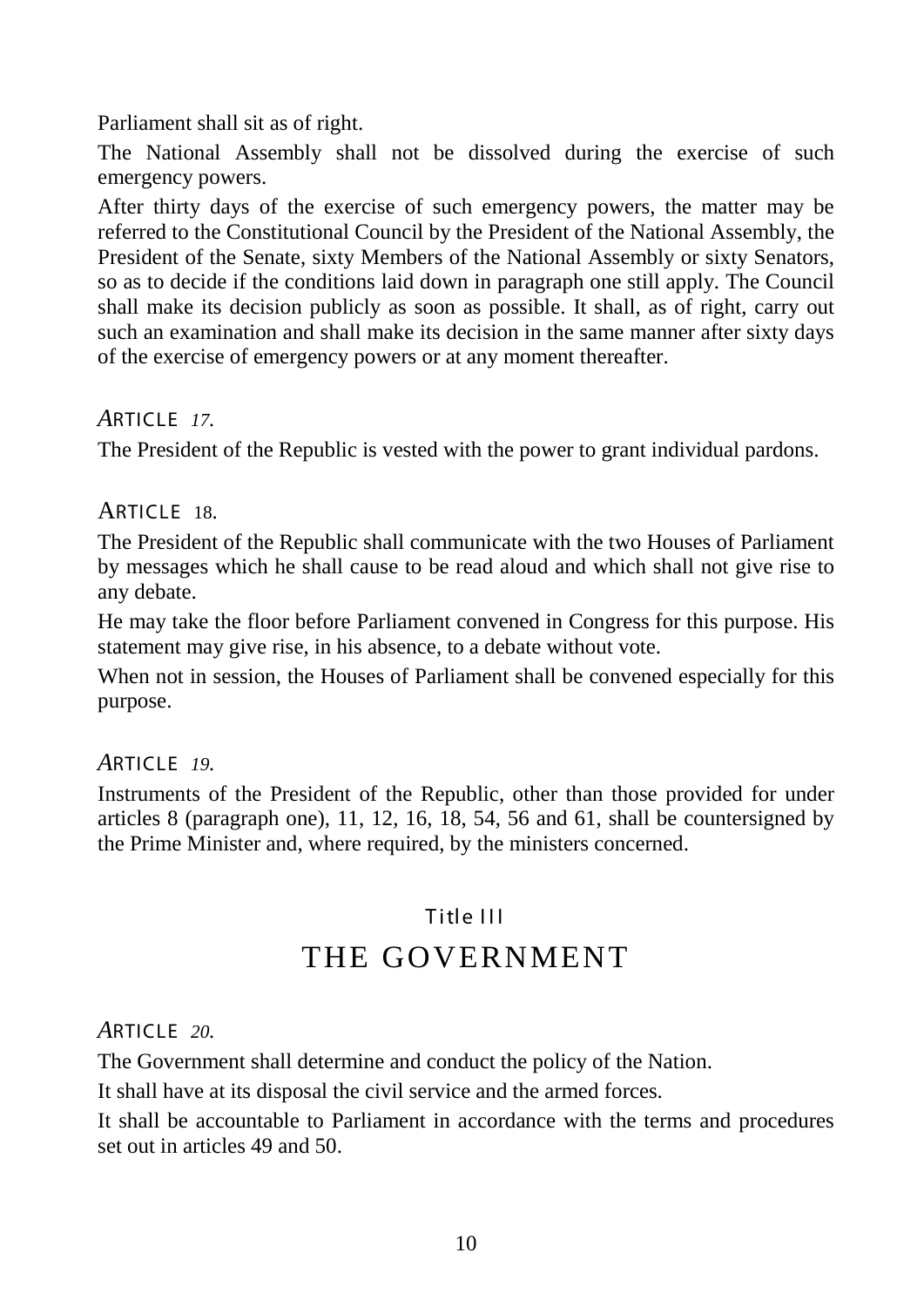### *A*RTICLE *21.*

The Prime Minister shall direct the actions of the Government. He shall be responsible for national defence. He shall ensure the implementation of legislation. Subject to article 13, he shall have power to make regulations and shall make appointments to civil and military posts.

He may delegate certain of his powers to Ministers.

He shall deputize, if the case arises, for the President of the Republic as chairman of the councils and committees referred to in article 15.

He may, in exceptional cases, deputize for him as chairman of a meeting of the Council of Ministers by virtue of an express delegation of powers for a specific agenda.

### *A*RTICLE *22.*

Instruments of the Prime Minister shall be countersigned, where required, by the ministers responsible for their implementation.

### *A*RTICLE *23.*

Membership of the Government shall be incompatible with the holding of any Parliamentary office, any position of professional representation at national level, any public employment or any professional activity.

An Institutional Act shall determine the manner in which the holders of such offices, positions or employment shall be replaced.

The replacement of Members of Parliament shall take place in accordance with the provisions of article 25.

## Title IV

# PARLIAMENT

#### *A*RTICLE *24.*

Parliament shall pass statutes. It shall monitor the action of the Government. It shall assess public policies.

It shall comprise the National Assembly and the Senate.

Members of the National Assembly, whose number shall not exceed five hundred and seventy-seven, shall be elected by direct suffrage.

The Senate, whose members shall not exceed three hundred and forty-eight, shall be elected by indirect suffrage. The Senate shall ensure the representation of the territorial communities of the Republic.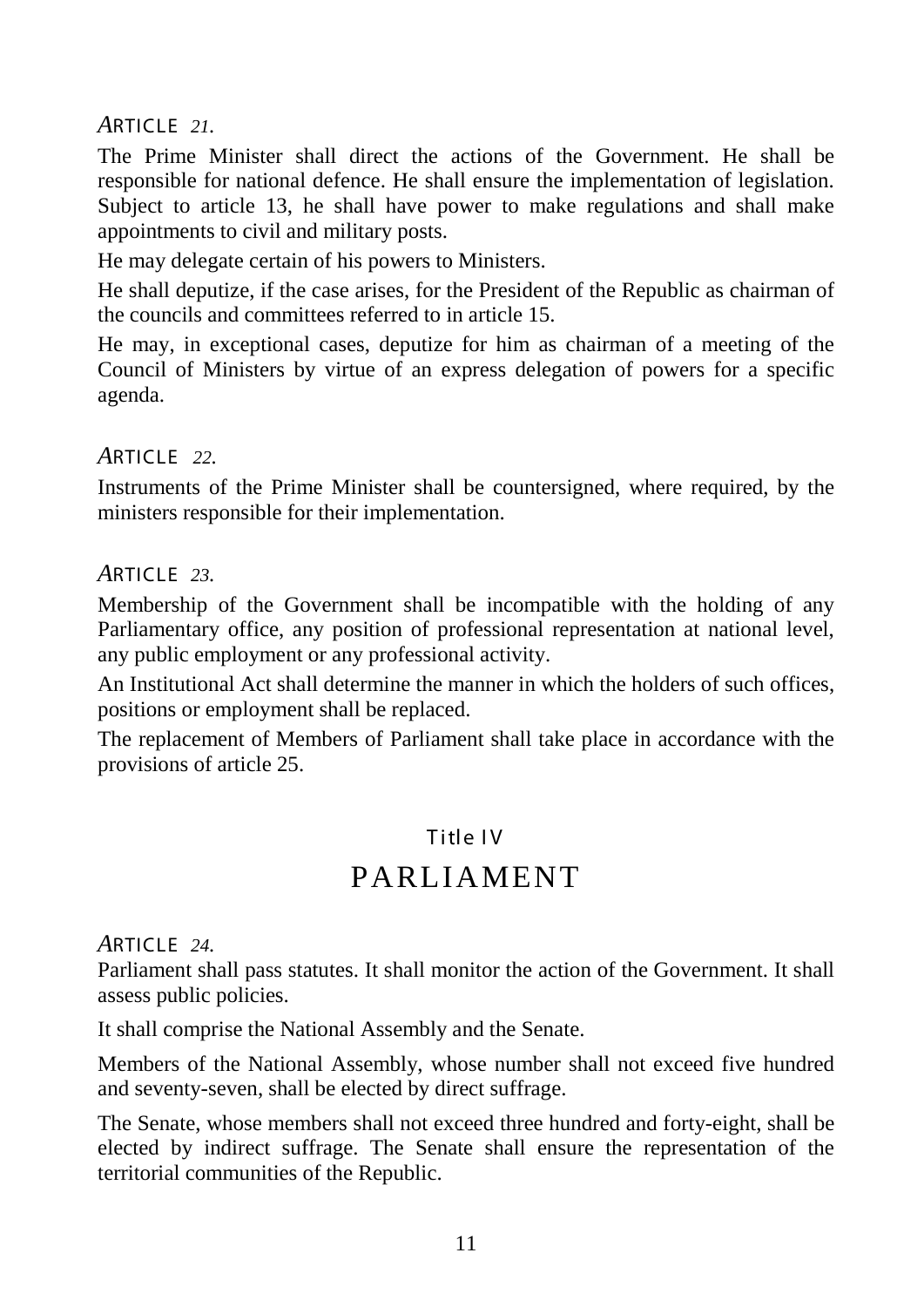French nationals living abroad shall be represented in the National Assembly and in the Senate.

### *A*RTICLE *25*.

An Institutional Act shall determine the term for which each House is elected, the number of its members, their allowances, the conditions of eligibility and the terms of disqualification and of incompatibility with membership.

It shall likewise determine the manner of election of those persons called upon to replace Members of the National Assembly or Senators whose seats have become vacant, until the general or partial renewal by election of the House in which they sat, or have been temporarily replaced on account of having accepted a position in Government.

An independent commission, whose composition and rules of organization and operation shall be set down by statute, shall publicly express an opinion on the Government and Private Members' Bills defining the constituencies for the election of Members of the National Assembly, or modifying the distribution of the seats of Members of the National Assembly or of Senators.

### ARTICLE 26*.*

No Member of Parliament shall be prosecuted, investigated, arrested, detained or tried in respect of opinions expressed or votes cast in the performance of his official duties.

No Member of Parliament shall be arrested for a serious crime or other major offence, nor shall he be subjected to any other custodial or semi-custodial measure, without the authorization of the Bureau of the House of which he is a member. Such authorization shall not be required in the case of a serious crime or other major offence committed *flagrante delicto* or when a conviction has become final.

The detention, subjecting to custodial or semi-custodial measures, or prosecution of a Member of Parliament shall be suspended for the duration of the session if the House of which he is a member so requires.

The House concerned shall meet as of right for additional sittings in order to permit the application of the foregoing paragraph should circumstances so require.

### *A*RTICLE *27.*

No Member shall be elected with any binding mandate.

Members' right to vote shall be exercised in person.

An Institutional Act may, in exceptional cases, authorize voting by proxy. In that event, no Member shall be given more than one proxy.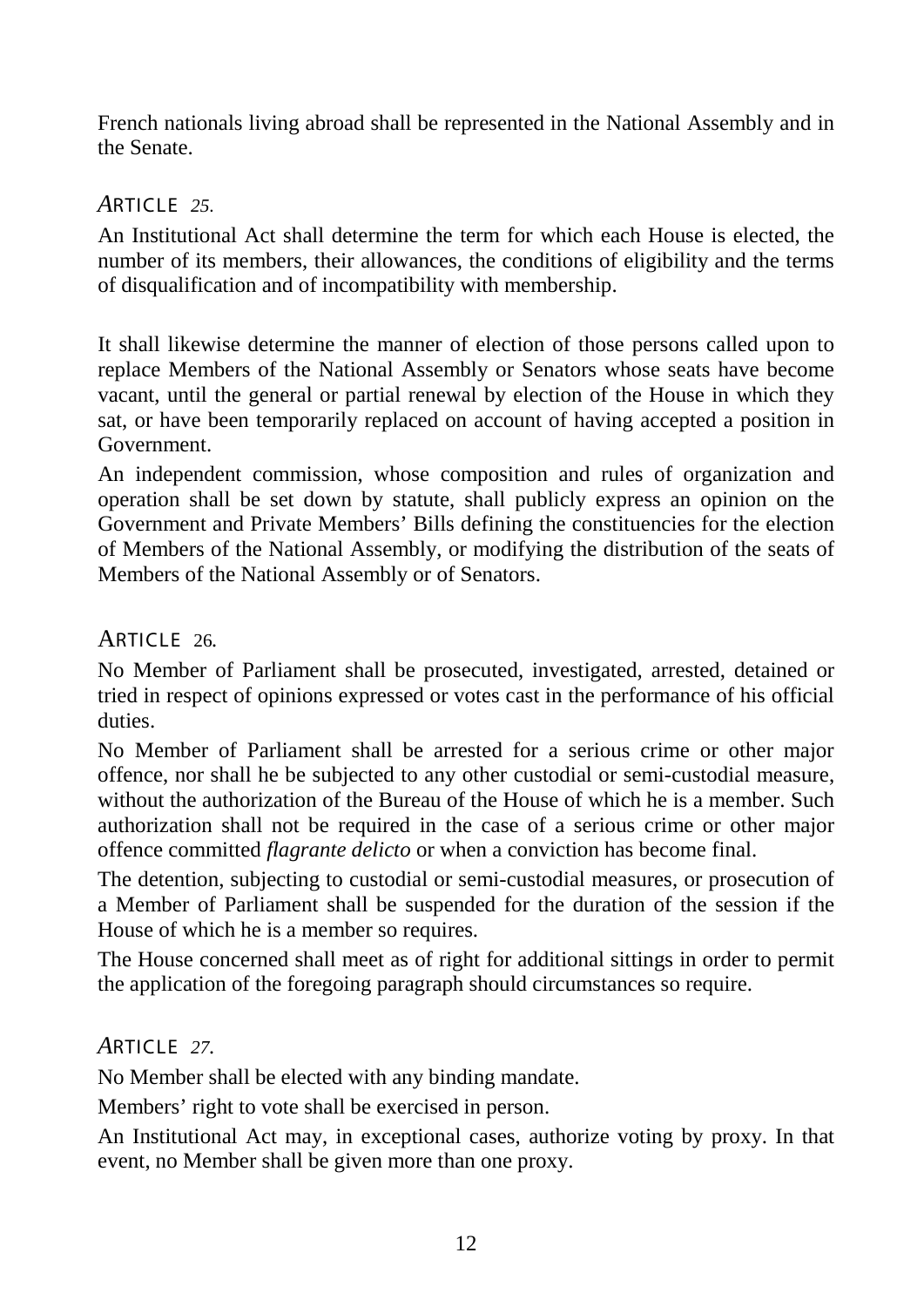*A*RTICLE *28.*

Parliament shall sit as of right in one ordinary session which shall start on the first working day of October and shall end on the last working day of June.

The number of days for which each House may sit during the ordinary session shall not exceed one hundred and twenty. The number of sitting weeks shall be determined by each House.

The Prime Minister, after consulting the President of the House concerned or the majority of the members of each House may decide that said House shall meet for additional sitting days.

The days and hours of sittings shall be determined by the Rules of Procedure of each House.

## *A*RTICLE *29.*

Parliament shall meet in extraordinary session, at the request of the Prime Minister or of the majority of the Members of the National Assembly, to debate a specific agenda.

Where an extraordinary session is held at the request of Members of the National Assembly, this session shall be closed by decree once all the items on the agenda for which Parliament was convened have been dealt with, or not later than twelve days after its first sitting, whichever shall be the earlier.

The Prime Minister alone may request a new session before the end of the month following the decree closing an extraordinary session.

### *A*RTICLE *30.*

Except where Parliament sits as of right, extraordinary sessions shall be opened and closed by a Decree of the President of the Republic.

### *A*RTICLE *31.*

Members of the Government shall have access to both Houses. They shall address either House whenever they so request.

They may be assisted by *commissaires du Gouvernement*.

## *A*RTICLE *32*

The President of the National Assembly shall be elected for the life of a Parliament. The President of the Senate shall be elected each time elections are held for partial renewal of the Senate.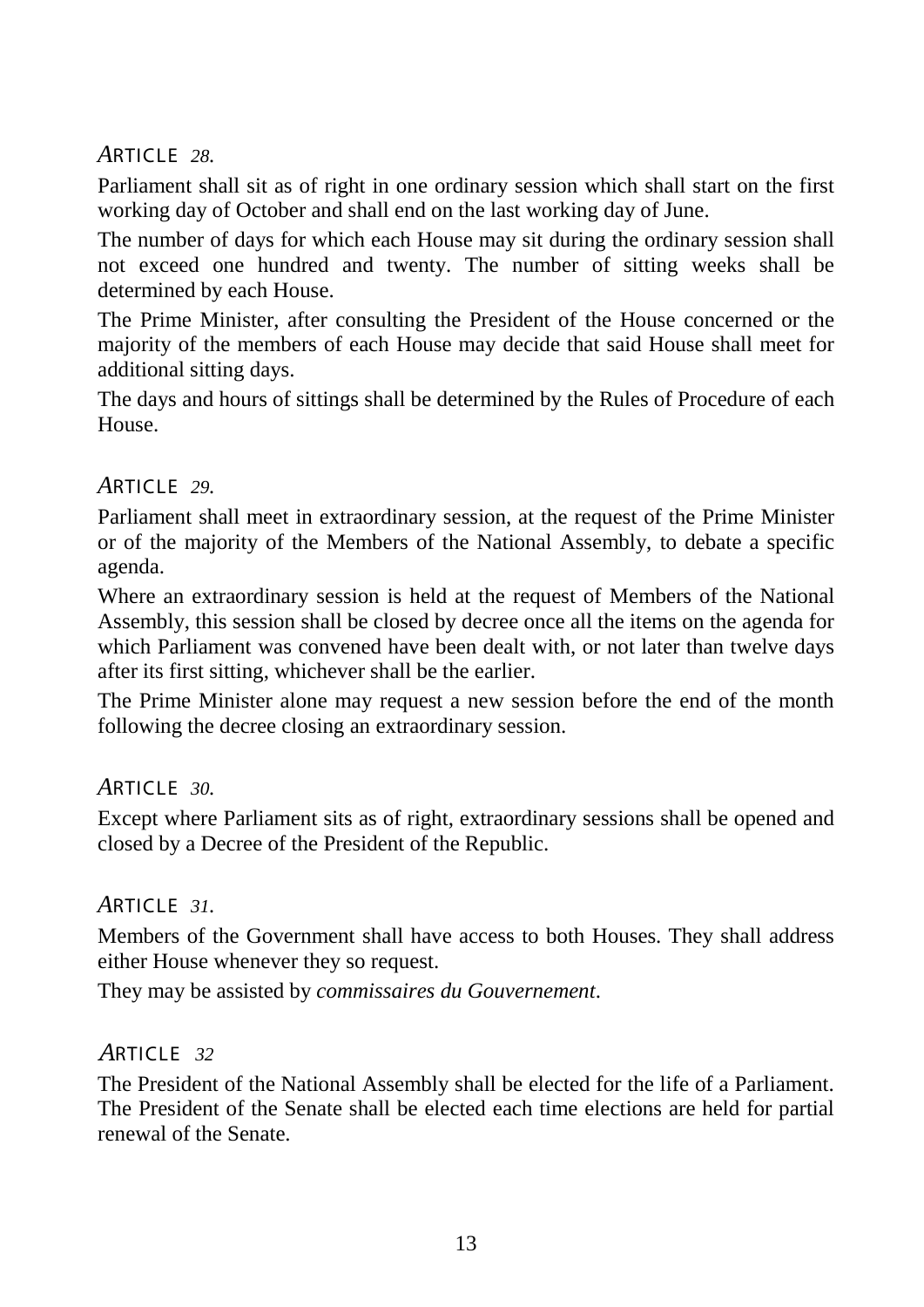*A*RTICLE *33.*

The sittings of the two Houses shall be public. A verbatim report of the debates shall be published in the *Journal Officiel.*

Each House may sit in camera at the request of the Prime Minister or of one tenth of its members.

### T itle V

# ON RELATIONS BETWEEN PARLIAMENT AND THE GOVERNMENT

### *A*RTICLE *34.*

Statutes shall determine the rules concerning:

- civic rights and the fundamental guarantees granted to citizens for the exercise of their civil liberties; freedom, diversity and the independence of the media; the obligations imposed for the purposes of national defence upon the person and property of citizens;
- nationality, the status and capacity of persons, matrimonial property systems, inheritance and gifts;
- the determination of serious crimes and other major offences and the penalties they carry; criminal procedure; amnesty; the setting up of new categories of courts and the status of members of the Judiciary;
- the base, rates and methods of collection of all types of taxes; the issuing of currency.

Statutes shall also determine the rules governing:

- the system for electing members of the Houses of Parliament, local assemblies and the representative bodies for French nationals living abroad, as well as the conditions for holding elective offices and positions for the members of the deliberative assemblies of the territorial communities;
- the setting up of categories of public legal entities;
- the fundamental guarantees granted to civil servants and members of the Armed Forces;
- nationalisation of companies and the transfer of ownership of companies from the public to the private sector.

Statutes shall also lay down the basic principles of:

- the general organisation of national defence;
- the self-government of territorial communities, their powers and revenue;
- education;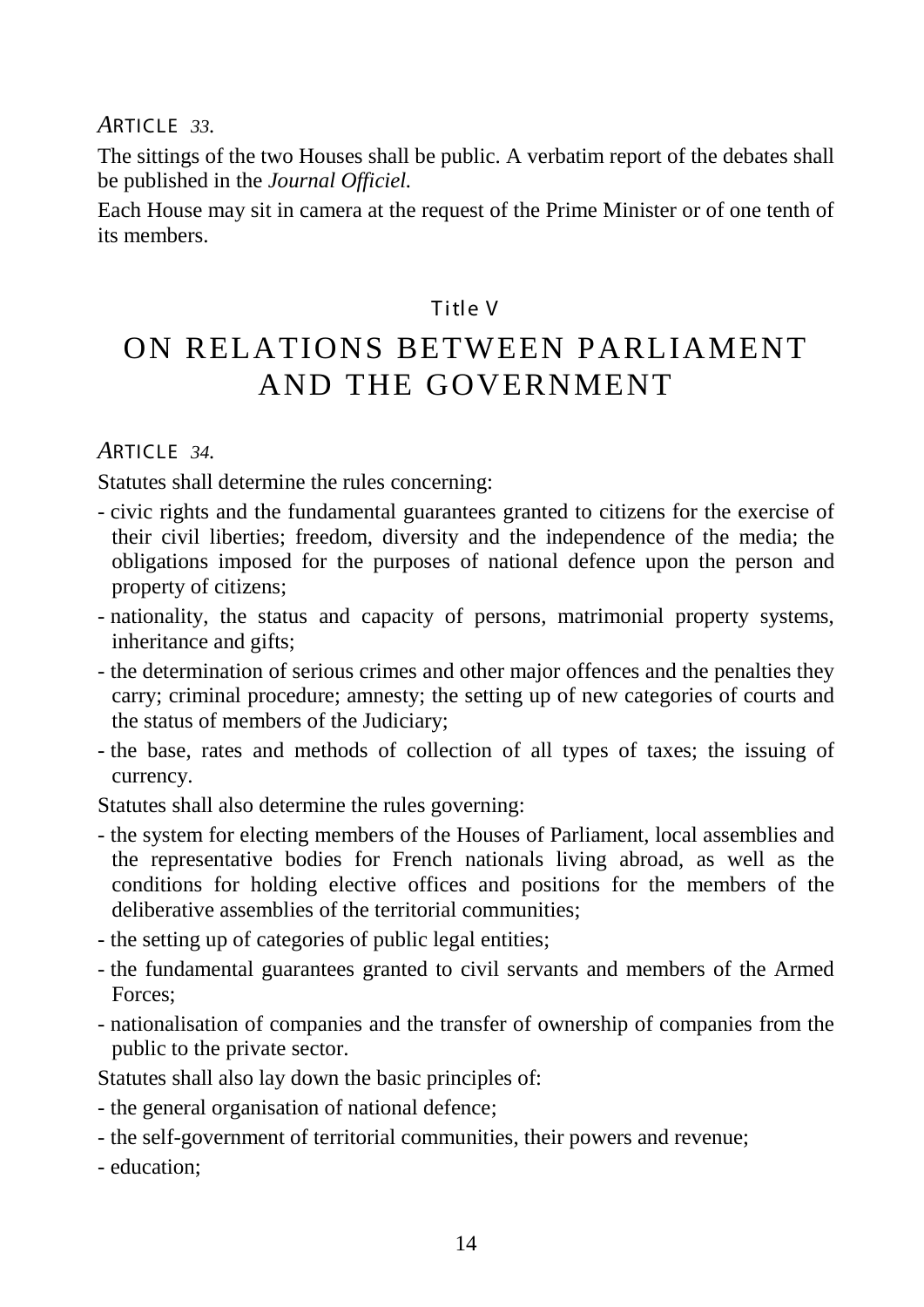- the preservation of the environment;

- systems of ownership, property rights and civil and commercial obligations;

- Employment law, Trade Union law and Social Security.

Finance Acts shall determine the revenue and expenditure of the State in the conditions and with the reservations provided for by an Institutional Act.

Social Security Financing Acts shall lay down the general conditions for the financial equilibrium thereof, and taking into account forecasted revenue, shall determine expenditure targets in the conditions and with the reservations provided for by an Institutional Act.

Programming Acts shall determine the objectives of the action of the State.

The multiannual guidelines for public finances shall be established by Programming Acts. They shall contribute to achieving the objective of balanced accounts for public administrations.

The provisions of this article may be further specified and completed by an Institutional Act.

#### ARTICLE 34-1.

The Houses of Parliament may adopt resolutions according to the conditions determined by the Institutional Act.

Any draft resolution, whose adoption or rejection would be considered by the Government as an issue of confidence, or which contained an injunction to the Government, shall be inadmissible and may not be included on the agenda.

#### *A*RTICLE *35.*

A declaration of war shall be authorized by Parliament.

The Government shall inform Parliament of its decision to have the armed forces intervene abroad, at the latest three days after the beginning of said intervention. It shall detail the objectives of the said intervention. This information may give rise to a debate, which shall not be followed by a vote.

Where the said intervention shall exceed four months, the Government shall submit the extension to Parliament for authorization. It may ask the National Assembly to make the final decision.

If Parliament is not sitting at the end of the four-month period, it shall express its decision at the opening of the following session.

*A*RTICLE *36.* 

A state of siege shall be decreed in the Council of Ministers.

The extension thereof after a period of twelve days may be authorized solely by Parliament.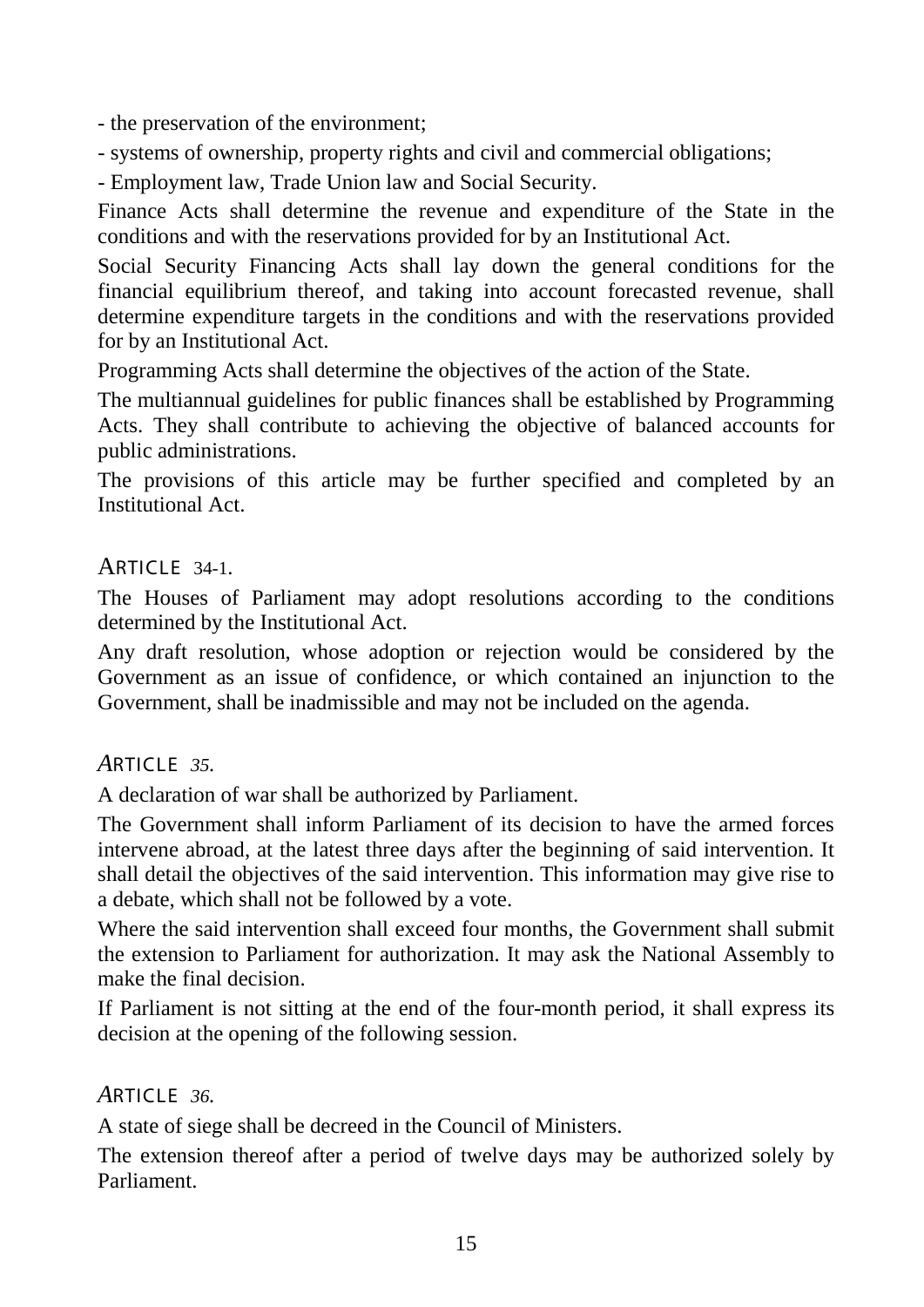### *A*RTICLE *37.*

Matters other than those coming under the scope of statute law shall be matters for regulation.

Provisions of statutory origin enacted in such matters may be amended by decree issued after consultation with the *Conseil d'État*. Any such provisions passed after the coming into force of the Constitution shall be amended by decree only if the Constitutional Council has found that they are matters for regulation as defined in the foregoing paragraph.

### *A*RTICLE *37-1*.

Statutes and regulations may contain provisions enacted on an experimental basis for limited purposes and duration.

### *A*RTICLE *38.*

In order to implement its programme, the Government may ask Parliament for authorization, for a limited period, to take measures by Ordinance that are normally the preserve of statute law.

Ordinances shall be issued in the Council of Ministers, after consultation with the *Conseil d'État*. They shall come into force upon publication, but shall lapse in the event of failure to table before Parliament the Bill to ratify them by the date set by the Enabling Act. They may only be ratified in explicit terms.

At the end of the period referred to in the first paragraph hereinabove Ordinances may be amended solely by an Act of Parliament in those areas governed by statute law.

### ARTICLE 39

Both the Prime Minister and Members of Parliament shall have the right to initiate legislation.

Government Bills shall be discussed in the Council of Ministers after consultation with the *Conseil d'État* and shall be tabled in one or other of the two Houses. Finance Bills and Social Security Financing Bills shall be tabled first before the National Assembly. Without prejudice to the first paragraph of article 44, Bills primarily dealing with the organisation of territorial communities shall be tabled first in the Senate.

The tabling of Government Bills before the National Assembly or the Senate, shall comply with the conditions determined by an Institutional Act.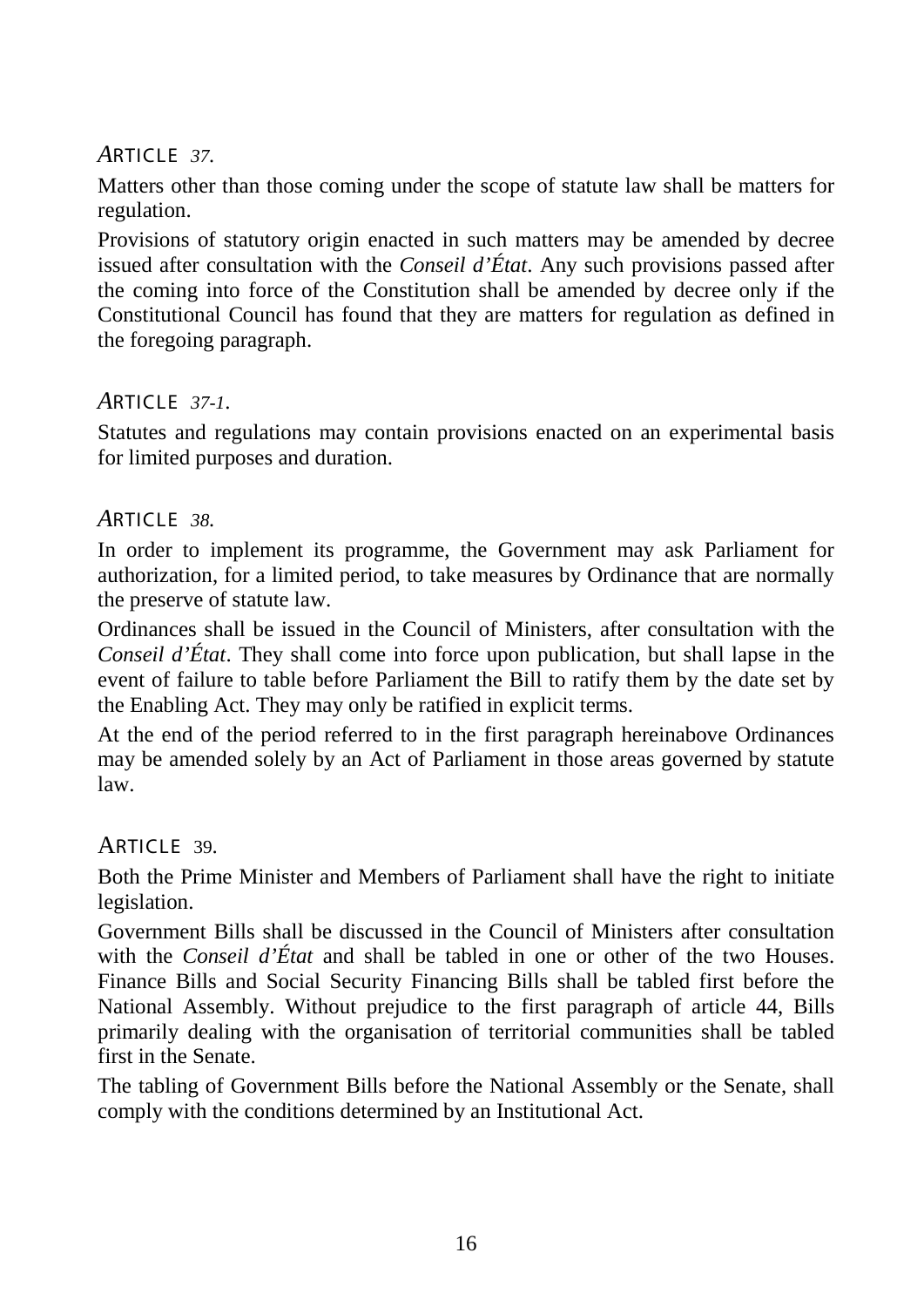Government Bills may not be included on the agenda if the Conference of Presidents of the first House to which the Bill has been referred, declares that the rules determined by the Institutional Act have not been complied with. In the case of disagreement between the Conference of Presidents and the Government, the President of the relevant House or the Prime Minister may refer the matter to the Constitutional Council, which shall rule within a period of eight days.

Within the conditions provided for by statute, the President of either House may submit a Private Member's Bill tabled by a Member of the said House, before it is considered in committee, to the *Conseil d'État* for its opinion, unless the Member who tabled it disagrees.

### *A*RTICLE *40.*

Private Members' Bills and amendments introduced by Members of Parliament shall not be admissible where their enactment would result in either a diminution of public revenue or the creation or increase of any public expenditure.

### ARTICLE 41.

If, during the legislative process, it appears that a Private Member's Bill or amendment is not a matter for statute or is contrary to a delegation granted under article 38, the Government or the President of the House concerned, may argue that it is inadmissible.

In the event of disagreement between the Government and the President of the House concerned, the Constitutional Council, at the request of one or the other, shall give its ruling within eight days.

### ARTICLE  $42.$

The discussion of Government and Private Members' Bills shall, in plenary sitting, concern the text passed by the committee to which the Bill has been referred, in accordance with article 43, or failing that, the text which has been referred to the House.

Notwithstanding the foregoing, the plenary discussion of Constitutional Revision Bills, Finance Bills and Social Security Financing Bills, shall concern, during the first reading before the House to which the Bill has been referred in the first instance, the text presented by the Government, and during the subsequent readings, the text transmitted by the other House.

The plenary discussion at first reading of a Government or Private Members' Bill may only occur before the first House to which it is referred, at the end of a period of six weeks after it has been tabled. It may only occur, before the second House to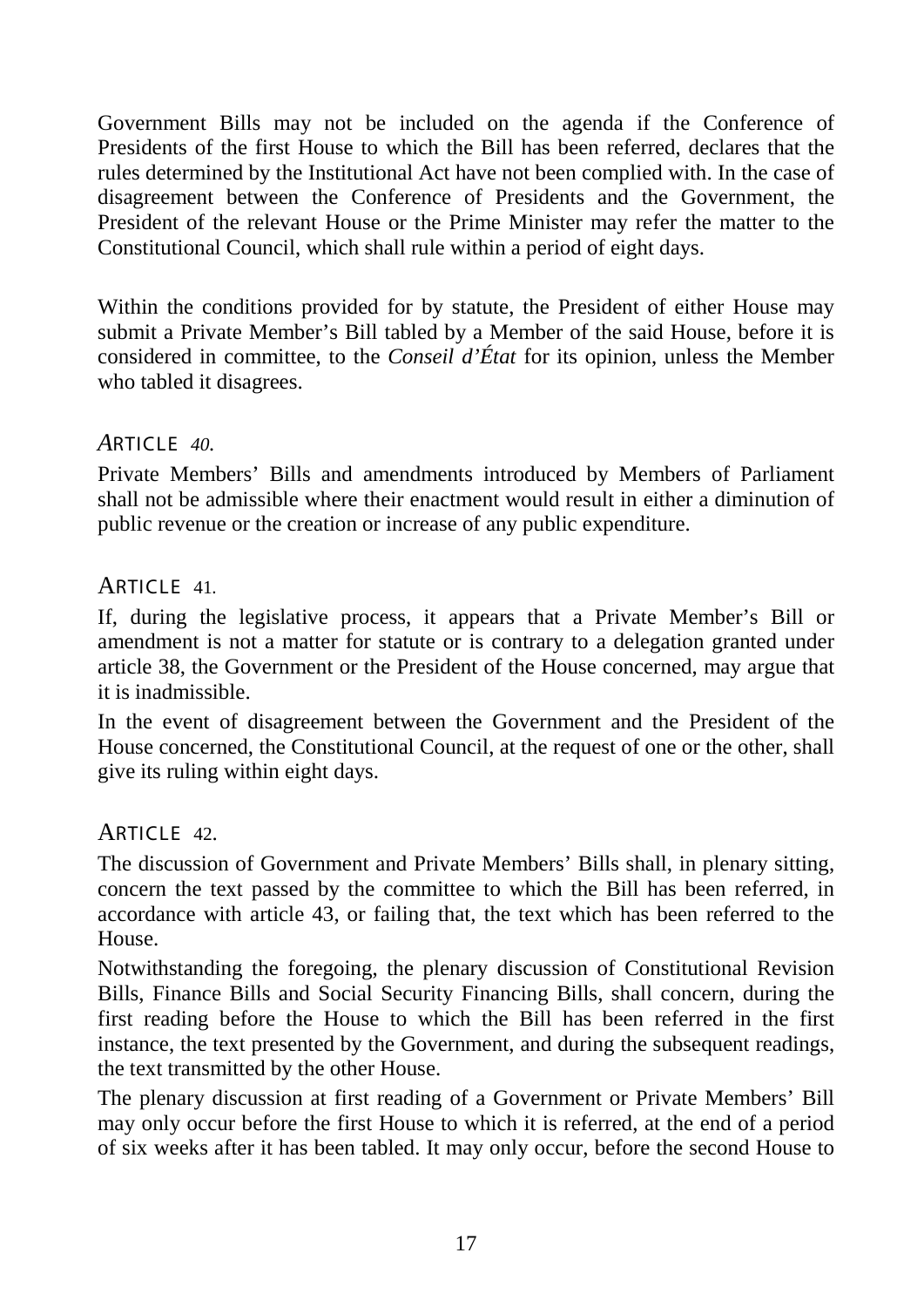which it is referred, at the end of a period of four weeks, from the date of transmission.

The previous paragraph shall not apply if the accelerated procedure has been implemented according to the conditions provided for in article 45. Neither shall it appl to Finance Bills, Social Security Financing Bills, or to Bills concerning a state of emergency.

### ARTICLE 43.

Government and Private Members' Bills shall be referred to one of the standing committees, the number of which shall not exceed eight in each House.

At the request of the Government or of the House before which such a bill has been tabled, Government and Private Members' Bills shall be referred for consideration to a committee specially set up for this purpose.

### ARTICLE 44.

Members of Parliament and the Government shall have the right of amendment. This right may be used in plenary sitting or in committee under the conditions set down by the Rules of Procedure of the Houses, according to the framework determined by an Institutional Act.

Once debate has begun, the Government may object to the consideration of any amendment which has not previously been referred to committee.

If the Government so requests, the House before which the Bill is tabled shall proceed to a single vote on all or part of the text under debate, on the sole basis of the amendments proposed or accepted by the Government.

### ARTICLE 45.

Every Government or Private Member's Bill shall be considered successively in the two Houses of Parliament with a view to the passing of an identical text. Without prejudice to the application of articles 40 and 41, all amendments which have a link, even an indirect one, with the text that was tabled or transmitted, shall be admissible on first reading.

If, as a result of a failure to agree by the two Houses, it has proved impossible to pass a Government or Private Member's Bill after two readings by each House or, if the Government has decided to apply the accelerated procedure without the two Conferences of Presidents being jointly opposed, after a single reading of such a Bill by each House, the Prime Minister, or in the case of a Private Members' Bill, the Presidents of the two Houses acting jointly, may convene a joint committee, composed of an equal number of members from each House, to propose a text on the provisions still under debate.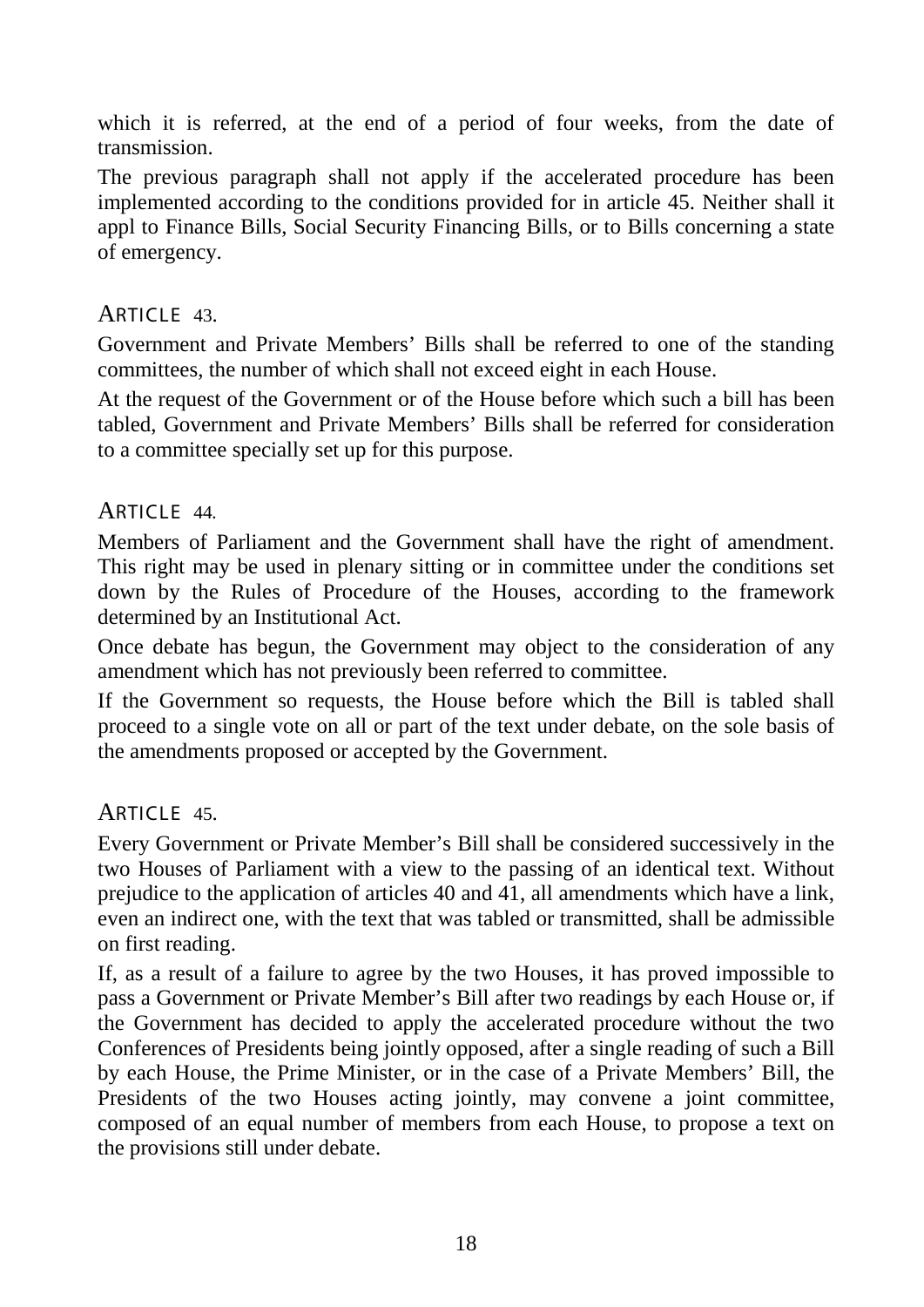The text drafted by the joint committee may be submitted by the Government to both Houses for approval. No amendment shall be admissible without the consent of the Government.

If the joint committee fails to agree on a common text, or if the text is not passed as provided in the foregoing paragraph, the Government may, after a further reading by the National Assembly and by the Senate, ask the National Assembly to reach a final decision. In such an event, the National Assembly may reconsider either the text drafted by the joint committee, or the last text passed by itself, as modified, as the case may be, by any amendment(s) passed by the Senate.

### ARTICLE 46.

Acts of Parliament which are defined by the Constitution as being Institutional Acts shall be enacted and amended as provided for hereinafter.

The Government or Private Member's Bill may only be submitted, on first reading, to the consideration and vote of the Houses after the expiry of the periods set down in the third paragraph of article 42. Notwithstanding the foregoing, if the accelerated procedure has been applied according to the conditions provided for in article 45, the Government or Private Member's Bill may not be submitted for consideration by the first House to which it is referred before the expiry of a fifteen-day period after it has been tabled.

The procedure set out in article 45 shall apply. Nevertheless, failing agreement between the two Houses, the text may be passed by the National Assembly on a final reading only by an absolute majority of the Members thereof.

Institutional Acts relating to the Senate must be passed in identical terms by the two Houses.

Institutional Acts shall not be promulgated until the Constitutional Council has declared their conformity with the Constitution.

### *A*RTICLE *47.*

Parliament shall pass Finance Bills in the manner provided for by an Institutional Act.

Should the National Assembly fail to reach a decision on first reading within forty days following the tabling of a Bill, the Government shall refer the Bill to the Senate, which shall make its decision known within fifteen days. The procedure set out in article 45 shall then apply.

Should Parliament fail to reach a decision within seventy days, the provisions of the Bill may be brought into force by Ordinance.

Should the Finance Bill setting out revenue and expenditure for a financial year not be tabled in time for promulgation before the beginning of that year, the Government shall as a matter of urgency ask Parliament for authorization to collect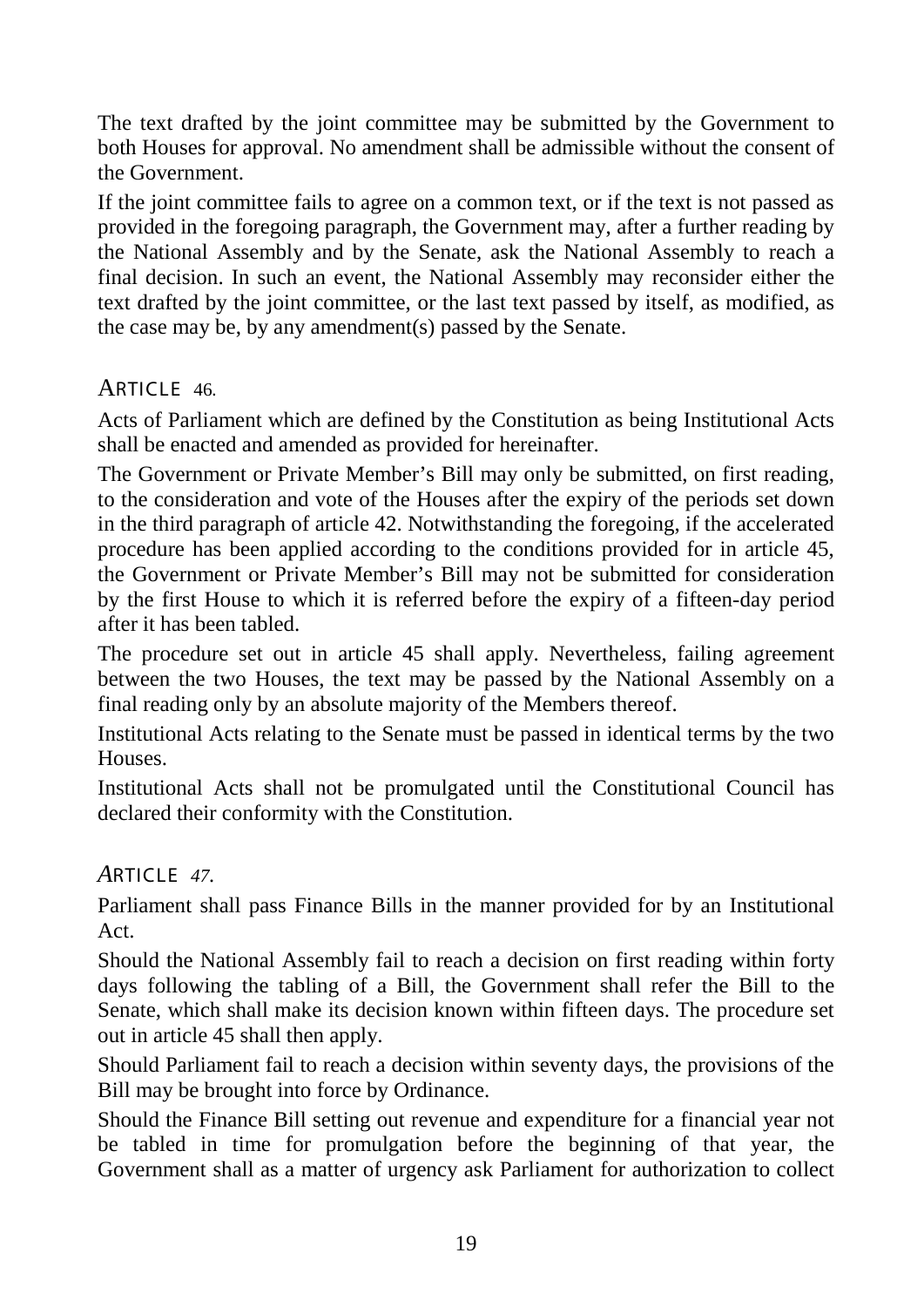taxes and shall make available by decree the funds needed to meet commitments already voted for.

The time limits set by this article shall be suspended when Parliament is not in session.

### *A*RTICLE *47-1.*

Parliament shall pass Social Security Financing Bills in the manner provided by an Institutional Act.

Should the National Assembly fail to reach a decision on first reading within twenty days of the tabling of a Bill, the Government shall refer the Bill to the Senate, which shall make its decision known within fifteen days. The procedure set out in article 45 shall then apply.

Should Parliament fail to reach a decision within fifty days, the provisions of the Bill may be implemented by Ordinance.

The time limits set by this article shall be suspended when Parliament is not in session and, as regards each House, during the weeks when it has decided not to sit in accordance with the second paragraph of article 28.

### *A*RTICLE *47-2.*

The *Cour des Comptes* shall assist Parliament in monitoring Government action. It shall assist Parliament and the Government in monitoring the implementation of Finance Acts and Social Security Financing Acts, as well in assessing public policies. By means of its public reports, it shall contribute to informing citizens.

The accounts of public administrations shall be lawful and faithful. They shall provide a true and fair view of the result of the management, assets and financial situation of the said public administrations.

### ARTICLE 48.

Without prejudice to the application of the last three paragraphs of article 28, the agenda shall be determined by each House.

During two weeks of sittings out of four, priority shall be given, in the order determined by the Government, to the consideration of texts and to debates which it requests to be included on the agenda.

In addition, the consideration of Finance Bills, Social Security Financing Bills and, subject to the provisions of the following paragraph, texts transmitted by the other House at least six weeks previously, as well as Bills concerning a state of emergency and requests for authorization referred to in article 35, shall, upon Government request, be included on the agenda with priority.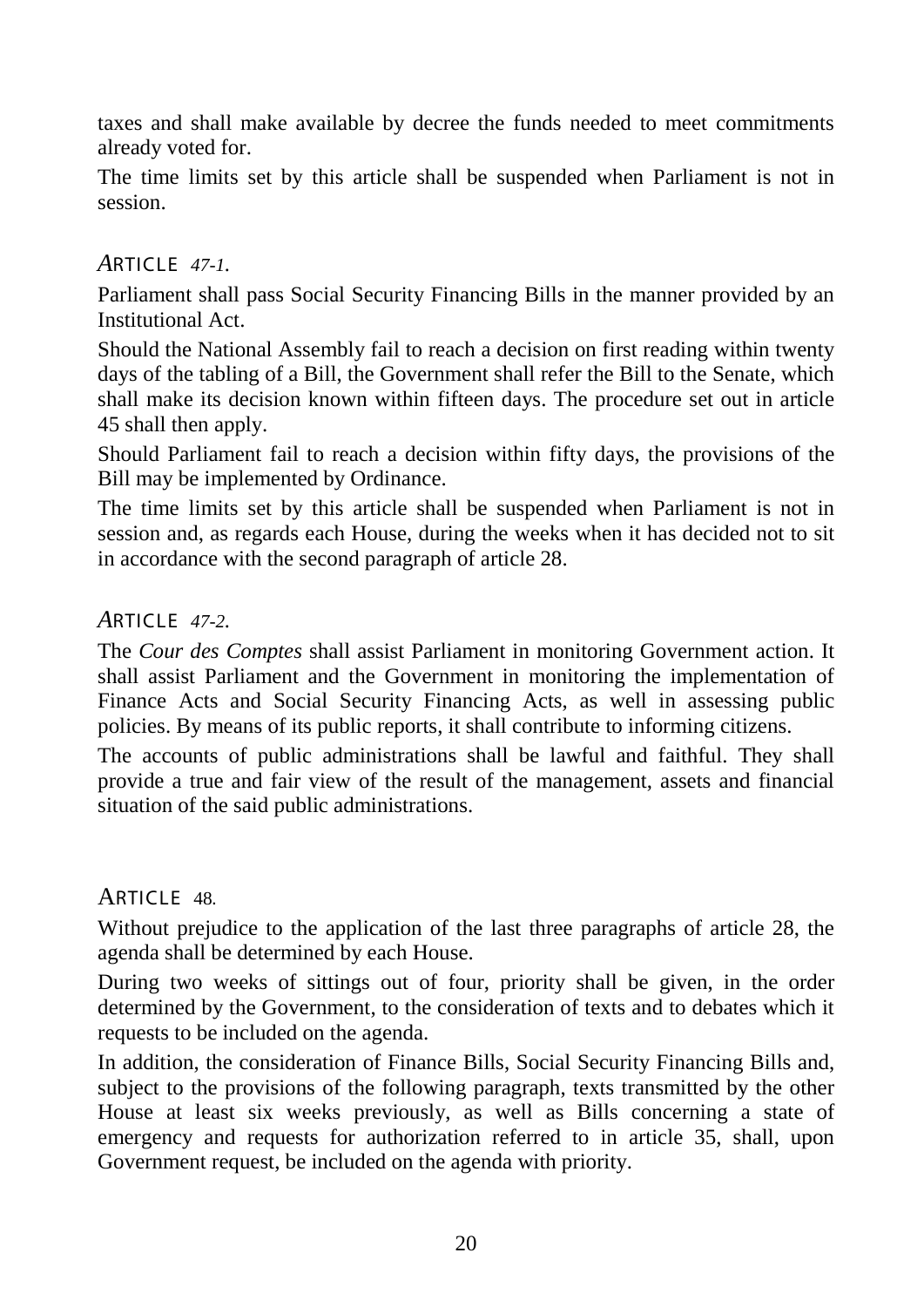During one week of sittings out of four, priority shall be given, in the order determined by each House, to the monitoring of Government action and to the assessment of public policies.

One day of sitting per month shall be given over to an agenda determined by each House upon the initiative of the opposition groups in the relevant House, as well as upon that of the minority groups.

During at least one sitting per week, including during the extraordinary sittings provided for in article 29, priority shall be given to questions from Members of Parliament and to answers from the Government.

### ARTICLE 49.

The Prime Minister, after deliberation by the Council of Ministers, may make the Government's programme or possibly a general policy statement an issue of a vote of confidence before the National Assembly.

The National Assembly may call the Government to account by passing a resolution of no-confidence. Such a resolution shall not be admissible unless it is signed by at least one tenth of the Members of the National Assembly. Voting may not take place within forty-eight hours after the resolution has been tabled. Solely votes cast in favour of the no-confidence resolution shall be counted and the latter shall not be passed unless it secures a majority of the Members of the House. Except as provided for in the following paragraph, no Member shall sign more than three resolutions of no-confidence during a single ordinary session and no more than one during a single extraordinary session.

The Prime Minister may, after deliberation by the Council of Ministers, make the passing of a Finance Bill or Social Security Financing Bill an issue of a vote of confidence before the National Assembly. In that event, the Bill shall be considered passed unless a resolution of no-confidence, tabled within the subsequent twentyfour hours, is carried as provided for in the foregoing paragraph. In addition, the Prime Minister may use the said procedure for one other Government or Private Members' Bill per session.

The Prime Minister may ask the Senate to approve a statement of general policy.

### *A*RTICLE *50.*

When the National Assembly passes a resolution of no-confidence, or when it fails to endorse the Government programme or general policy statement, the Prime Minister shall tender the resignation of the Government to the President of the Republic.

ARTICLE 50-1.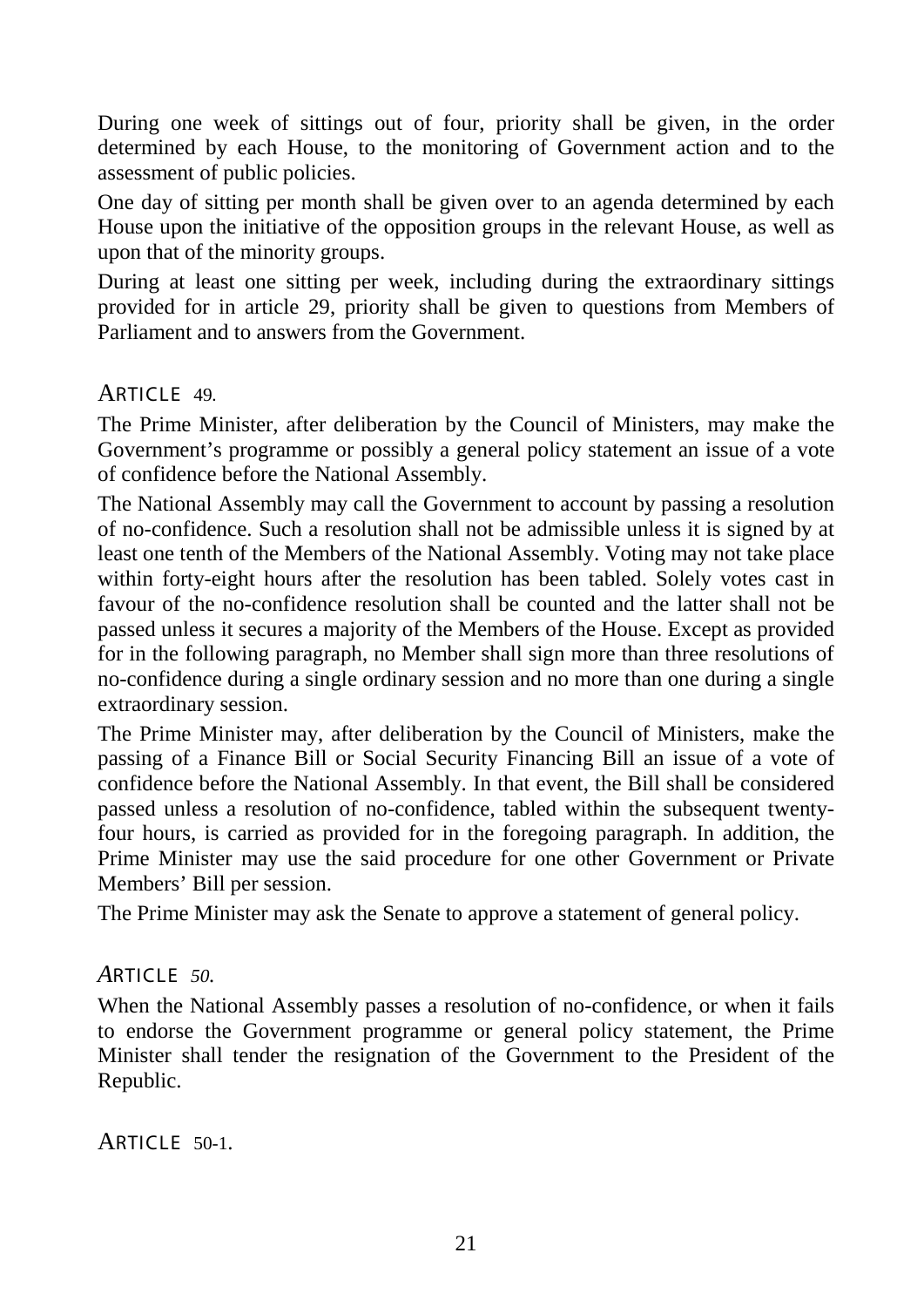The Government may, before either House, upon its own initiative or upon the request of a parliamentary group, as set down in article 51-1, make a declaration on a given subject, which leads to a debate and, if it so desires, gives rise to a vote, without making it an issue of confidence.

### *A*RTICLE *51.*

The closing of ordinary or extraordinary sessions shall be automatically postponed in order to permit the application of article 49, if the case arises. Additional sittings shall be held automatically for the same purpose.

### ARTICLE  $51-1$ .

The Rules of Procedure of each House shall determine the rights of the parliamentary groups set up within it. They shall recognize that opposition groups in the House concerned, as well as minority groups, have specific rights.

### ARTICLE 51-2.

In order to implement the monitoring and assessment missions laid down in the first paragraph of article 24, committees of inquiry may be set up within each House to gather information, according to the conditions provided for by statute.

Statutes shall determine their rules of organization and operation. The conditions for their establishment shall be determined by the Rules of Procedure of each House.

## T itle VI

# ON TREATIES AND INTERNATIONAL AGREEMENTS

#### *A*RTICLE *52.*

The President of the Republic shall negotiate and ratify treaties.

He shall be informed of any negotiations for the conclusion of an international agreement not subject to ratification.

### *A*RTICLE *53.*

Peace Treaties, Trade agreements, treaties or agreements relating to international organization, those committing the finances of the State, those modifying provisions which are the preserve of statute law, those relating to the status of persons, and those involving the ceding, exchanging or acquiring of territory, may be ratified or approved only by an Act of Parliament.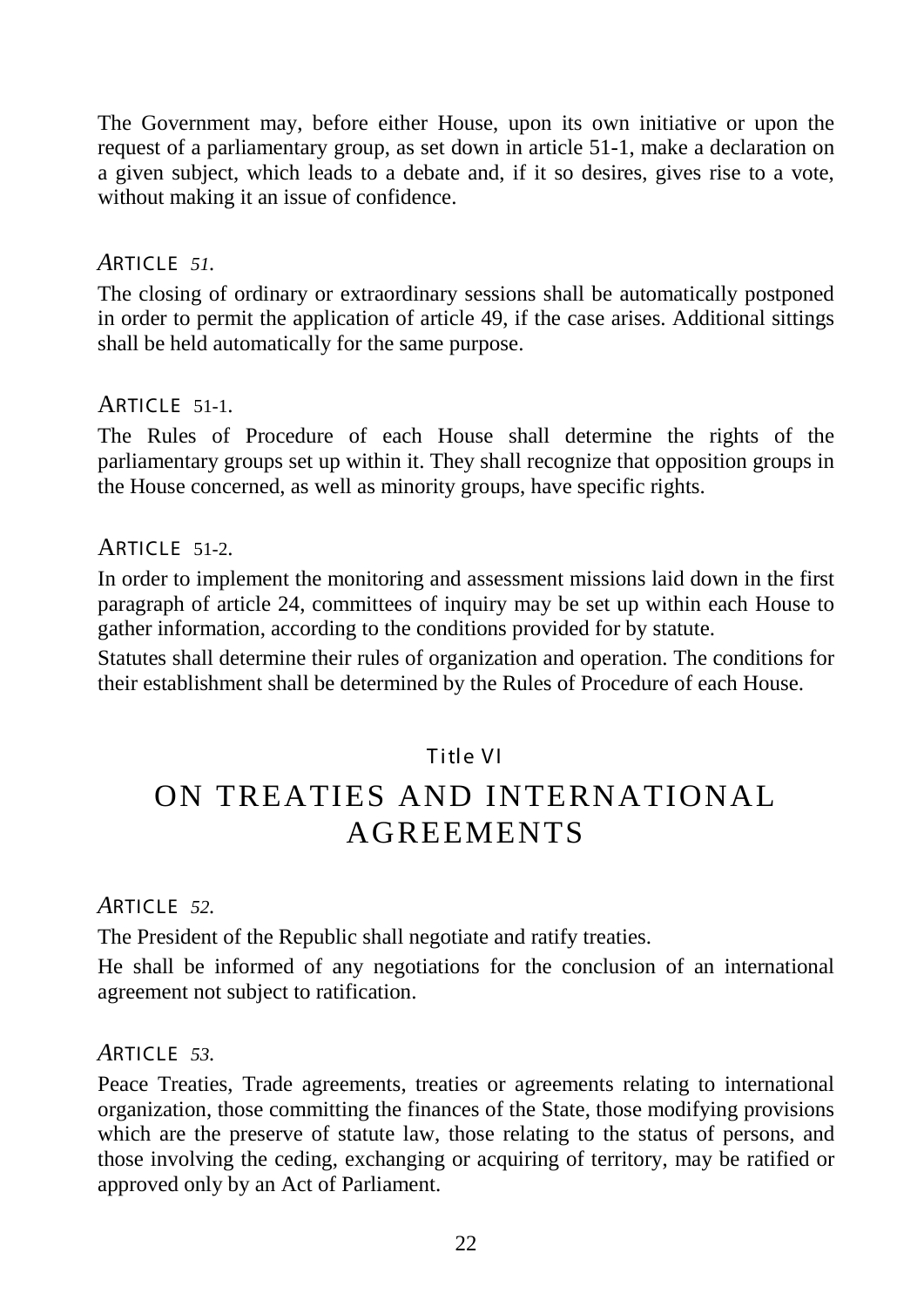They shall not take effect until such ratification or approval has been secured. No ceding, exchanging or acquiring of territory shall be valid without the consent of the population concerned.

### *A*RTICLE *53-1*

The Republic may enter into agreements with European States which are bound by undertakings identical with its own in matters of asylum and the protection of human rights and fundamental freedoms, for the purpose of determining their respective jurisdiction as regards requests for asylum submitted to them.

However, even if the request does not fall within their jurisdiction under the terms of such agreements, the authorities of the Republic shall remain empowered to grant asylum to any foreigner who is persecuted for his action in pursuit of freedom or who seeks the protection of France on other grounds.

### *A*RTICLE *53-2.*

The Republic may recognize the jurisdiction of the International Criminal Court as provided for by the Treaty signed on 18 July 1998.

### *A*RTICLE *54.*

If the Constitutional Council, on a referral from the President of the Republic, from the Prime Minister, from the President of one or the other Houses, or from sixty Members of the National Assembly or sixty Senators, has held that an international undertaking contains a clause contrary to the Constitution, authorization to ratify or approve the international undertaking involved may be given only after amending the Constitution.

### *A*RTICLE *55.*

Treaties or agreements duly ratified or approved shall, upon publication, prevail over Acts of Parliament, subject, with respect to each agreement or treaty, to its application by the other party.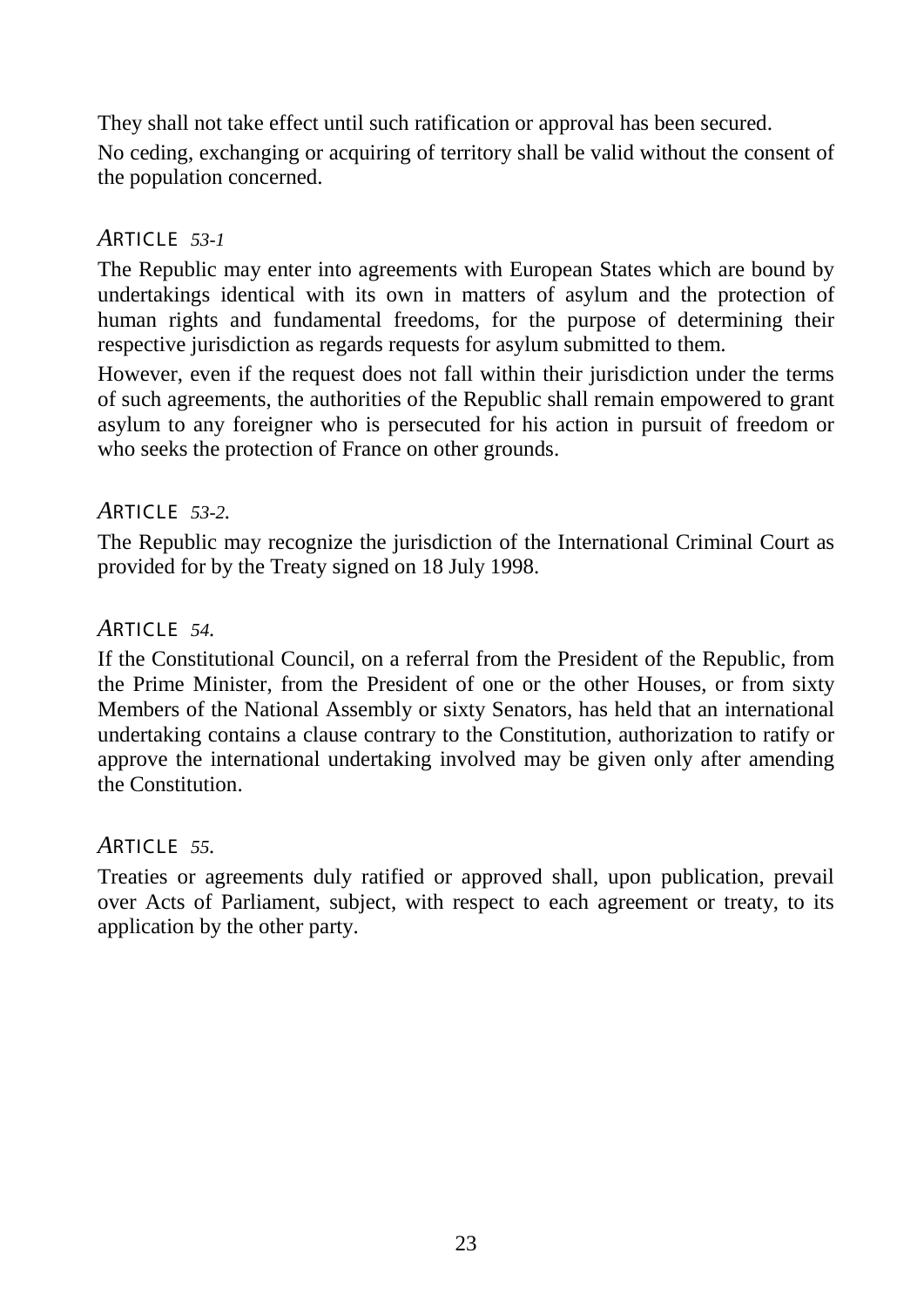### T itle VII

# THE CONSTITUTIONAL COUNCIL

### *A*RTICLE *56.*

The Constitutional Council shall comprise nine members, each of whom shall hold office for a non-renewable term of nine years. One third of the membership of the Constitutional Council shall be renewed every three years. Three of its members shall be appointed by the President of the Republic, three by the President of the National Assembly and three by the President of the Senate.

In addition to the nine members provided for above, former Presidents of the Republic shall be ex officio life members of the Constitutional Council.

The President shall be appointed by the President of the Republic. He shall have a casting vote in the event of a tie.

# $A$ RTICLE  $56^{(1)}$  $56^{(1)}$  $56^{(1)}$ .

*The Constitutional Council shall comprise nine members, each of whom shall hold office for a non-renewable term of nine years. One third of the membership of the Constitutional Council shall be renewed every three years. Three of its members shall be appointed by the President of the Republic, three by the President of the National Assembly and three by the President of the Senate. The procedure provided for in the last paragraph of article 13 shall apply to these appointments. The appointments made by the President of each House shall be submitted for the opinion solely of the relevant standing committee in that House.* 

*In addition to the nine members provided for above, former Presidents of the Republic shall be ex officio life members of the Constitutional Council.* 

*The President shall be appointed by the President of the Republic. He shall have a casting vote in the event of a tie.*

### *A*RTICLE *57.*

The office of member of the Constitutional Council shall be incompatible with that of Minister or Member of the Houses of Parliament. Other incompatibilities shall be determined by an Institutional Act.

### *A*RTICLE *58.*

The Constitutional Council shall ensure the proper conduct of the election of the President of the Republic.

It shall examine complaints and shall proclaim the results of the vote.

<u>.</u>

<span id="page-23-0"></span><sup>(1)</sup> See Warning.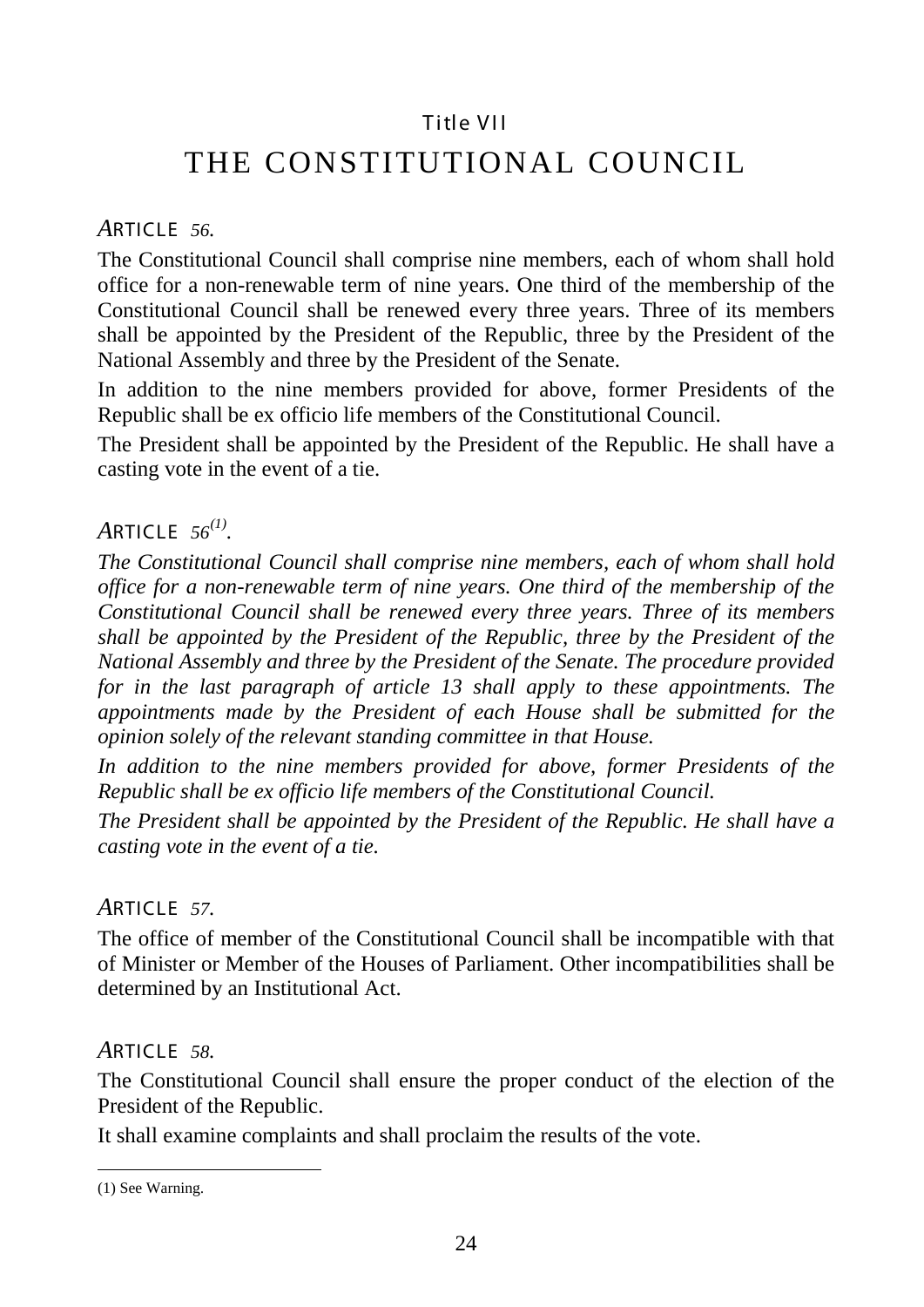### *A*RTICLE *59.*

The Constitutional Council shall rule on the proper conduct of the election of Members of the National Assembly and Senators in disputed cases.

### *A*RTICLE *60.*

The Constitutional Council shall ensure the proper conduct of referendum proceedings as provided for in articles 11 and 89 and in Title XV and shall proclaim the results of the referendum.

### *A*RTICLE *61.*

Institutional Acts, before their promulgation, Private Members' Bills mentioned in article 11 before they are submitted to referendum, and the Rules of Procedure of the House**s** of Parliament shall, before coming into force, be referred to the Constitutional Council, which shall rule on their conformity with the Constitution.

To the same end, Acts of Parliament may be referred to the Constitutional Council, before their promulgation, by the President of the Republic, the Prime Minister, the President of the National Assembly, the President of the Senate, sixty Members of the National Assembly or sixty Senators.

In the cases provided for in the two foregoing paragraphs, the Constitutional Council must deliver its ruling within one month. However, at the request of the Government, in cases of urgency, this period shall be reduced to eight days.

In these same cases, referral to the Constitutional Council shall suspend the time allotted for promulgation.

### $A$ RTICLE  $61-I^{(1)}$  $61-I^{(1)}$  $61-I^{(1)}$ .

*If, during proceedings in progress before a court of law, it is claimed that a statutory provision infringes the rights and freedoms guaranteed by the Constitution, the matter may be referred by the* Conseil d'État *or by the* Cour de Cassation *to the Constitutional Council, within a determined period.*

*An Institutional Act shall determine the conditions for the application of the present article.* 

### *A*RTICLE *62.*

A provision declared unconstitutional on the basis of article 61 shall be neither promulgated nor implemented.

<span id="page-24-0"></span><sup>&</sup>lt;u>.</u> (1) See Warning.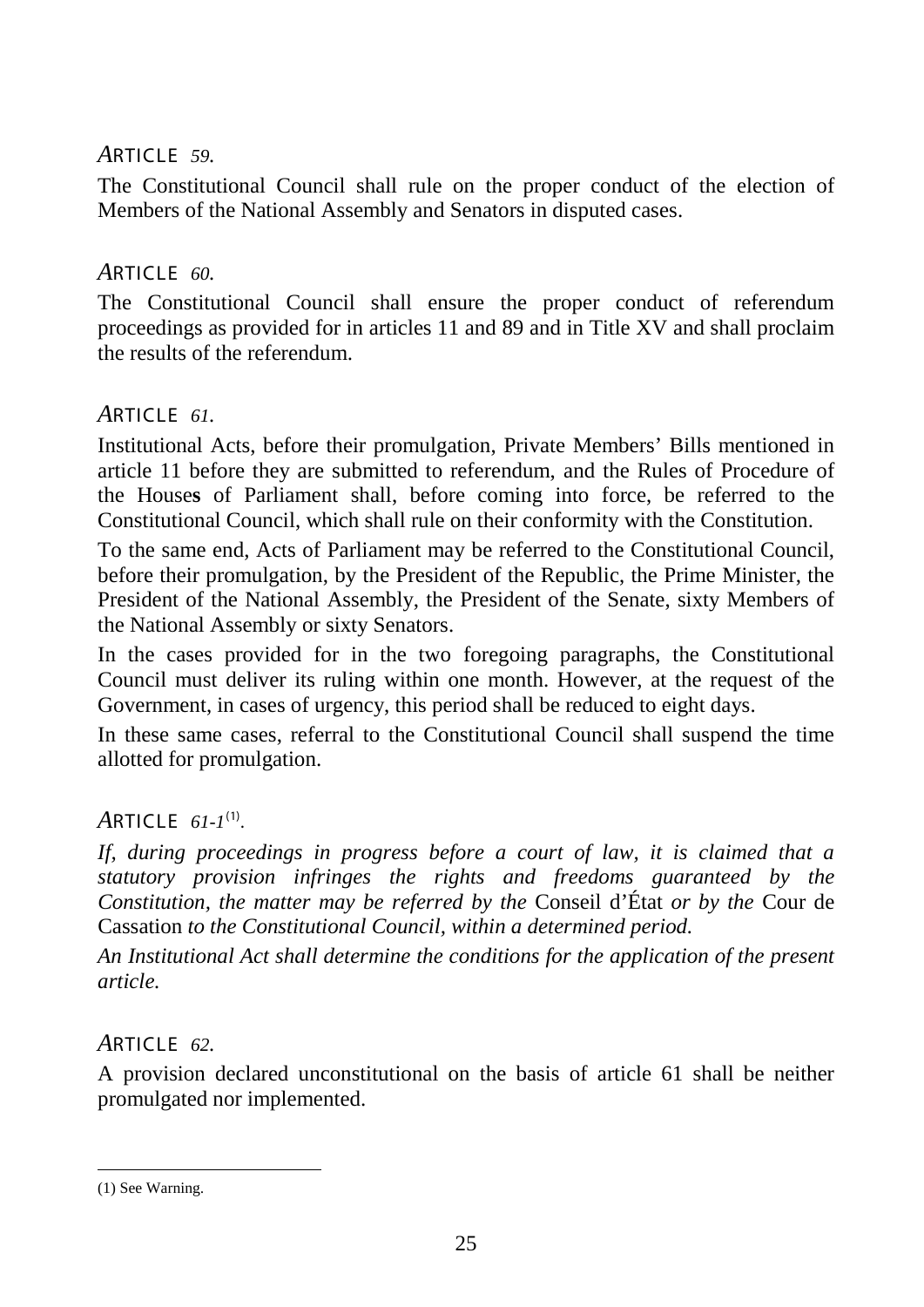A provision declared unconstitutional on the basis of article 61-1 shall be repealed as of the publication of the said decision of the Constitutional Council or as of a subsequent date determined by said decision. The Constitutional Council shall determine the conditions and the limits according to which the effects produced by the provision shall be liable to challenge.

No appeal shall lie from the decisions of the Constitutional Council. They shall be binding on public authorities and on all administrative authorities and all courts.

*A*RTICLE *63.*

An Institutional Act shall determine the rules of organization and operation of the Constitutional Council, the procedure to be followed before it and, in particular, the time limits allotted for referring disputes to it.

## Title VIII

# ON JUDICIAL AUTHORITY

### *A*RTICLE *64.*

The President of the Republic shall be the guarantor of the independence of the Judicial Authority.

He shall be assisted by the High Council of the Judiciary.

An Institutional Act shall determine the status of members of the Judiciary.

Judges shall be irremovable from office.

## *A*RTICLE *65.*

The High Council of the Judiciary shall be presided over by the President of the Republic. The Minister of Justice shall be its ex officio Vice-president. He may deputize for the President of the Republic.

The High Council of the Judiciary shall consist of two sections, one with jurisdiction over judges, the other over public prosecutors.

The section with jurisdiction over judges shall comprise, in addition to the President of the Republic and the Minister of Justice, five judges and one public prosecutor, one *Conseiller d'État* appointed by the *Conseil d'État*, and three prominent citizens who are not members either of Parliament or of the Judiciary, appointed respectively by the President of the Republic, the President of the National Assembly and the President of the Senate.

The section with jurisdiction over public prosecutors shall comprise, in addition to the President of the Republic and the Minister of Justice, five public prosecutors and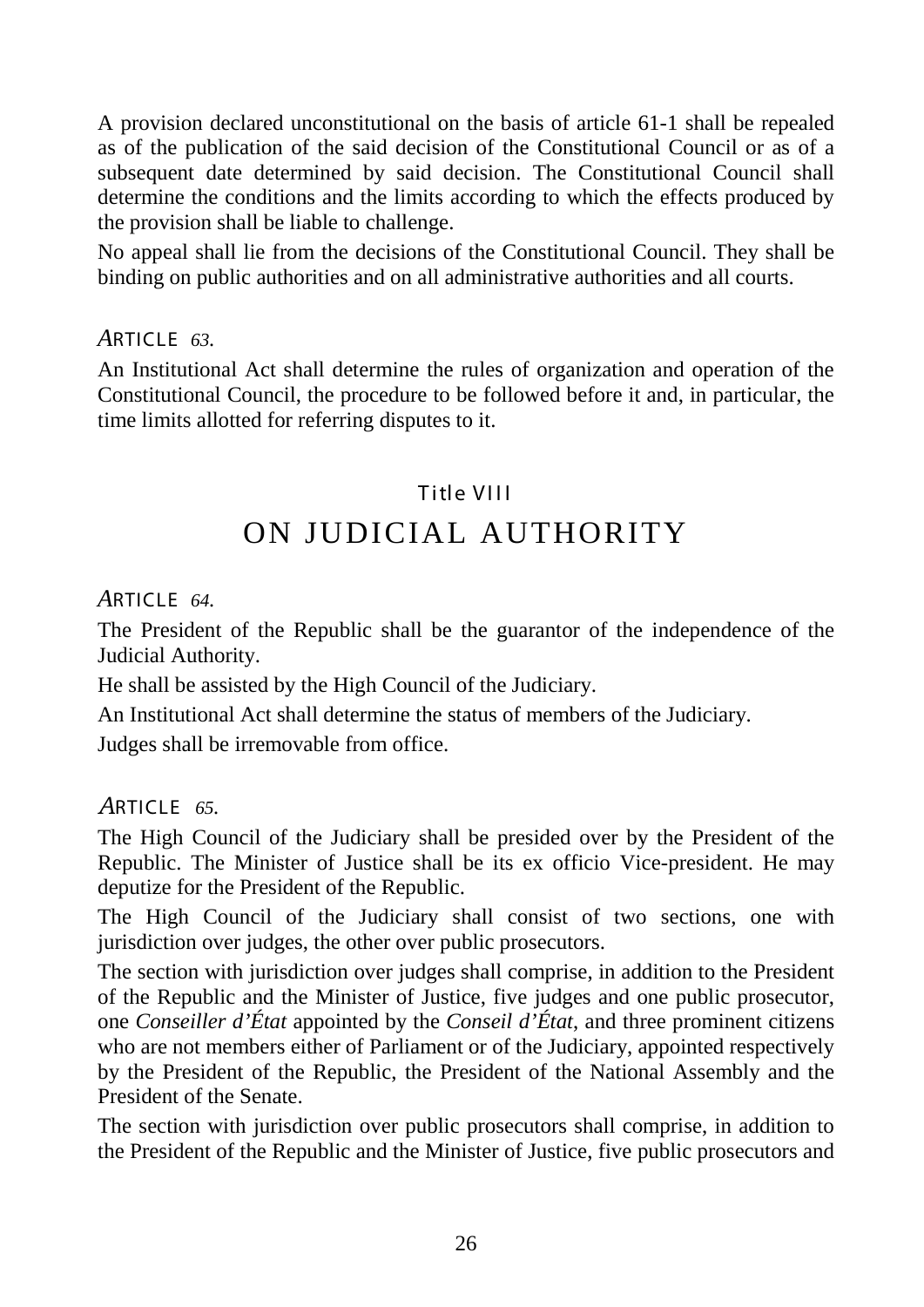one judge, and the *Conseiller d'État* together with the three prominent citizens referred to in the preceding paragraph.

The section of the High Council of the Judiciary with jurisdiction over judges shall make recommendations for the appointment of judges to the *Cour de cassation*, the Chief Presidents of Courts of Appeal and the Presidents of the *Tribunaux de grande instance*. Other judges shall be appointed after consultation with this section.

This section shall act as disciplinary tribunal for judges. When acting in such capacity, it shall be presided over by the Chief President of the *Cour de cassation*.

The section of the High Council of the Judiciary with jurisdiction over public prosecutors shall give its opinion on the appointment of public prosecutors, with the exception of posts to be filled at meetings of the Council of Ministers.

It shall give its opinion on disciplinary measures regarding public prosecutors. When acting in such capacity, it shall be presided over by the Chief Public Prosecutor at the *Cour de cassation*.

An Institutional Act shall determine the manner in which this article is to be implemented.

# $A$ RTICLE  $65$ <sup>[\(1\)](#page-26-0)</sup>.

*The High Council of the Judiciary shall consist of a section with jurisdiction over judges and a section with jurisdiction over public prosecutors.* 

*The section with jurisdiction over judges shall be presided over by the Chief President of the* Cour de cassation*. It shall comprise, in addition, five judges and one public prosecutor, one* Conseiller d'État *appointed by the* Conseil d'État *and one practising lawyer, as well as six qualified, prominent citizens who are not Members of Parliament, of the Judiciary or of the administration. The President of the Republic, the President of the National Assembly and the President of the Senate shall each appoint two qualified, prominent citizens. The procedure provided for in the last paragraph of article 13 shall be applied to the appointments of the qualified, prominent citizens. The appointments made by the President of each House of Parliament shall be submitted for the sole opinion of the relevant standing committee in that House.* 

*The section with jurisdiction over public prosecutors shall be presided over by the Chief Public Prosecutor at the* Cour de Cassation*. It shall comprise, in addition, five public prosecutors and one judge, as well as the* Conseiller d'État *and the practising lawyer, together with the six qualified, prominent citizens referred to in the second paragraph.* 

*The section of the High Council of the Judiciary with jurisdiction over judges shall make recommendations for the appointment of judges to the* Cour de cassation*, the* 

<span id="page-26-0"></span><sup>&</sup>lt;u>.</u> (1) See Warning.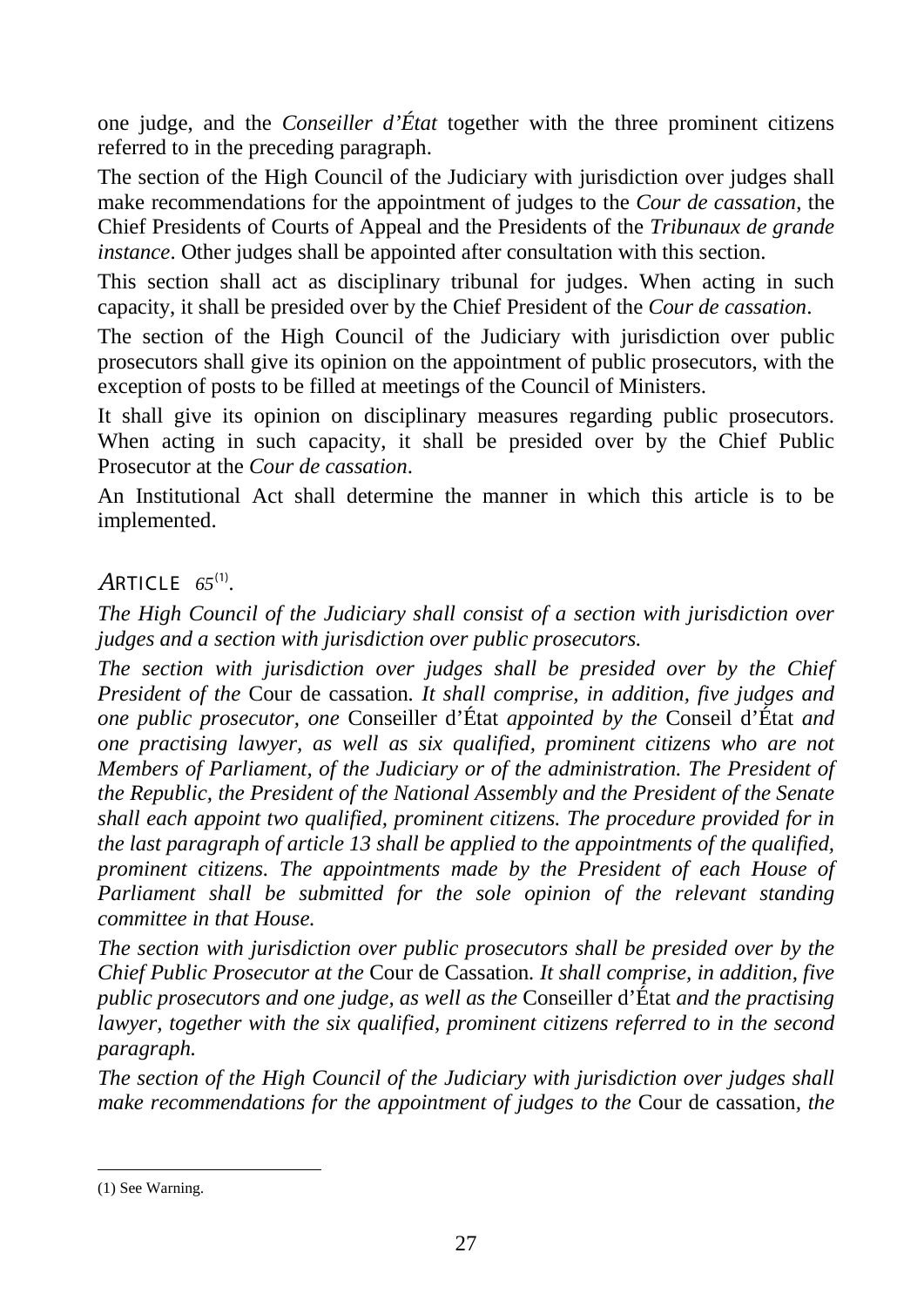*Chief Presidents of Courts of Appeal and the Presidents of the Tribunaux de grande* instance*. Other judges shall be appointed after consultation with this section.*

*The section of the High Council of the Judiciary with jurisdiction over public prosecutors shall give its opinion on the appointment of public prosecutors.* 

*The section of the High Council of the Judiciary with jurisdiction over judges shall act as disciplinary tribunal for judges. When acting in such capacity, in addition to the members mentioned in the second paragraph, it shall comprise the judge belonging to the section with jurisdiction over public prosecutors.* 

*The section of the High Council of the Judiciary with jurisdiction over public prosecutors shall give its opinion on disciplinary measures regarding public prosecutors. When acting in such capacity, it shall comprise, in addition to the members mentioned in paragraph three, the public prosecutor belonging to the section with jurisdiction over judges.*

*The High Council of the Judiciary shall meet in plenary section to reply to the requests for opinions made by the President of the Republic in application of article 64. It shall also express its opinion in plenary section, on questions concerning the deontology of judges or on any question concerning the operation of justice which is referred to it by the Minister of Justice. The plenary section comprises three of the five judges mentioned in the second paragraph, three of the five prosecutors mentioned in the third paragraph as well as the* Conseiller d'État*, the practising lawyer and the six qualified, prominent citizens referred to in the second paragraph. It is presided over by the Chief President of the* Cour de cassation *who may be substituted by the Chief Public Prosecutor of this court.*

*The Minister of Justice may participate in all the sittings of the sections of the High Council of the Judiciary except those concerning disciplinary matters.*

*According to the conditions determined by an Institutional Act, a referral may be made to the High Council of the Judiciary by a person awaiting trial.*

*The Institutional Act shall determine the manner in which this article is to be implemented.*

*A*RTICLE *66*.

No one shall be arbitrarily detained.

The Judicial Authority, guardian of the freedom of the individual, shall ensure compliance with this principle in the conditions laid down by statute.

*A*RTICLE *66-1.* No one shall be sentenced to death.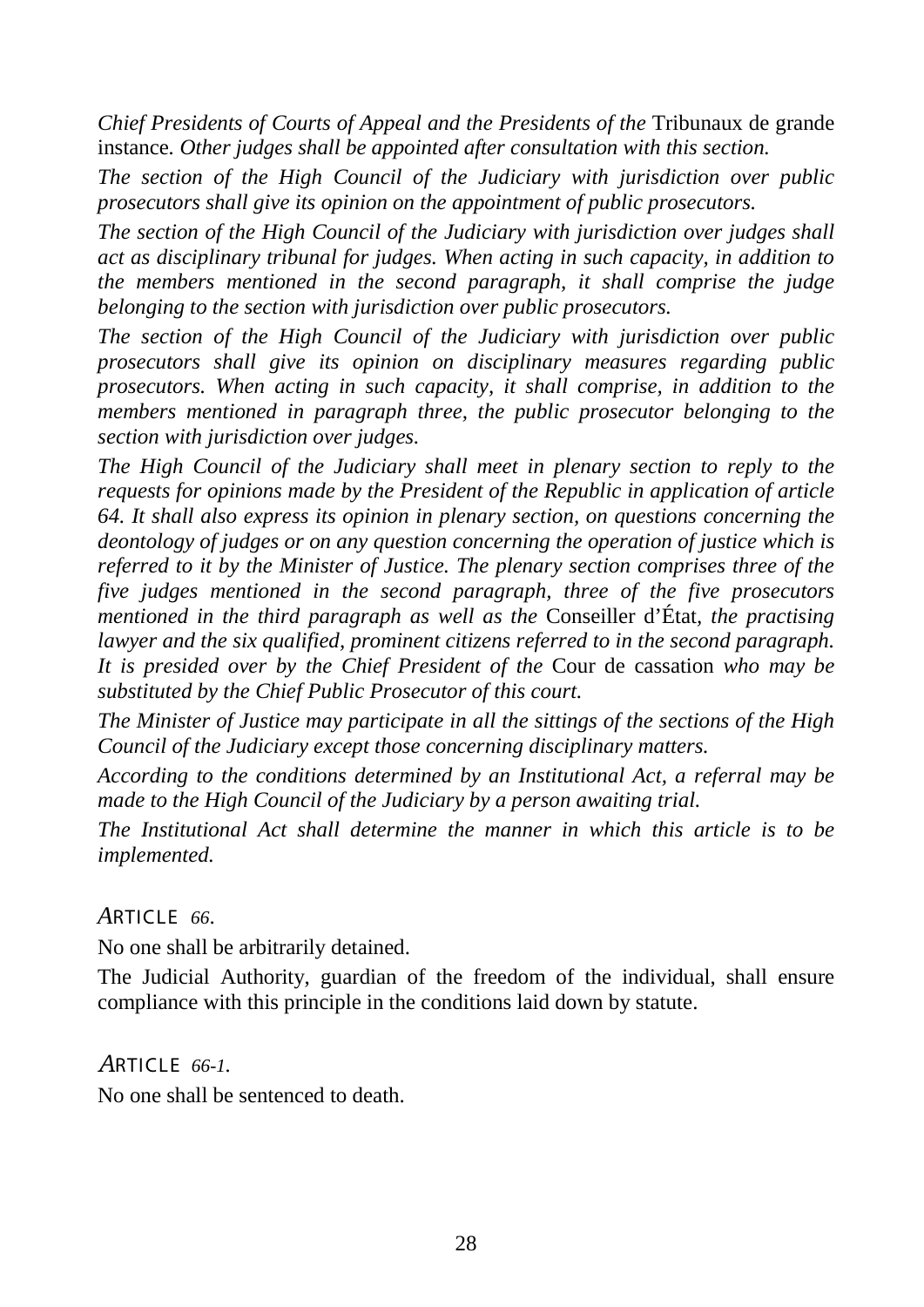# T itle I X THE HIGH COURT

### *A*RTICLE *67.*

The President of the Republic shall incur no liability by reason of acts carried out in his official capacity, subject to the provisions of Articles 53-2 and 68 hereof.

Throughout his term of office the President shall not be required to testify before any French Court of law or Administrative authority and shall not be the object of any civil proceedings, nor of any preferring of charges, prosecution or investigatory measures. All limitation periods shall be suspended for the duration of said term of office.

All actions and proceedings thus stayed may be reactivated or brought against the President one month after the end of his term of office.

### *A*RTICLE *68.*

The President of the Republic shall not be removed from office during the term thereof on any grounds other than a breach of his duties patently incompatible with his continuing in office. Such removal from office shall be proclaimed by Parliament sitting as the High Court.

The proposal to convene the High Court adopted by one or other of the Houses of Parliament shall be immediately transmitted to the other House which shall make its decision known within fifteen days of receipt thereof.

The High Court shall be presided over by the President of the National Assembly. It shall give its ruling as to the removal from office of the President, by secret ballot, within one month. Its decision shall have immediate effect.

Rulings given hereunder shall require a majority of two thirds of the members of the House involved or of the High Court. No proxy voting shall be allowed. Only votes in favour of the removal from office or the convening of the High Court shall be counted.

An Institutional Act shall determine the conditions for the application hereof.

## T itle X

# ON THE CRIMINAL LIABILITY OF THE GOVERNMENT

*A*RTICLE *68-1.*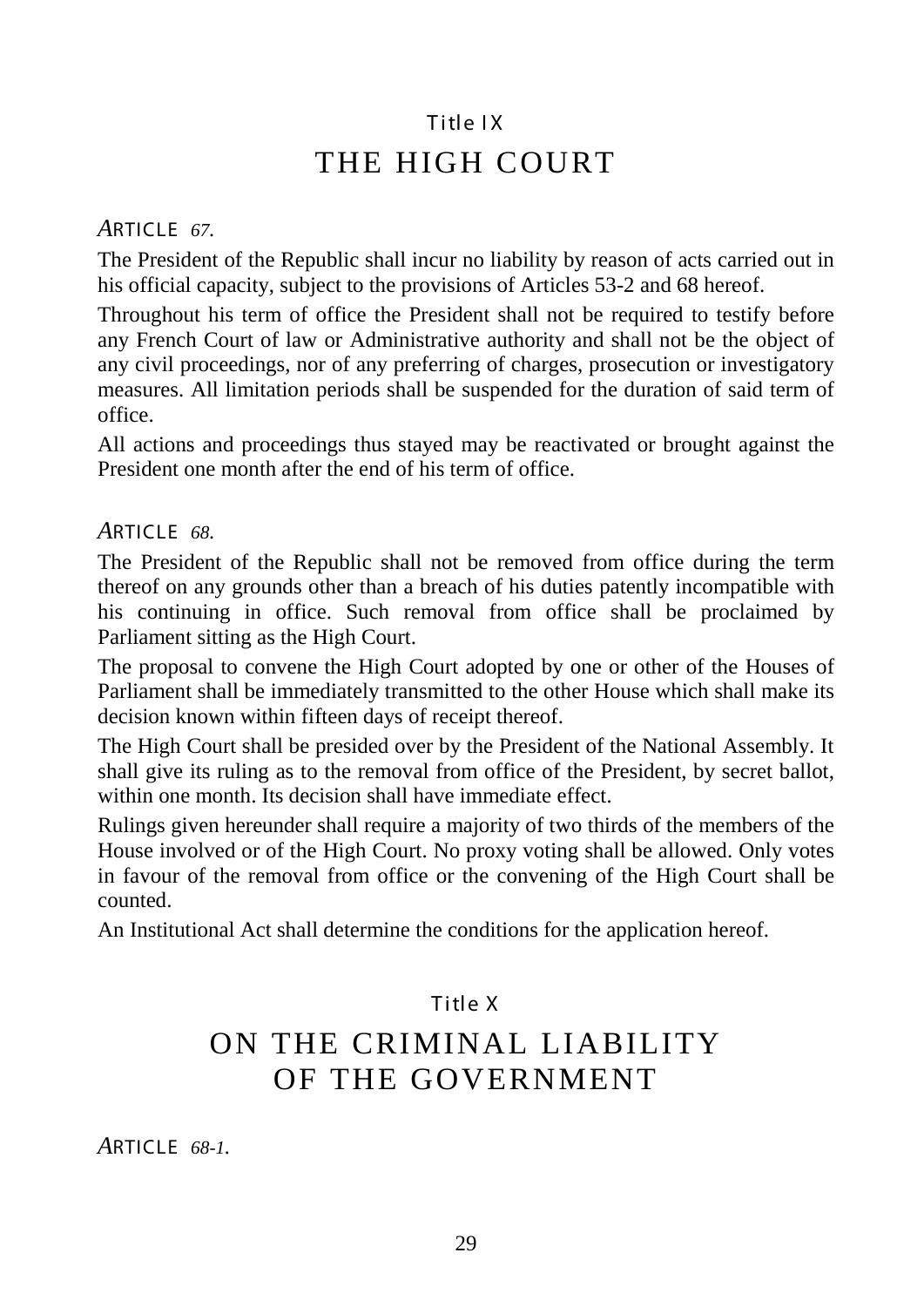Members of the Government shall be criminally liable for acts performed in the holding of their office and classified as serious crimes or other major offences at the time they were committed.

They shall be tried by the Court of Justice of the Republic.

The Court of Justice of the Republic shall be bound by such definition of serious crimes and other major offences and such determination of penalties as are laid down by statute.

*A*RTICLE *68-2.*

The Court of Justice of the Republic shall consist of fifteen members: twelve Members of Parliament, elected in equal number from among their ranks by the National Assembly and the Senate after each general or partial renewal by election of these Houses, and three judges of the *Cour de cassation*, one of whom shall preside over the Court of Justice of the Republic.

Any person claiming to be a victim of a serious crime or other major offence committed by a member of the Government in the holding of his office may lodge a complaint with a petitions committee.

This committee shall order the case to be either closed or forwarded to the Chief Public Prosecutor at the *Cour de cassation* for referral to the Court of Justice of the Republic.

The Chief Public prosecutor at the *Cour de cassation* may also make a referral *ex officio* to the Court of Justice of the Republic with the assent of the petitions committee.

An Institutional Act shall determine the manner in which this article is to be implemented.

*A*RTICLE *68-3.*

The provisions of this title shall apply to acts committed before its entry into force.

### T itle XI

# THE ECONOMIC, SOCIAL AND ENVIRONMENTAL COUNCIL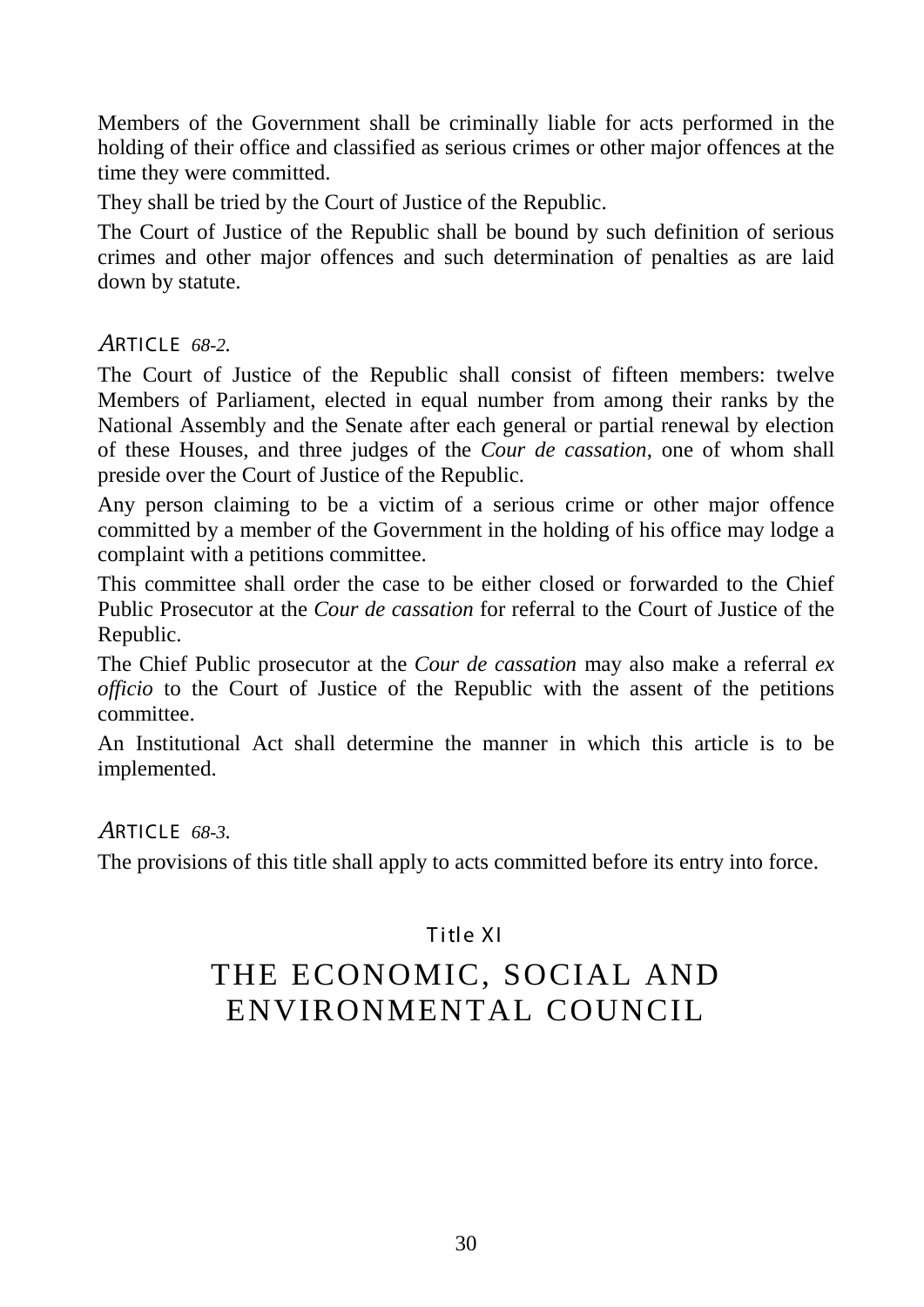*A*RTICLE *69.*

The Economic and Social Council, on a referral from the Government, shall give its opinion on such Government Bills, draft Ordinances, draft Decrees, and Private Members' Bills as have been submitted to it.

A member of the Economic and Social Council may be designated by the Council to present, to the Houses of Parliament, the opinion of the Council on such drafts, Government or Private Members' Bills as have been submitted to it.

# $A$ RTICLE  $69^{(1)}$  $69^{(1)}$  $69^{(1)}$ .

*The Economic, Social and Environmental Council, on a referral from the Government, shall give its opinion on such Government Bills, draft Ordinances, draft Decrees, and Private Members' Bills as have been submitted to it.* 

*A member of the Economic, Social and Environmental Council may be designated by the Council to present, to the Houses of Parliament, the opinion of the Council on such drafts, Government or Private Members' Bills as have been submitted to it.*

*A referral may be made to the Economic, Social and Environmental Council by petition, in the manner determined by an Institutional Act. After consideration of the petition, it shall inform the Government and Parliament of the pursuant action it proposes.* 

#### *A*RTICLE *70.*

The Economic, Social and Environmental Council may also be consulted by the Government or Parliament on any economic, social or environmental issue. The Government may also consult it on Programming Bills setting down the multiannual guidelines for public finances. Any plan or Programming Bill of an economic, social or environmental nature shall be submitted to it for its opinion.

#### *A*RTICLE *71.*

The composition of the Economic, Social and Environmental Council, which shall not exceed two hundred and thirty-three members, and its rules of proceeding shall be determined by an Institutional Act.

#### *Title XI A*

# THE DEFENDER OF RIGHTS

 $A$ RTICLE  $71 - I^{(1)}$  $71 - I^{(1)}$  $71 - I^{(1)}$ .

<u>.</u>

<span id="page-30-0"></span><sup>(1)</sup> See Warning.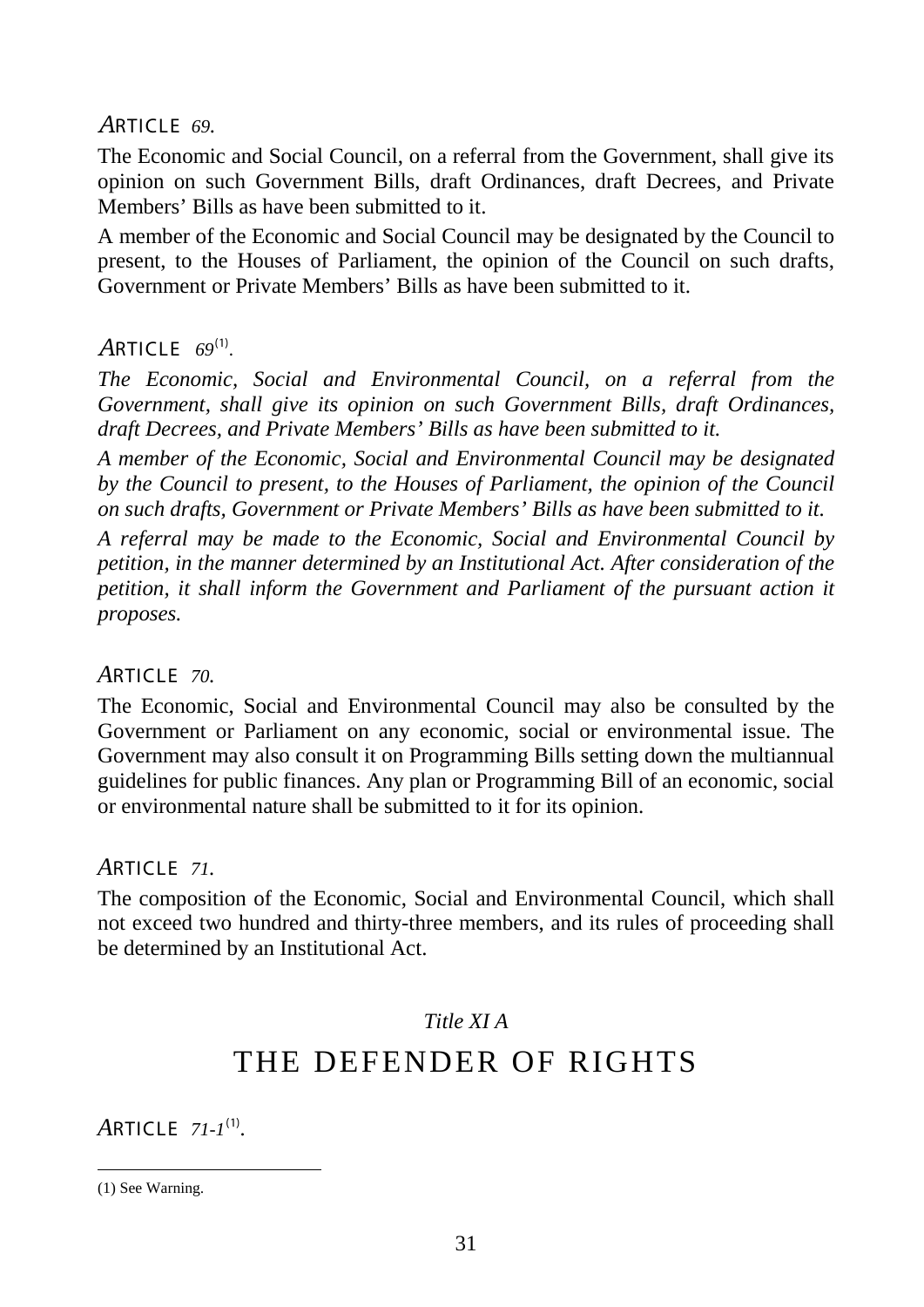*The Defender of Rights shall ensure the due respect of rights and freedoms by state administrations, territorial communities, public legal entities, as well as by all bodies carrying out a public service mission or by those that the Institutional Act decides fall within his remit.* 

*Referral may be made to the Defender of Rights, in the manner determined by an Institutional Act, by every person who considers his rights to have been infringed by the operation of a public service or of a body mentioned in the first paragraph. He may act without referral.* 

*The Institutional Act shall set down the mechanisms for action and the powers of the Defender of Rights. It shall determine the manner in which he may be assisted by third parties in the exercise of certain of his powers.* 

*The Defender of Rights shall be appointed by the President of the Republic for a sixyear, non-renewable term, after the application of the procedure provided for in the*  last paragraph of article 13. This position is incompatible with membership of the *Government or membership of Parliament. Other incompatibilities shall be determined by the Institutional Act.* 

*The Defender of Rights is accountable for his actions to the President of the Republic and to Parliament.* 

## **Title XII**

# ON TERRITORIAL COMMUNITIES

#### *A*RTICLE *72.*

The territorial communities of the Republic shall be the Communes, the Departments, the Regions, the Special-Status communities and the Overseas Territorial communities to which article 74 applies. Any other territorial community created, if need be, to replace one or more communities provided for by this paragraph shall be created by statute.

Territorial communities may take decisions in all matters arising under powers that can best be exercised at their level.

In the conditions provided for by statute, these communities shall be self-governing through elected councils and shall have power to make regulations for matters coming within their jurisdiction.

In the manner provided for by an Institutional Act, except where the essential conditions for the exercise of public freedoms or of a right guaranteed by the Constitution are affected, territorial communities or associations thereof may, where provision is made by statute or regulation, as the case may be, derogate on an

<u>.</u>

<sup>(1)</sup> See Warning.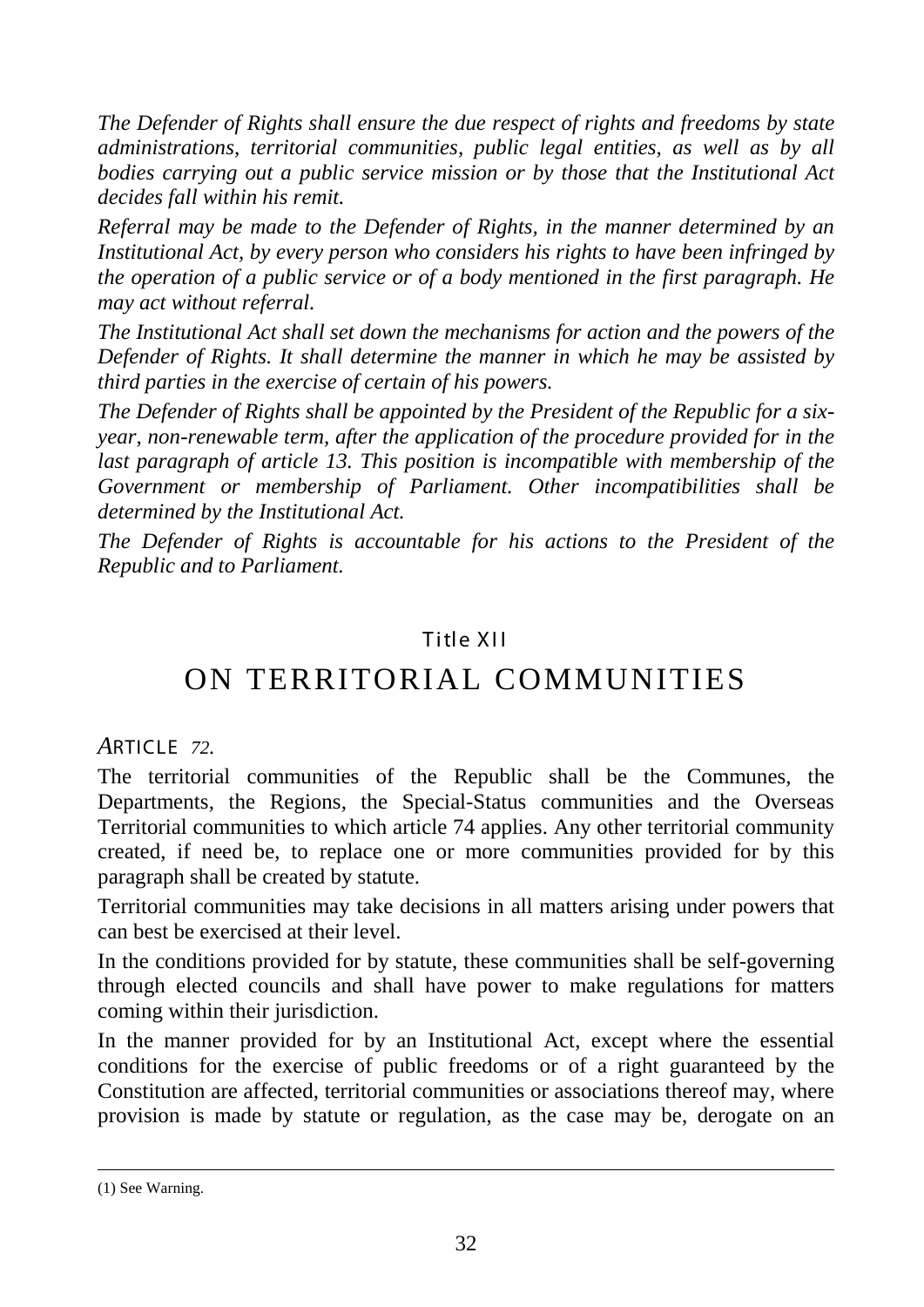experimental basis for limited purposes and duration from provisions laid down by statute or regulation governing the exercise of their powers.

No territorial community may exercise authority over another. However, where the exercising of a power requires the combined action of several territorial communities, one of those communities or one of their associations may be authorised by statute to organise such combined action.

In the territorial communities of the Republic, the State representative, representing each of the members of the Government, shall be responsible for national interests, administrative supervision and compliance with the law.

### *A*RTICLE *72-1.*

The conditions in which voters in each territorial community may use their right of petition to ask for a matter within the powers of the community to be entered on the agenda of its Deliberative Assembly shall be determined by statute.

In the conditions determined by an Institutional Act, draft decisions or acts within the powers of a territorial community may, on the initiative of the latter, be submitted for a decision by voters of said community by means of a referendum.

When the creation of a special-status territorial community or modification of its organisation are contemplated, a decision may be taken by statute to consult the voters registered in the relevant communities. Voters may also be consulted on changes to the boundaries of territorial communities in the conditions determined by statute.

### *A*RTICLE *72-2.*

Territorial communities shall enjoy revenue of which they may dispose freely in the conditions determined by statute.

They may receive all or part of the proceeds of taxes of all kinds. They may be authorised by statute to determine the basis of assessment and the rates thereof, within the limits set by such statutes.

Tax revenue and other own revenue of territorial communities shall, for each category of territorial community, represent a decisive share of their revenue. The conditions for the implementation of this rule shall be determined by an Institutional Act.

Whenever powers are transferred between central government and the territorial communities, revenue equivalent to that given over to the exercise of those powers shall also be transferred. Whenever the effect of newly created or extended powers is to increase the expenditure to be borne by territorial communities, revenue as determined by statute shall be allocated to said communities.

Equalisation mechanisms intended to promote equality between territorial communities shall be provided for by statute.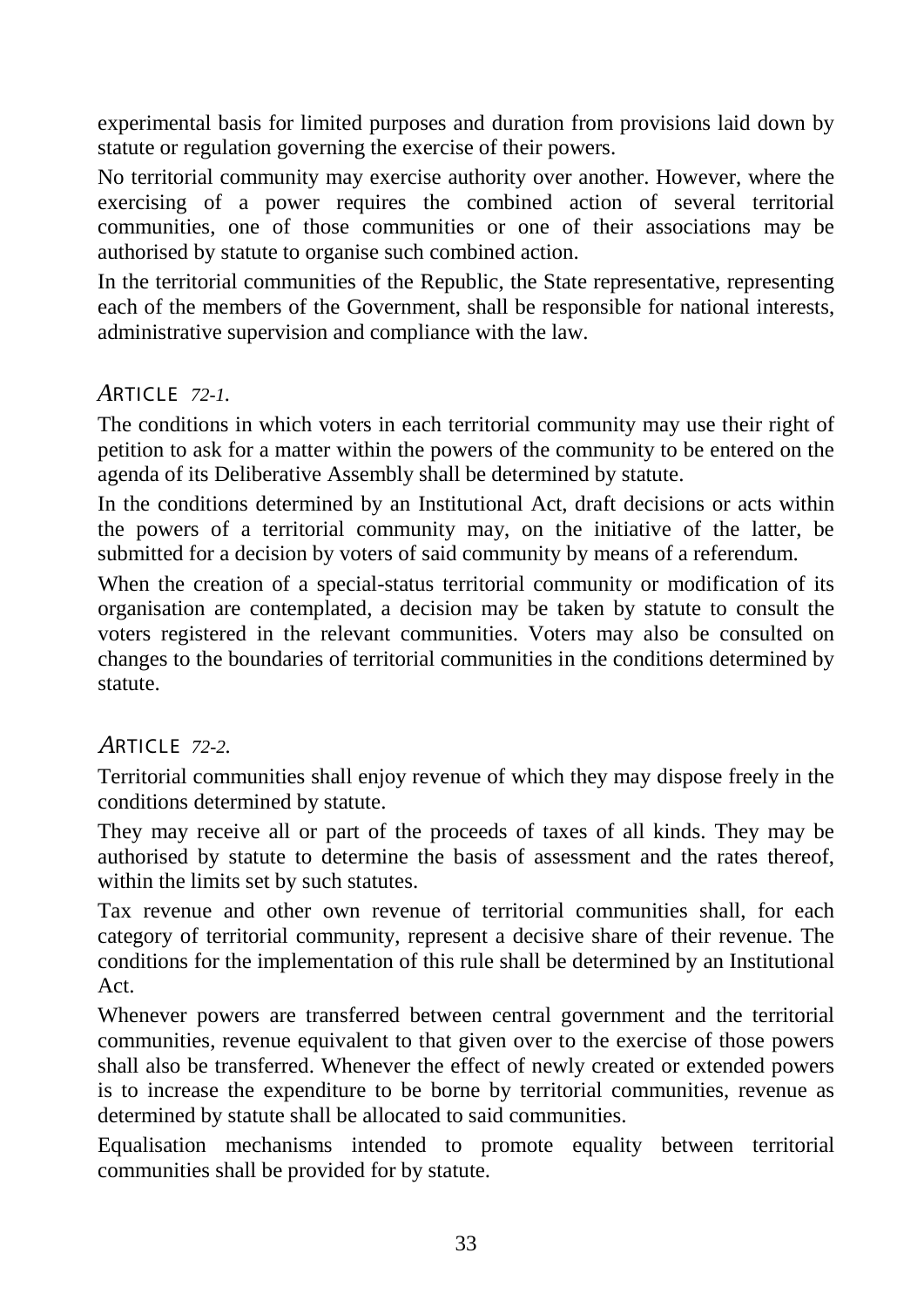### *A*RTICLE *72-3.*

The Republic shall recognise the overseas populations within the French people in a common ideal of liberty, equality and fraternity.

Guadeloupe, Guyane, Martinique, La Réunion, Mayotte, Saint-Barthélemy, Saint-Martin, Saint-Pierre-et-Miquelon, the Wallis and Futuna Islands and French Polynesia shall be governed by article 73 as regards overseas departments and regions and for the territorial communities set up under the final paragraph of article 73, and by article 74 for the other communities.

The status of New Caledonia shall be governed by title XIII.

The legislative system and special organisation of the French Southern and Antarctic Territories and Clipperton shall be determined by statute.

### *A*RTICLE *72-4.*

No change of status as provided for by articles 73 and 74 with respect to the whole or part of any one of the communities to which the second paragraph of article 72-3 applies, shall take place without the prior consent of voters in the relevant community or part of a community being sought in the manner provided for by the paragraph below. Such change of status shall be made by an Institutional Act.

The President of the Republic may, on a recommendation from the Government when Parliament is in session or on a joint motion of the two Houses, published in either case in the *Journal Officiel*, decide to consult voters in an overseas territorial community on a question relating to its organisation, its powers or its legislative system. Where the referendum concerns a change of status as provided for by the foregoing paragraph and is held in response to a recommendation by the Government, the Government shall make a statement before each House which shall be followed by debate.

### *A*RTICLE *73.*

In the overseas departments and regions, statutes and regulations shall be automatically applicable. They may be adapted in the light of the specific characteristics and constraints of such communities.

Those adaptations may be decided on by the communities in areas in which their powers are exercised if the relevant communities have been empowered to that end by statute.

By way of derogation from the first paragraph hereof and in order to take account of their specific features, communities to which this article applies may be empowered by statute to determine themselves the rules applicable in their territory in a limited number of matters that fall to be determined by statute.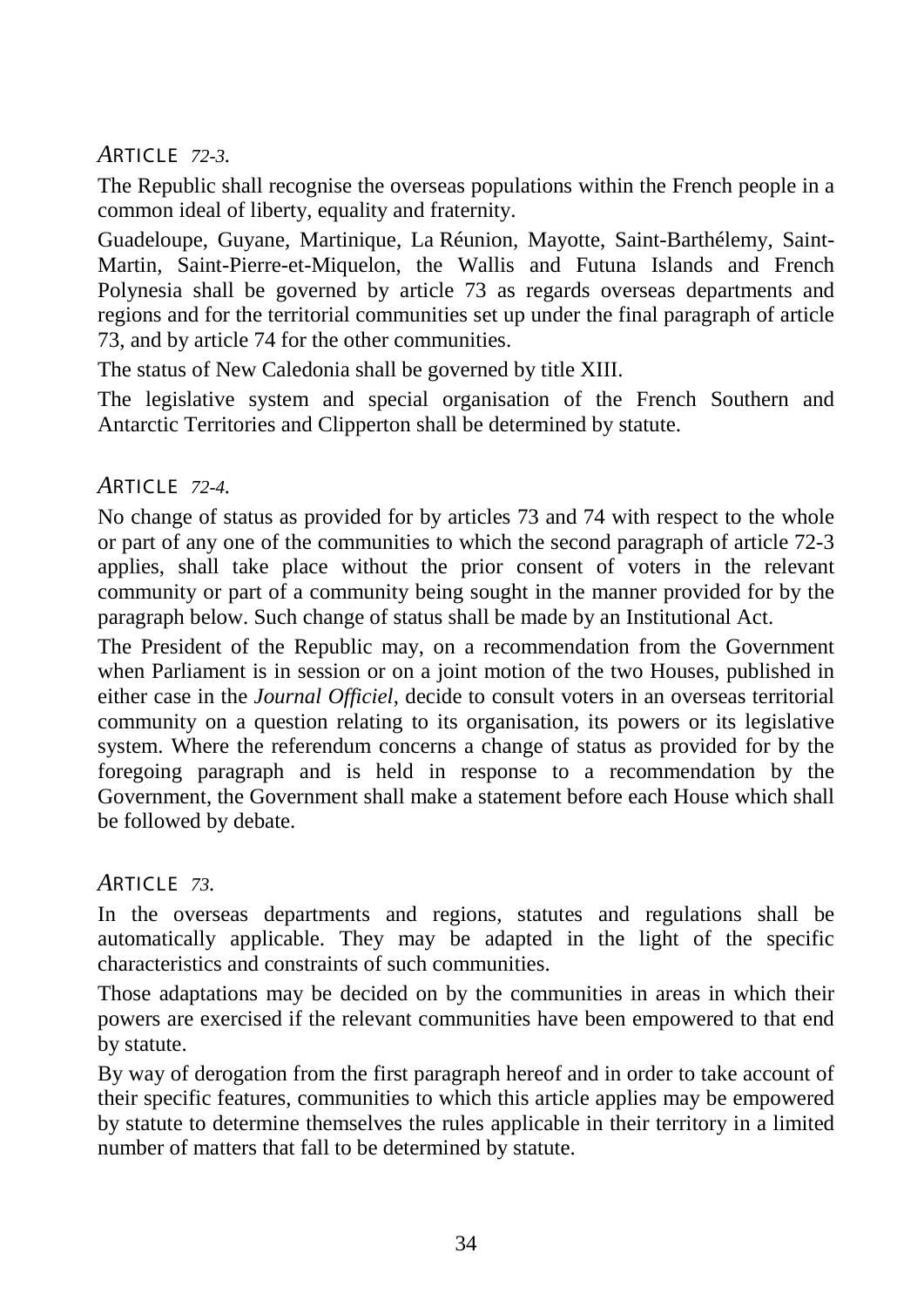These rules may not concern nationality, civic rights, the guarantees of civil liberties, the status and capacity of persons, the organisation of justice, criminal law, criminal procedure, foreign policy, defence, public security and public order, currency, credit and exchange, or electoral law. This list may be clarified and amplified by an Institutional Act.

The two foregoing paragraphs shall not apply in the department and region of La Réunion.

The powers to be conferred pursuant to the second and third paragraphs hereof shall be determined at the request of the relevant territorial community in the conditions and subject to the reservations provided for by an Institutional Act. They may not be conferred where the essential conditions for the exercise of civil liberties or of a right guaranteed by the Constitution are affected.

The setting up by statute of a territorial community to replace an overseas department and region or a single Deliberative Assembly for the two communities shall not be carried out unless the consent of the voters registered there has first been sought as provided by the second paragraph of article 72-4.

## $A$ RTICLE  $73^{(1)}$  $73^{(1)}$  $73^{(1)}$ .

*In the overseas departments and regions, statutes and regulations shall be automatically applicable. They may be adapted in the light of the specific characteristics and constraints of such communities.*

*Those adaptations may be decided on by the communities in areas in which their powers are exercised if the relevant communities have been empowered to that end by statute or by regulation, whichever is the case.*

*By way of derogation from the first paragraph hereof and in order to take account of their specific features, communities to which this article applies may be empowered by statute or by regulation, whichever is the case, to determine themselves the rules applicable in their territory in a limited number of matters that fall to be determined by statute or by regulation.* 

*These rules may not concern nationality, civic rights, the guarantees of civil liberties, the status and capacity of persons, the organisation of justice, criminal law, criminal procedure, foreign policy, defence, public security and public order, currency, credit and exchange, or electoral law. This list may be clarified and amplified by an Institutional Act.*

*The two foregoing paragraphs shall not apply in the department and region of La Réunion.*

The powers to be conferred pursuant to the second and third paragraphs hereof *shall be determined at the request of the relevant territorial community in the conditions and subject to the reservations provided for by an Institutional Act. They* 

<u>.</u>

<span id="page-34-0"></span><sup>(1)</sup> See Warning.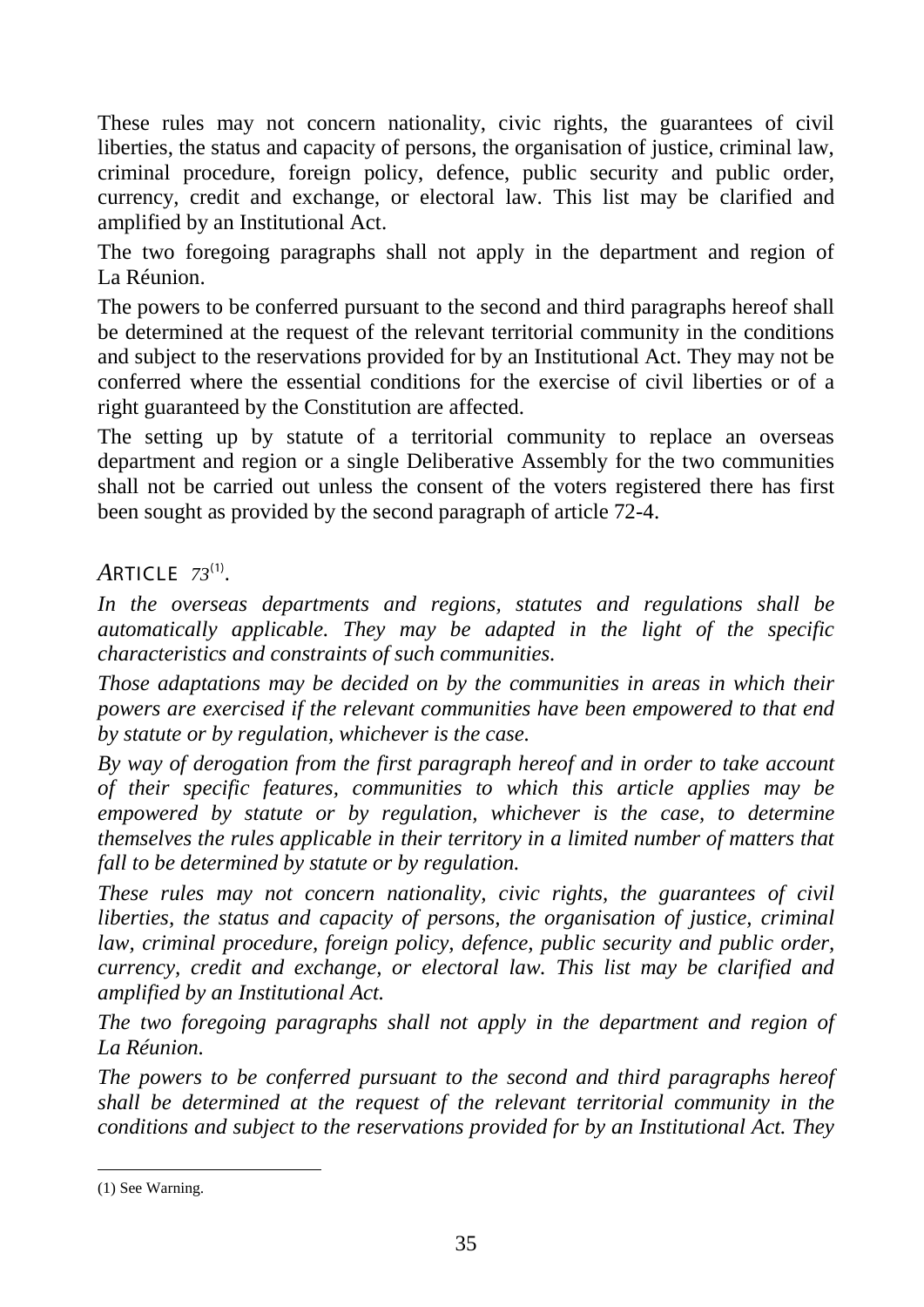*may not be conferred where the essential conditions for the exercise of civil liberties or of a right guaranteed by the Constitution are affected.*

*The setting up by statute of a territorial community to replace an overseas department and region or a single Deliberative Assembly for the two communities shall not be carried out unless the consent of the voters registered there has first been sought as provided by the second paragraph of article 72-4.*

### *A*RTICLE *74.*

The Overseas territorial communities to which this article applies shall have a status reflecting their respective local interests within the Republic.

This status shall be determined by an Institutional Act, passed after consultation of the Deliberative Assembly, which shall specify:

- the conditions in which statutes and regulations shall apply there;
- the powers of the territorial community; subject to those already exercised by said community the transfer of central government powers may not involve any of the matters listed in paragraph four of article 73, as specified and completed, if need be, by an Institutional Act;
- the rules governing the organisation and operation of the institutions of the territorial community and the electoral system for its Deliberative Assembly;
- the conditions in which its institutions are consulted on Government or Private Members' Bills and draft Ordinances or draft Decrees containing provisions relating specifically to the community and to the ratification or approval of international undertakings entered into in matters within its powers.

The Institutional Act may also, for such territorial communities as are selfgoverning, determine the conditions in which:

- the *Conseil d'État* shall exercise specific judicial review of certain categories of decisions taken by the Deliberative Assembly in matters which are within the powers vested in it by statute;
- the Deliberative Assembly may amend a statute promulgated after the coming into effect of the new status of said territorial community where the Constitutional Council, acting in particular on a referral from the authorities of the territorial community, has found that statute law has intervened in a field within the powers of said Assembly;
- measures justified by local needs may be taken by the territorial community in favour of its population as regards access to employment, the right of establishment for the exercise of a professional activity or the protection of land;
- the community may, subject to review by the central government, participate in the exercise of the powers vested in it while showing due respect for the guaranties given throughout national territory for the exercising of civil liberties.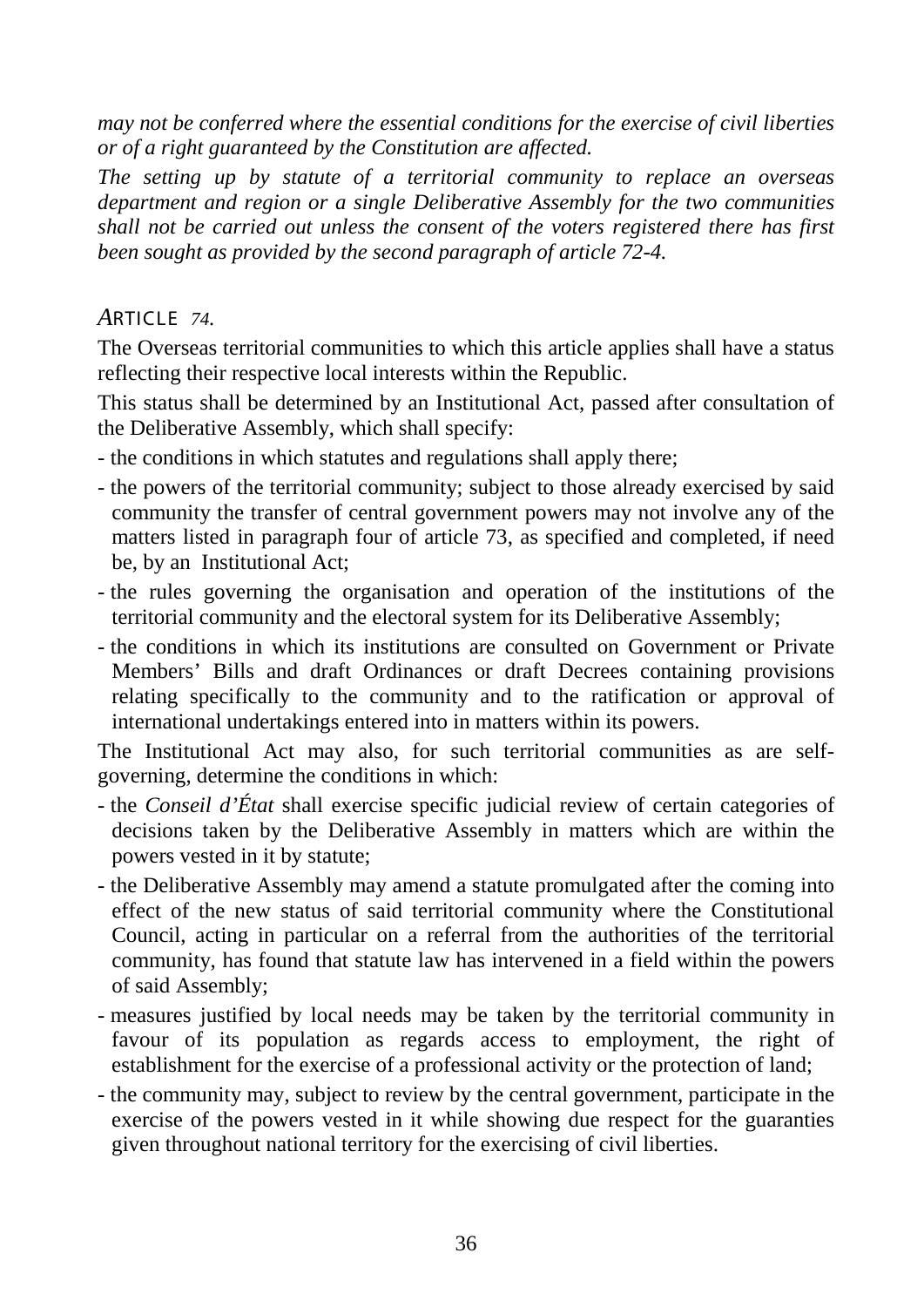The other rules governing the specific organisation of the territorial communities to which this article applies shall be determined and amended by statute after consultation with their Deliberative Assembly.

#### *A*RTICLE *74-1.*

In the Overseas territorial communities referred to by Article 74 and in New Caledonia, the Government may, in matters which remain within the power of the State, extend by Ordinance, with any necessary adaptations, the statutory provisions applying in mainland France, or adapt the statutory provisions applying, to the specific organization of the community in question, provided statute law has not expressly excluded the use of this procedure for the provisions involved.

Such Ordinances shall be issued in the Council of Ministers after receiving the opinion of the relevant Deliberative Assemblies and the *Conseil d'État*. They shall come into force upon publication. They shall lapse if they are not ratified by Parliament within eighteen months of their publication.

### *A*RTICLE *75.*

Citizens of the Republic who do not have ordinary civil status, the sole status referred to in Article 34, shall retain their personal status until such time as they have renounced the same.

#### *A*RTICLE *75-1.*

Regional languages are part of France's heritage.

## Title XIII

# TRANSITIONAL PROVISIONS PERTAINING TO NEW CALEDONIA

#### *A*RTICLE *76.*

The population of New Caledonia is called upon to vote by 31 December, 1998 on the provisions of the agreement signed at Nouméa on 5 May, 1998, published in the *Journal Officiel* of the French Republic on 27 May, 1998.

Persons satisfying the requirements laid down in article 2 of Act No. 88-1028 of 9 November, 1988 shall be eligible to take part in the vote.

The measures required to organize the voting process shall be taken by decree adopted after consultation with the *Conseil d'État* and discussion in the Council of **Ministers**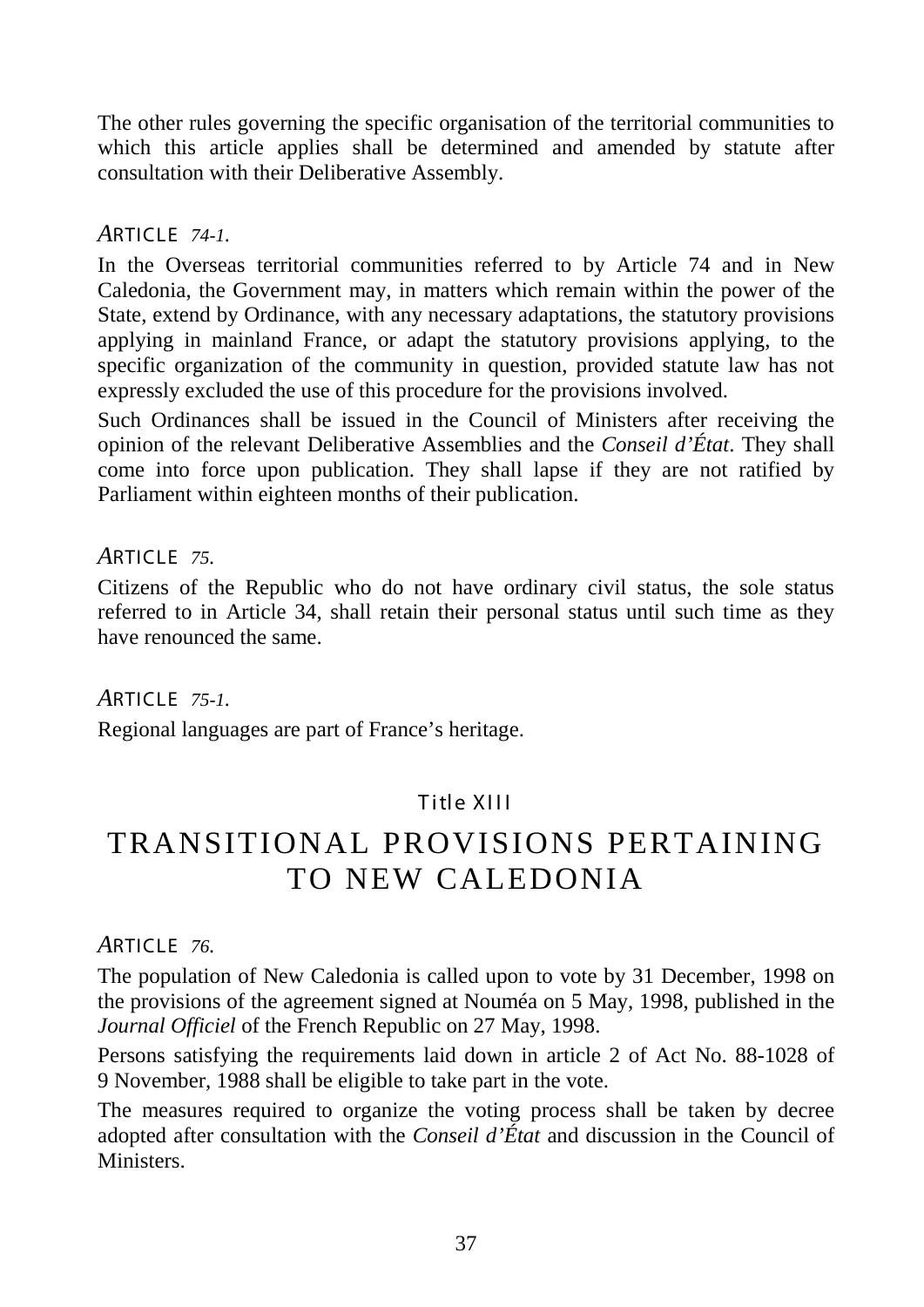*A*RTICLE *77.*

After approval of the agreement by the vote provided for in article 76, the Institutional Act passed after consultation with the Deliberative Assembly of New Caledonia shall determine, in order to ensure the development of New Caledonia in accordance with the guidelines set out in that agreement and in the manner required for its implementation:

- those of the State's powers which are to be definitively transferred to the institutions of New Caledonia, the applicable time frame and the manner in which said transfer shall be proceeded with, together with the apportionment of expenditure arising in connection therewith;
- the rules governing the organization and operation of the institutions of New Caledonia, in particular the circumstances in which certain kinds of decisions taken by the Deliberative Assembly of New Caledonia may be referred to the Constitutional Council for review before publication;
- the rules concerning citizenship, the electoral system, employment, and personal status as laid down by customary law;
- the conditions and the time limits within which the population concerned in New Caledonia is to vote on the attainment of full sovereignty.

Any other measures required to give effect to the agreement referred to in article 76 shall be determined by statute.

For the purpose of defining the body of electors called upon to elect members of the Deliberative Assemblies of New Caledonia and the provinces, the list referred to in the Agreement mentioned in Article 76 hereof and Sections 188 and 189 of Institutional Act n° 99-209 of March 19, 1999 pertaining to New Caledonia is the list drawn up for the ballot provided for in Article 76 hereinabove which includes those persons not eligible to vote.

### *Articles 78 to 86 repealed*

## T itle XI V

# ON THE FRENCH-SPEAKING WORLD AND ON ASSOCIATION AGREEMENTS

#### *A*RTICLE *87.*

The Republic shall participate in the development of solidarity and cooperation between States and peoples having the French language in common.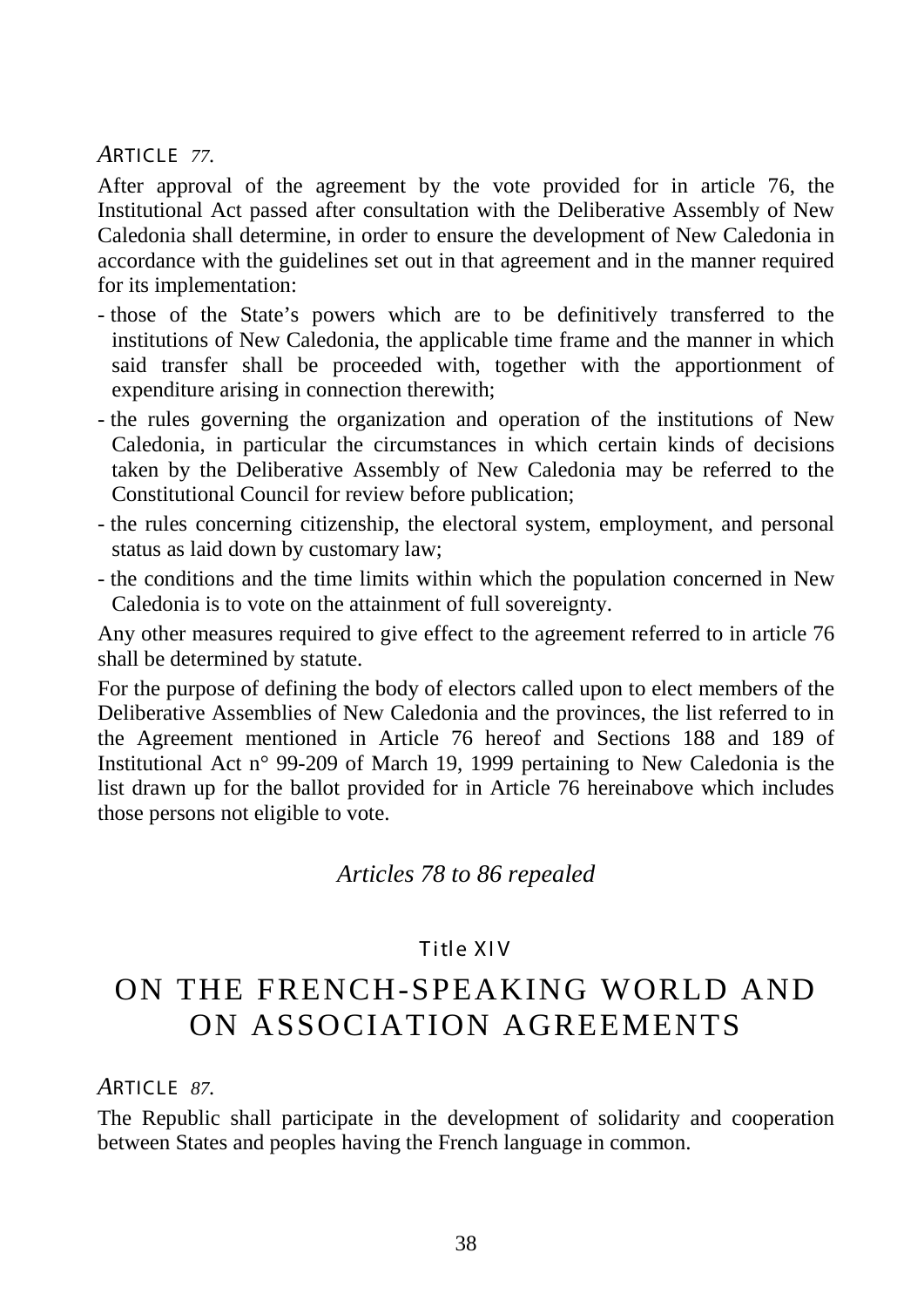#### *A*RTICLE *88.*

The Republic may enter into agreements with States which wish to associate with it in order to develop their civilizations.

# T itle XV

# ON THE EUROPEAN COMMUNITIES AND THE EUROPEAN UNION *ON THE EUROPEAN UNION[\(1\)](#page-38-0)*

#### *A*RTICLE *88-1.*

The Republic shall participate in the European Communities and in the European Union constituted by States which have freely chosen by virtue of the treaties which established them to exercise some of their powers in common.

It shall participate in the European Union in the conditions provided for by the Treaty of Lisbon amending the Treaty on European Union and the Treaty establishing the European Community, signed on 13 December, 2007.

# $A$ RTICLE  $88-I^{(1)}$  $88-I^{(1)}$  $88-I^{(1)}$ .

*The Republic shall participate in the European Union constituted by States which have freely chosen to exercise some of their powers in common by virtue of the Treaty on European Union and of the Treaty on the Functioning of the European Union, as they result from the treaty signed in Lisbon on 13 December, 2007.*

#### *ARTICLE 88-2*.

Subject to reciprocity and in accordance with the terms of the Treaty on European Union signed on 7 February 1992, France agrees to the transfer of powers necessary for the establishment of the European Economic and Monetary Union.

Subject to the same reservation and in accordance with the terms of the Treaty establishing the European Community, as amended by the Treaty signed on 2 October 1997, the transfer of powers necessary for the determination of rules concerning freedom of movement for persons and related areas may be agreed.

Statutes shall determine the rules relating to the European arrest warrant pursuant to acts adopted under the Treaty of European Union.

<u>.</u>

<span id="page-38-0"></span><sup>(1)</sup> See Warning.

<span id="page-38-1"></span><sup>(1)</sup> See Warning.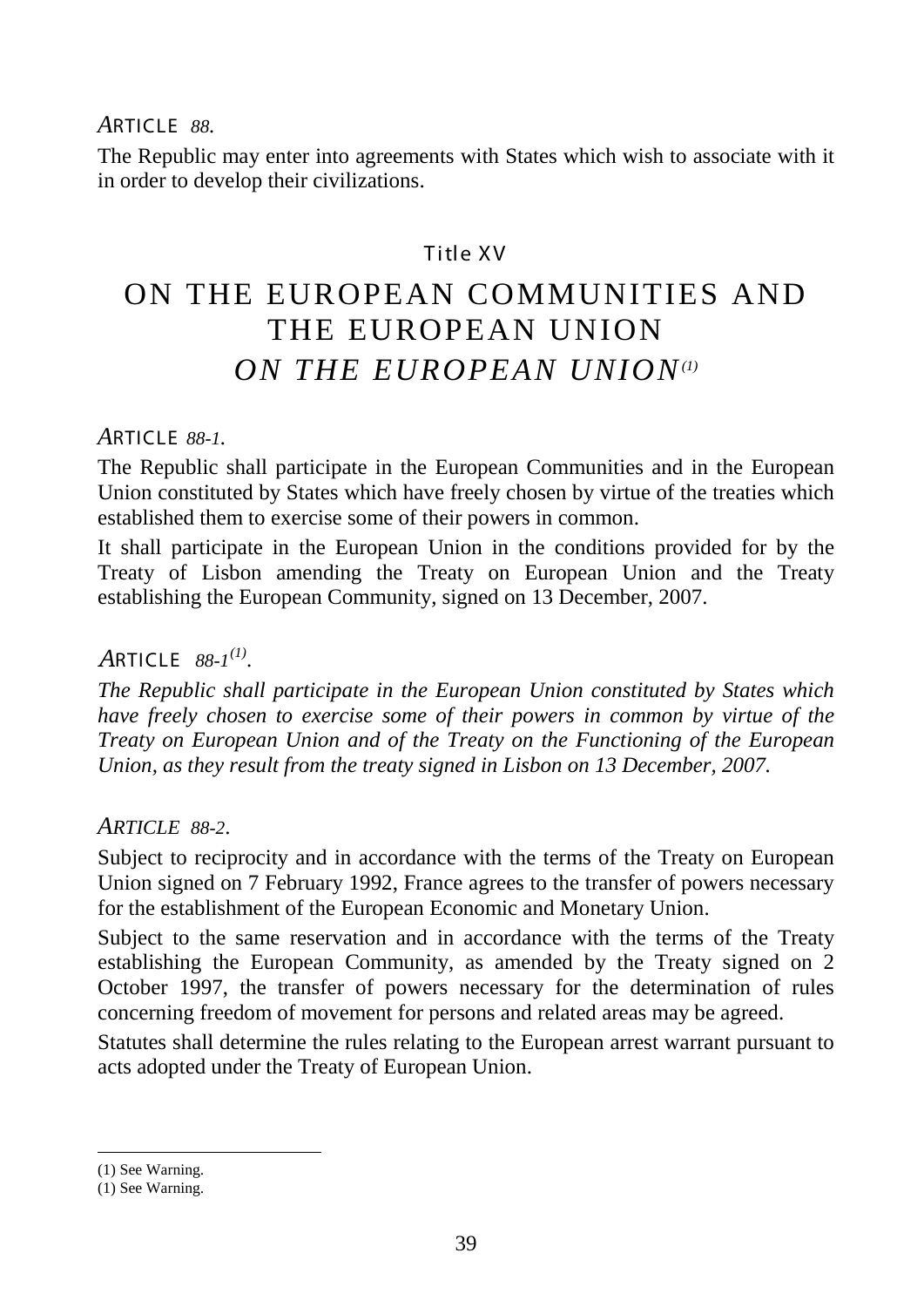# $A$ RTICLE  $88-2^{(1)}$  $88-2^{(1)}$  $88-2^{(1)}$ .

*Statutes shall determine the rules relating to the European arrest warrant pursuant to acts adopted by the institutions on the European Union.*

### *ARTICLE 88-3*.

Subject to reciprocity and in accordance with the terms of the Treaty on European Union signed on 7 February 1992, the right to vote and stand as a candidate in municipal elections shall be granted only to citizens of the Union residing in France. Such citizens shall neither hold the office of Mayor or Deputy Mayor nor participate in the designation of Senate electors or in the election of Senators. An Institutional Act passed in identical terms by the two Houses shall determine the manner of implementation of this article.

### *ARTICLE 88-4*.

The Government shall lay before the National Assembly and the Senate drafts of or proposals for Acts of the European Communities and the European Union containing provisions which are of a statutory nature as soon as they have been transmitted to the Council of the European Union. It may also lay before them other drafts of or proposals for Acts or any instrument issuing from a European Union Institution.

In the manner laid down by the Rules of Procedure of each House, resolutions may be passed, even if Parliament is not in session, on the drafts, proposals or instruments referred to in the preceding paragraph.

A committee in charge of European affairs shall be set up in each of the Houses of Parliament.

# $A$ RTICLE  $88-4^{(1)}$ .

*The government shall lay before the National Assembly and the Senate drafts of European legislative acts as well as other drafts of or proposals for acts of the European Union as soon as they have been transmitted to the Council of the European Union.*

*In the manner laid down by the Rules of Procedure of each House, European resolutions may be passed, even if Parliament is not in session, on the drafts or proposals referred to in the preceding paragraph, as well as on any document issuing from a European Union Institution.*

*A committee in charge of European affairs shall be set up in each of the Houses of Parliament.*

<span id="page-39-0"></span><sup>&</sup>lt;u>.</u> (1) See Warning.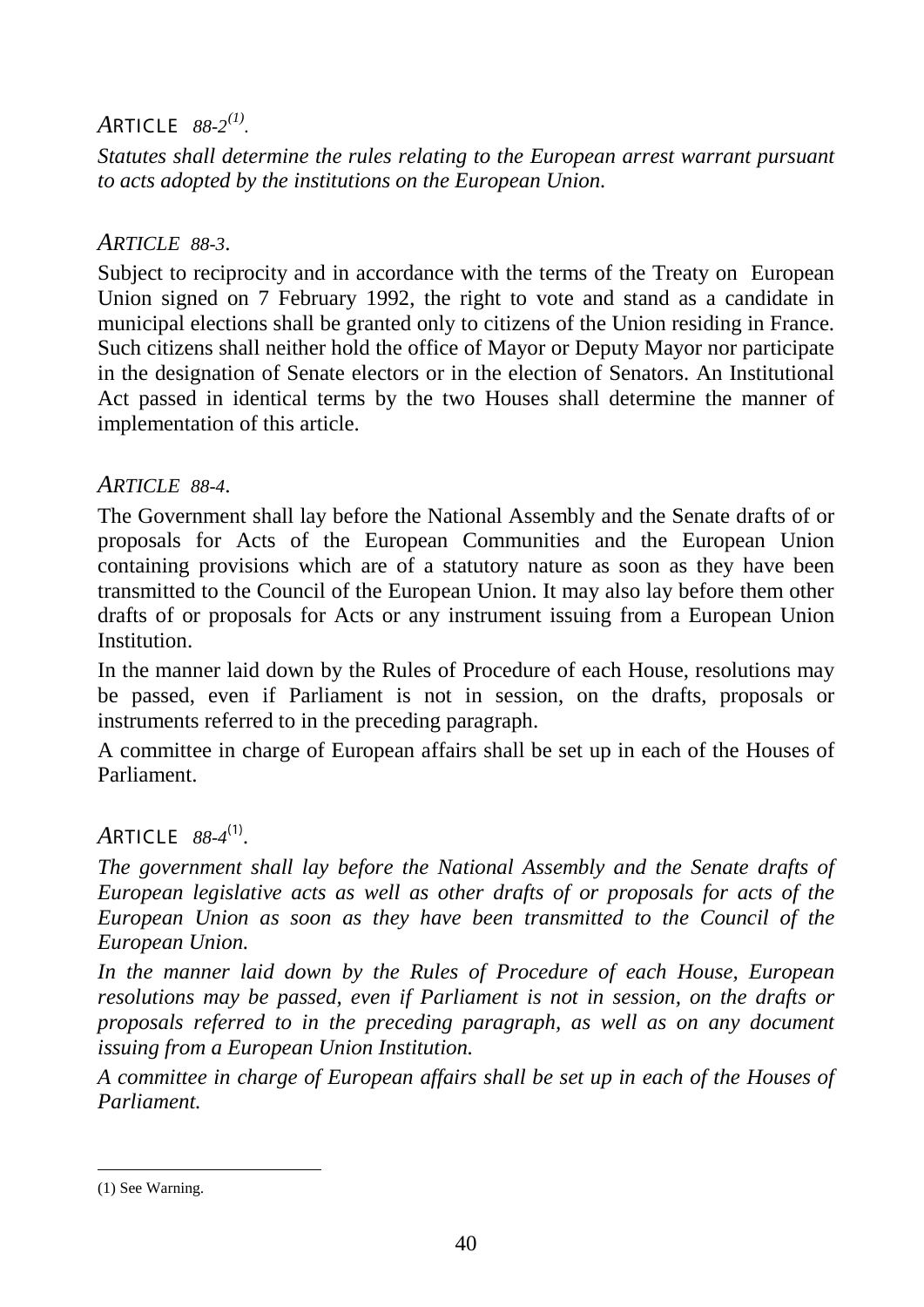*A*RTICLE *88-5*.

Any Government Bill authorizing the ratification of a treaty pertaining to the accession of a state to the European Union and to the European Communities shall be submitted to referendum by the President of the Republic.

Notwithstanding the foregoing, by passing a motion adopted in identical terms in each House by a three-fifths majority, Parliament may authorize the passing of the Bill according to the procedure provided for in paragraph three of article 89.

# $A$ RTICLE  $88-5$ <sup>[\(1\)](#page-40-0)</sup>.

*Any Government Bill authorizing the ratification of a treaty pertaining to the accession of a state to the European Union shall be submitted to referendum by the President of the Republic.*

*Notwithstanding the foregoing, by passing a motion adopted in identical terms in each House by a three-fifths majority, Parliament may authorize the passing of the Bill according to the procedure provided for in paragraph three of article 89.* 

## $A$ RTICLE  $88-6$ <sup>[\(1\)](#page-40-1)</sup>.

*The National Assembly or the Senate may issue a reasoned opinion as to the conformity of a draft proposal for a European Act with the principle of subsidiarity. Said opinion shall be addressed by the President of the House involved to the Presidents of the European Parliament, the Council of the European Union and the European Commission. The Government shall be informed of said opinion.*

*Each House may institute proceedings before the Court of Justice of the European Union against a European Act for non-compliance with the principle of subsidiarity. Such proceedings shall be referred to the Court of Justice of the European Union by the Government.*

*For the purpose of the foregoing, resolutions may be passed, even if Parliament is not in session, in the manner set down by the Rules of Procedure of each House for the tabling and discussion thereof. Such proceedings shall be obligatory upon the request of sixty Members of the National Assembly or sixty Senators.*

# $A$ RTICLE  $88-7$ <sup>[\(1\)](#page-40-2)</sup>.

*Parliament may, by the passing of a motion in identical terms by the National Assembly and the Senate, oppose any modification of the rules governing the passing of Acts of the European Union in cases provided for under the simplified revision procedure for treaties or under judicial cooperation on civil matters, as set forth in the Treaty on European Union and the Treaty on the Functioning of the* 

-

<span id="page-40-0"></span><sup>(1)</sup> See Warning.

<span id="page-40-1"></span><sup>(1)</sup> See Warning.

<span id="page-40-2"></span><sup>(1)</sup> See Warning.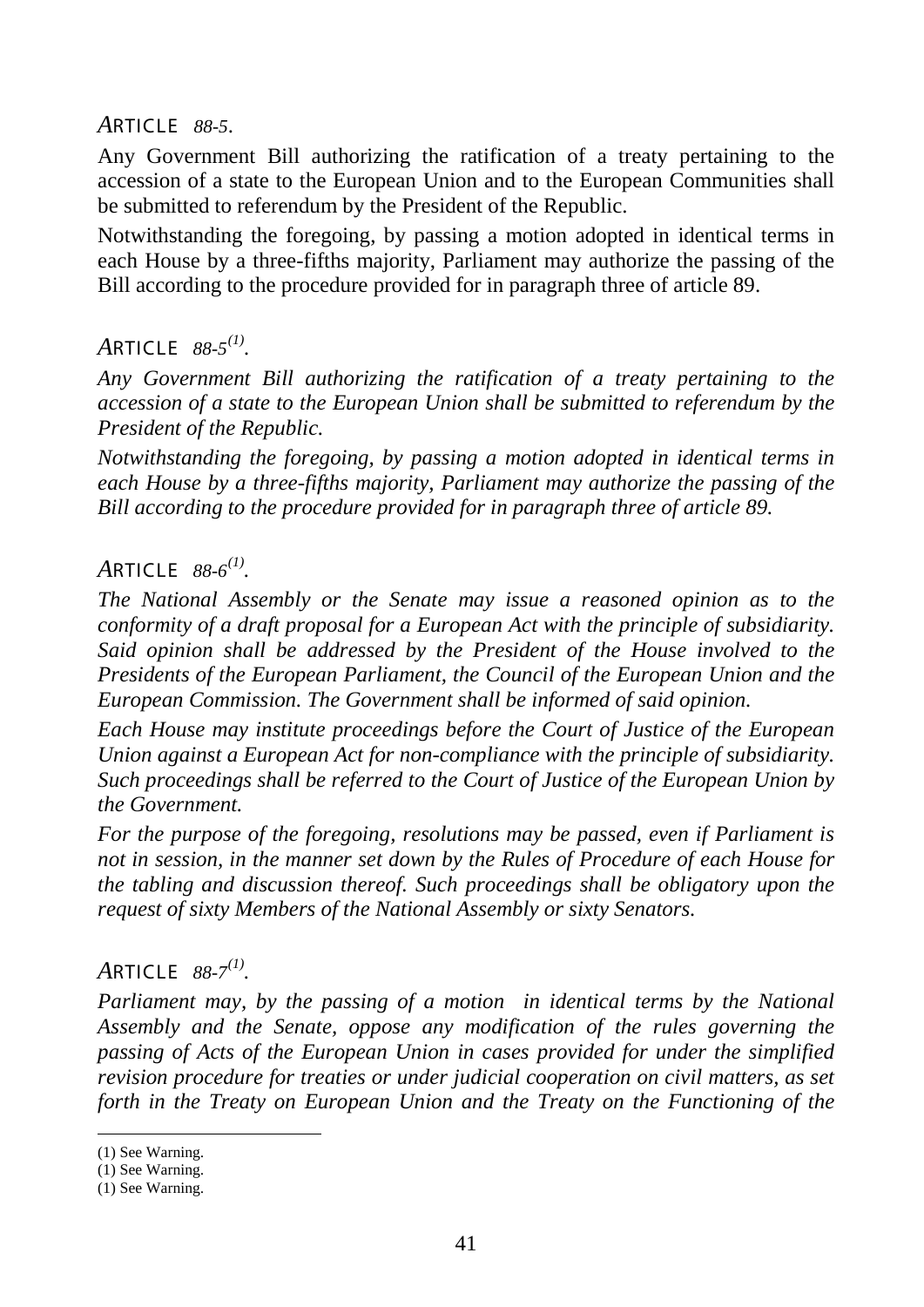*European Union, as they result from the treaty signed in Lisbon on December 13, 2007.*

### **Title XVI**

# ON AMENDMENTS TO THE CONSTITUTION

*A*RTICLE *89.*

The President of the Republic, on the recommendation of the Prime Minister, and Members of Parliament alike shall have the right to initiate amendments to the Constitution.

A Government or a Private Member's Bill to amend the Constitution must be considered within the time limits set down in the third paragraph of article 42 and be passed by the two Houses in identical terms. The amendment shall take effect after approval by referendum.

However, a Government Bill to amend the Constitution shall not be submitted to referendum where the President of the Republic decides to submit it to Parliament convened in Congress; the Government Bill to amend the Constitution shall then be approved only if it is passed by a three-fifths majority of the votes cast. The Bureau of the Congress shall be that of the National Assembly.

No amendment procedure shall be commenced or continued where the integrity of national territory is placed in jeopardy.

The republican form of government shall not be the object of any amendment.

# **Title XVII** (REPEALED)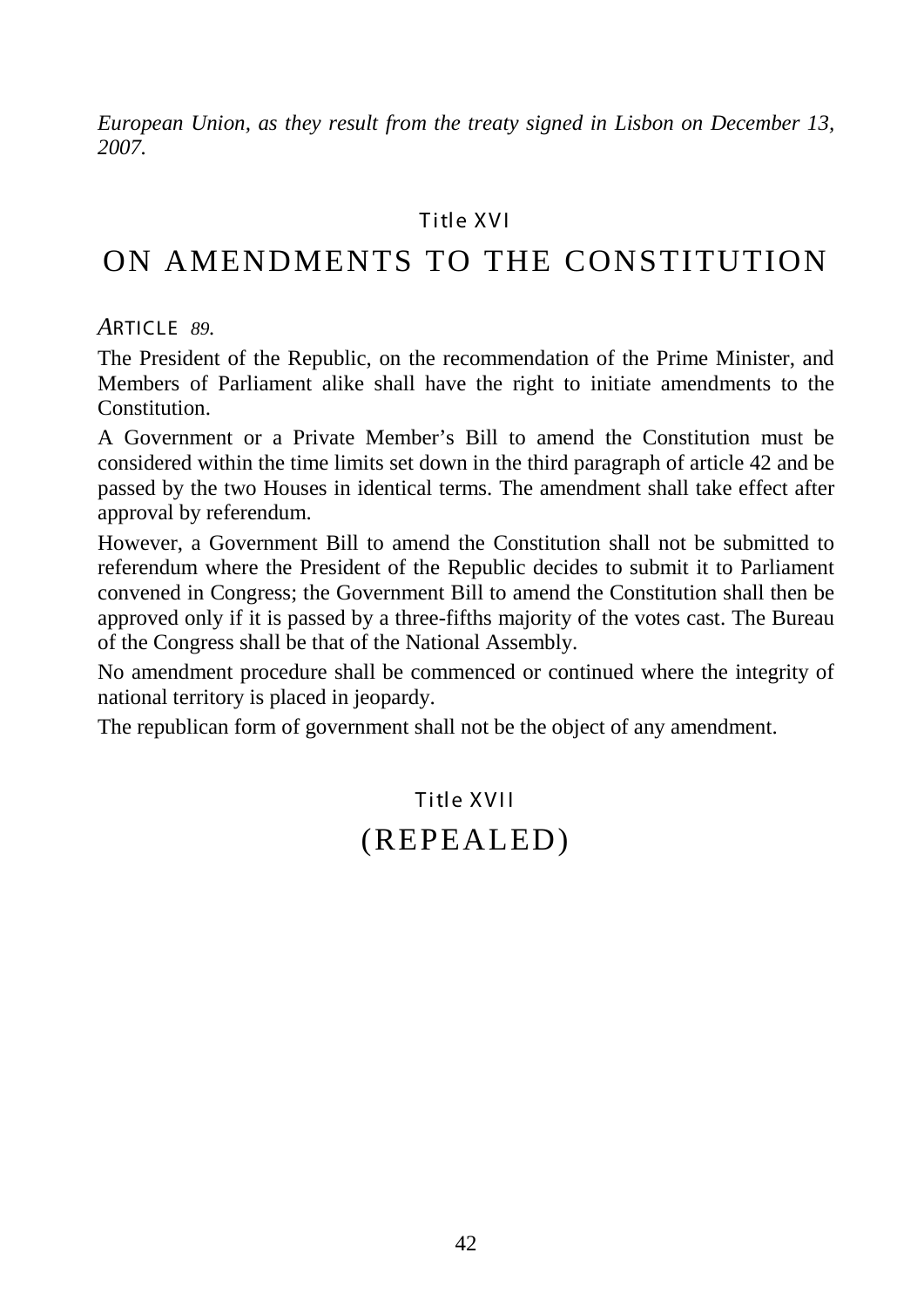# CHARTER FOR THE ENVIRONMENT

The French People,

Having considered that

Natural resources and equilibria have conditioned the emergence of mankind;

The future and very existence of mankind are inextricably linked with its natural environment;

The environment is the common heritage of all human beings;

Man exerts ever-increasing influence over the conditions for life and over his own evolution;

Biological diversity, the fulfilment of the individual and the progress of human societies are affected by certain types of consumption or production and by excessive exploitation of natural resources;

The safeguarding of the environment is a goal to be pursued in the same way as the other fundamental interests of the Nation;

In order to ensure sustainable development, choices designed to meet the needs of the present generation should not jeopardise the ability of future generations and other peoples to meet their own needs,

Hereby proclaim:

Art 1 – Each person has the right to live in a balanced environment which shows due respect for health.

Art 2 – Each person has a duty to participate in preserving and enhancing the environment.